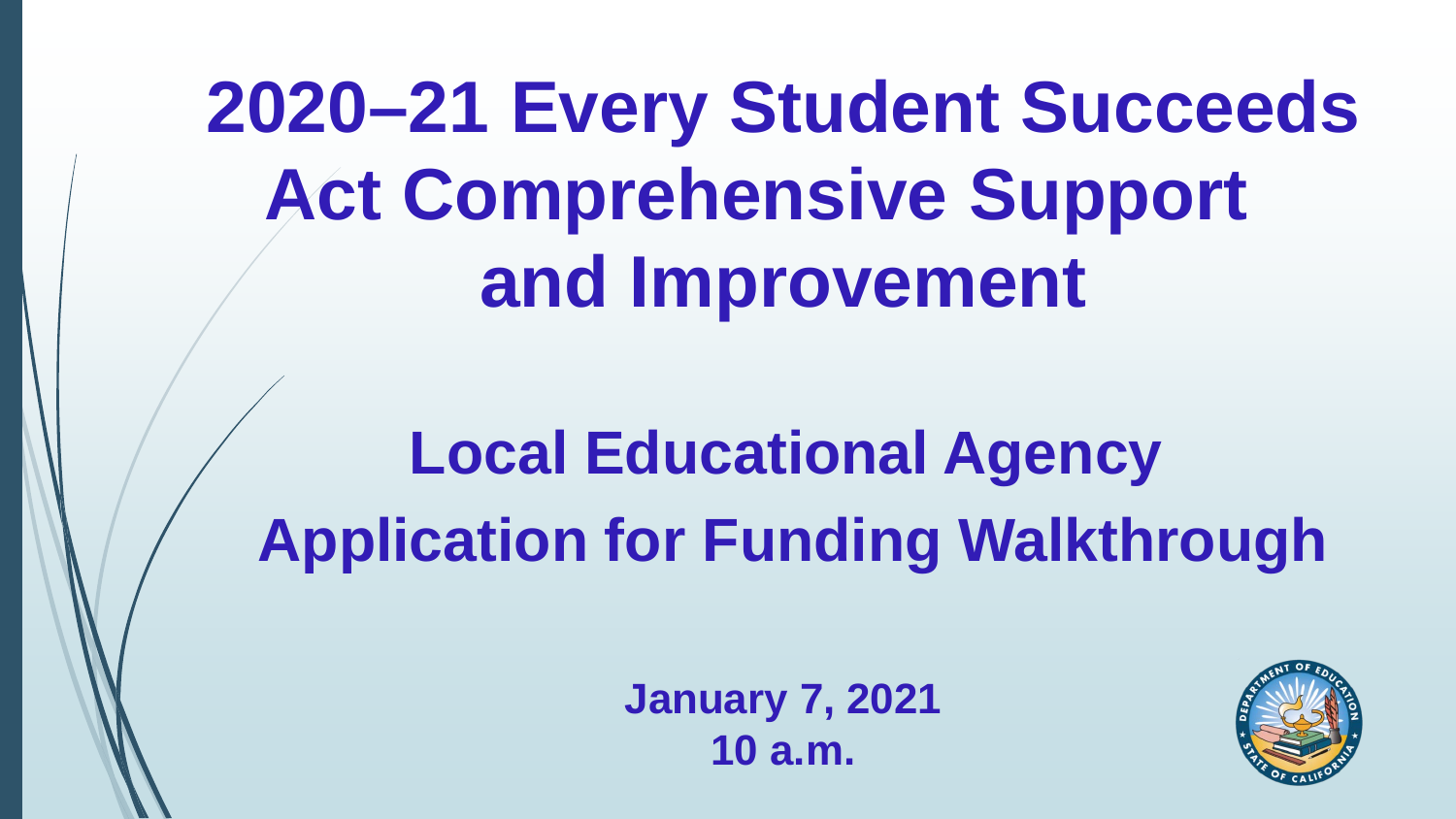#### **Acronyms**

**CDE**–California Department of Education **CSI**–Comprehensive Support and Improvement **Dashboard**–California School Dashboard **ESEA**–Elementary and Secondary Education Act of 1965 **ESSA**–Every Student Succeeds Act of 2015 **FY**–Fiscal Year **GMART**–Grant Management and Reporting Tool **LCAP**–Local Control and Accountability Plan **LEA**–Local Educational Agency **SEA**–State Educational Agency **SISO**–School Improvement and Support Office **SPSA**–School Plan for Student Achievement **SY**–School Year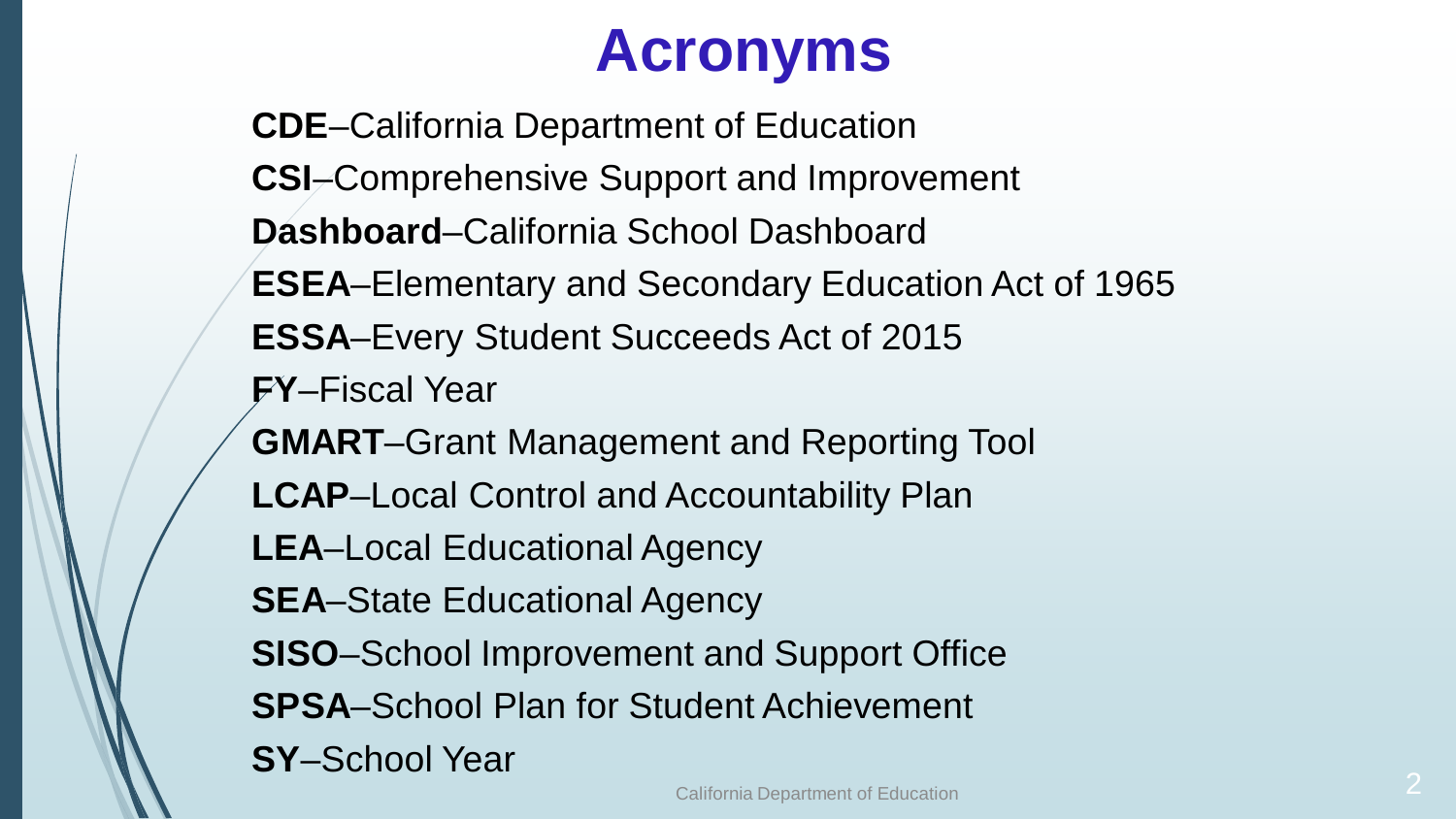### **First Things First**

- **Please use the Q & A feature to ask** questions.
- A copy of this presentation has been posted on the CDE CSI Webinars web page located at [https://www.cde.ca.gov/sp/sw/t1/csiwebin](https://www.cde.ca.gov/sp/sw/t1/csiwebinars.asp) ars.asp.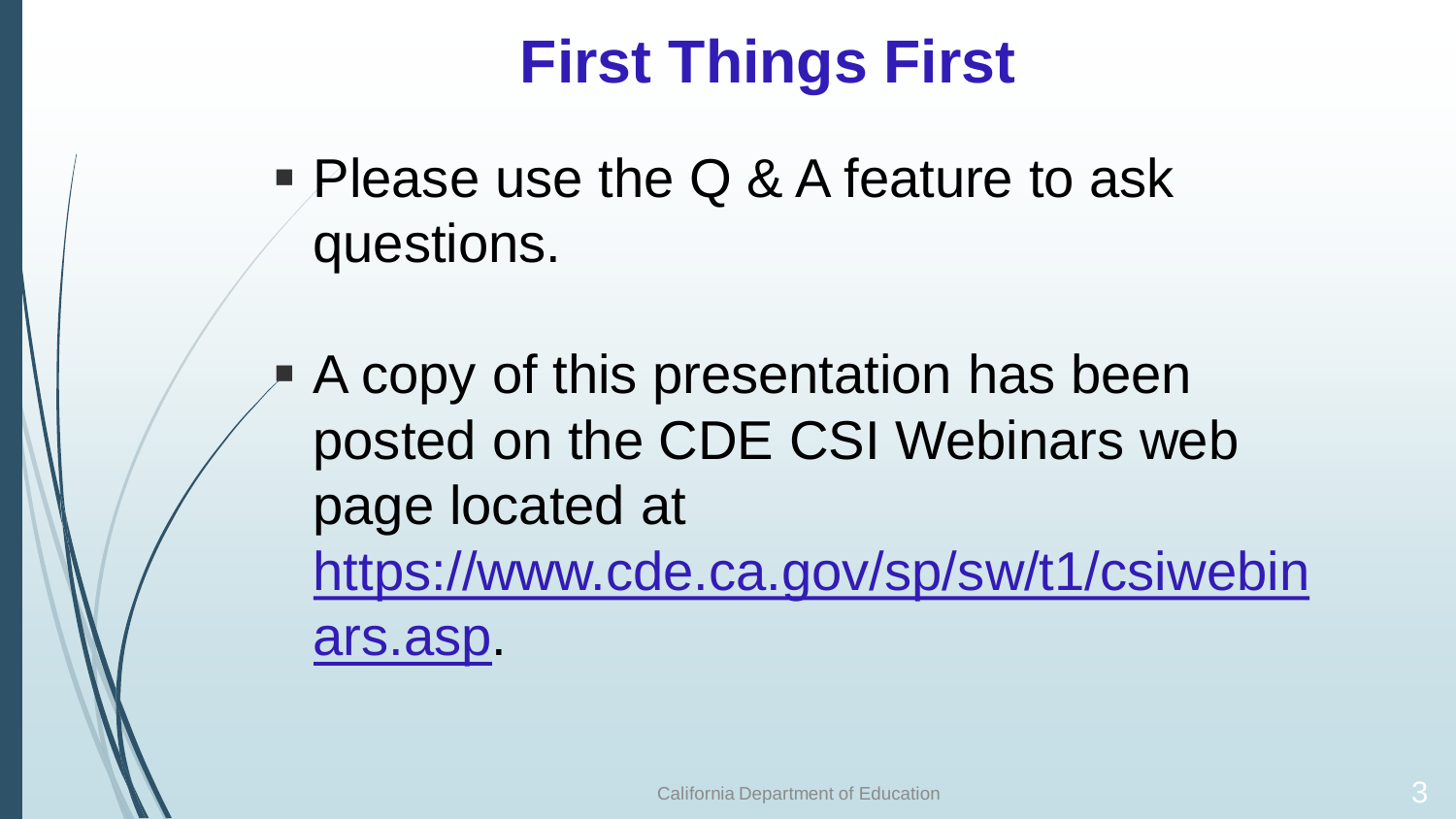#### **Overview**

- **School Eligibility Criteria for CSI**
- FY 2020 CSI Funds
	- Statutory and Spending Authority
	- Formula
- 2020-21 ESSA CSI LEA Application for Funding Overview
- Completing and Submitting the 2020-21 ESSA CSI LEA Application for Funding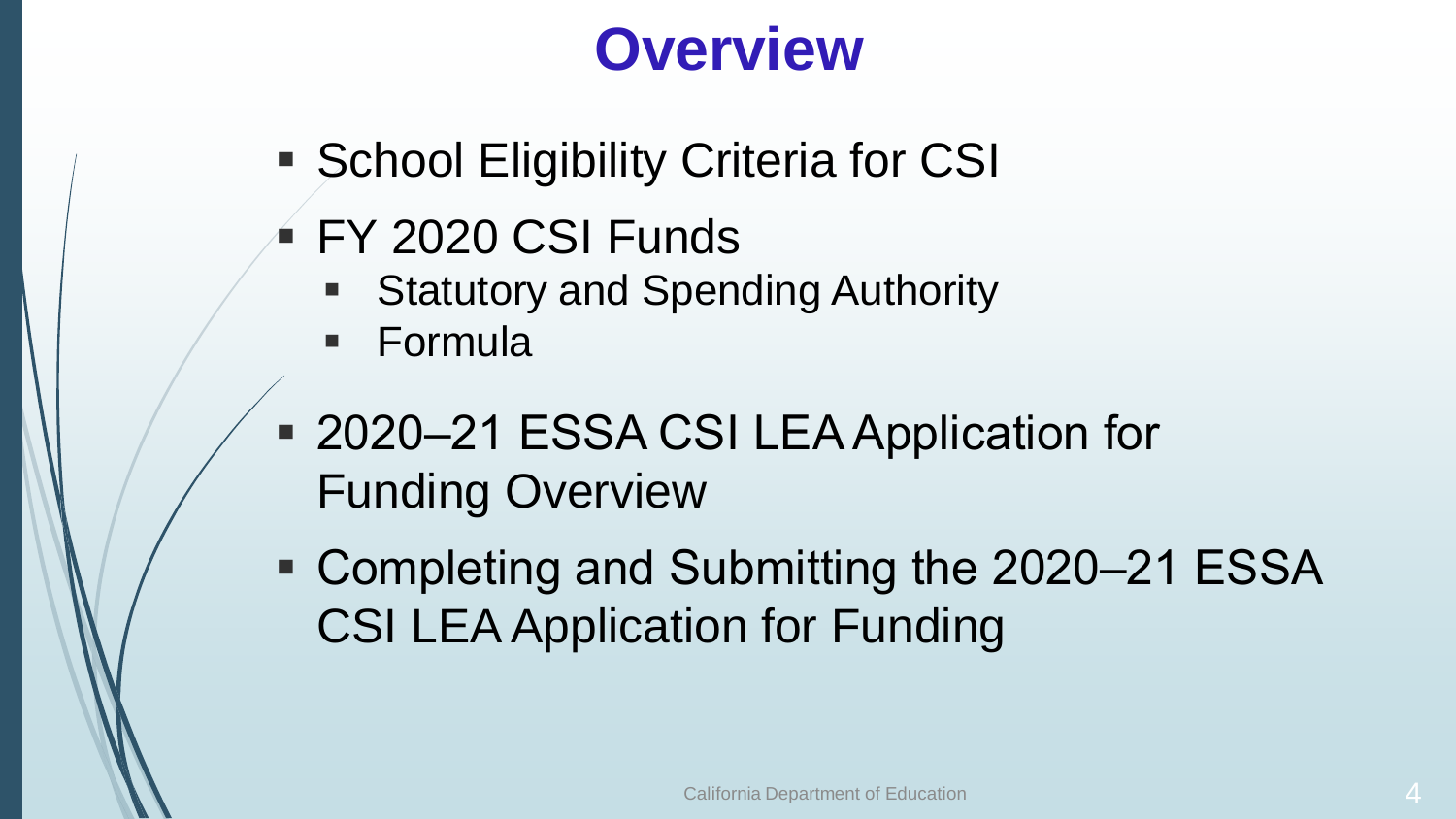# **School Eligibility Criteria for CSI**

California Department of Education 5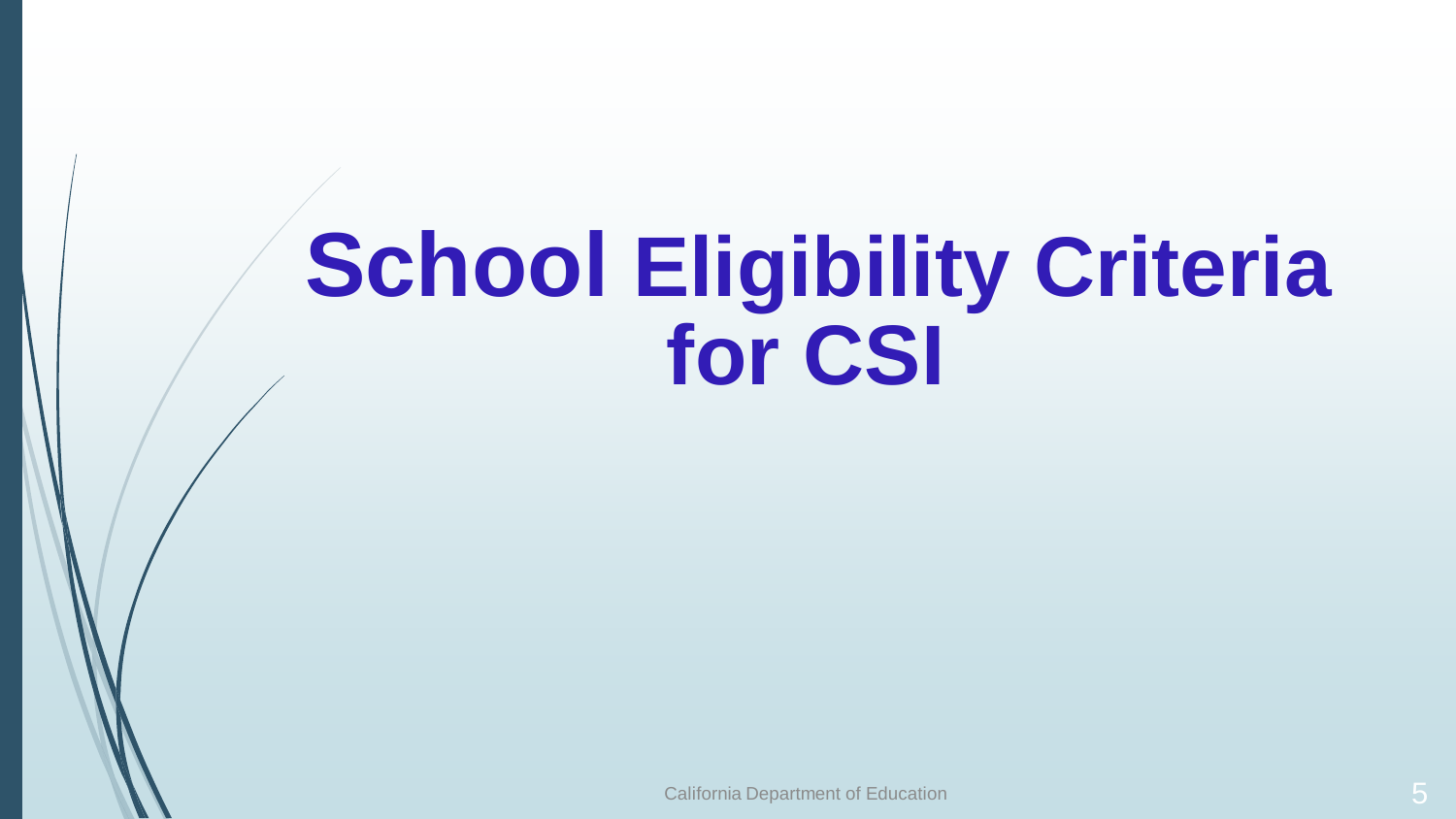# **School Eligibility Criteria for CSI (1)**

#### **Which schools are eligible for CSI?**

- Two groups of schools are eligible for CSI:
	- All high schools with graduation rates below 68 percent
	- At least the lowest-performing five percent of Title I schools
- The 2020–21 ESSA CSI LEA Application for Funding is used to award FY 2020 CSI funds to LEAs with schools identified on the **2019 Dashboard** (not including schools that are now closed).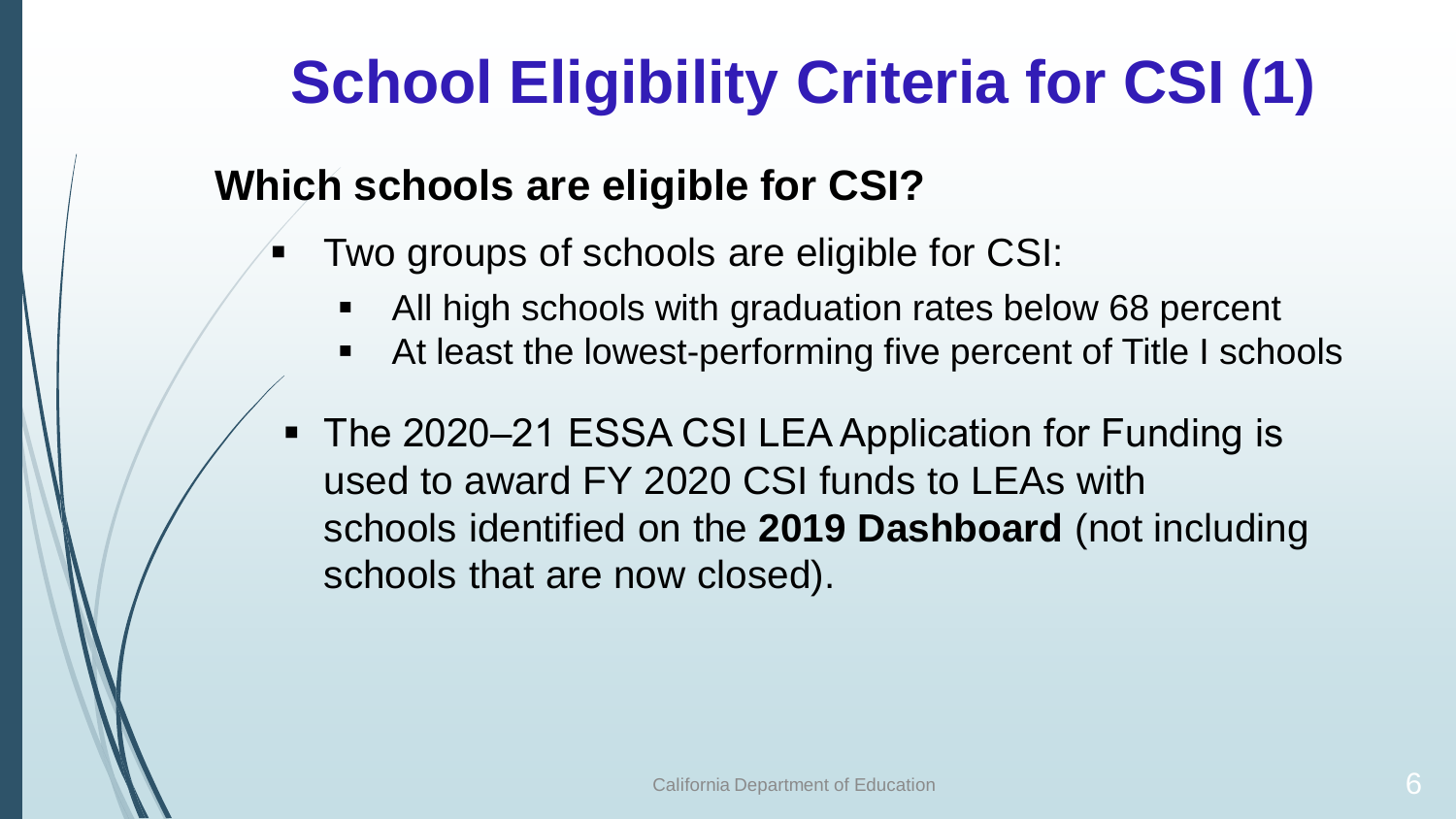## **School Eligibility Criteria for CSI (2)**

Please visit the following CDE CSI web page for more information about school eligibility for CSI, the 2019–20 ESSA Assistance Status Spreadsheet, the corresponding Record Layout and the 2019 Dashboard Technical Guide.

- 2019–20 ESSA Assistance Status Data Files at <https://www.cde.ca.gov/sp/sw/t1/essaassistdatafiles.asp>
- 2019 Dashboard Technical Guide (beginning on page 187) at <https://www.cde.ca.gov/ta/ac/cm/documents/dashboardguide19.pdf>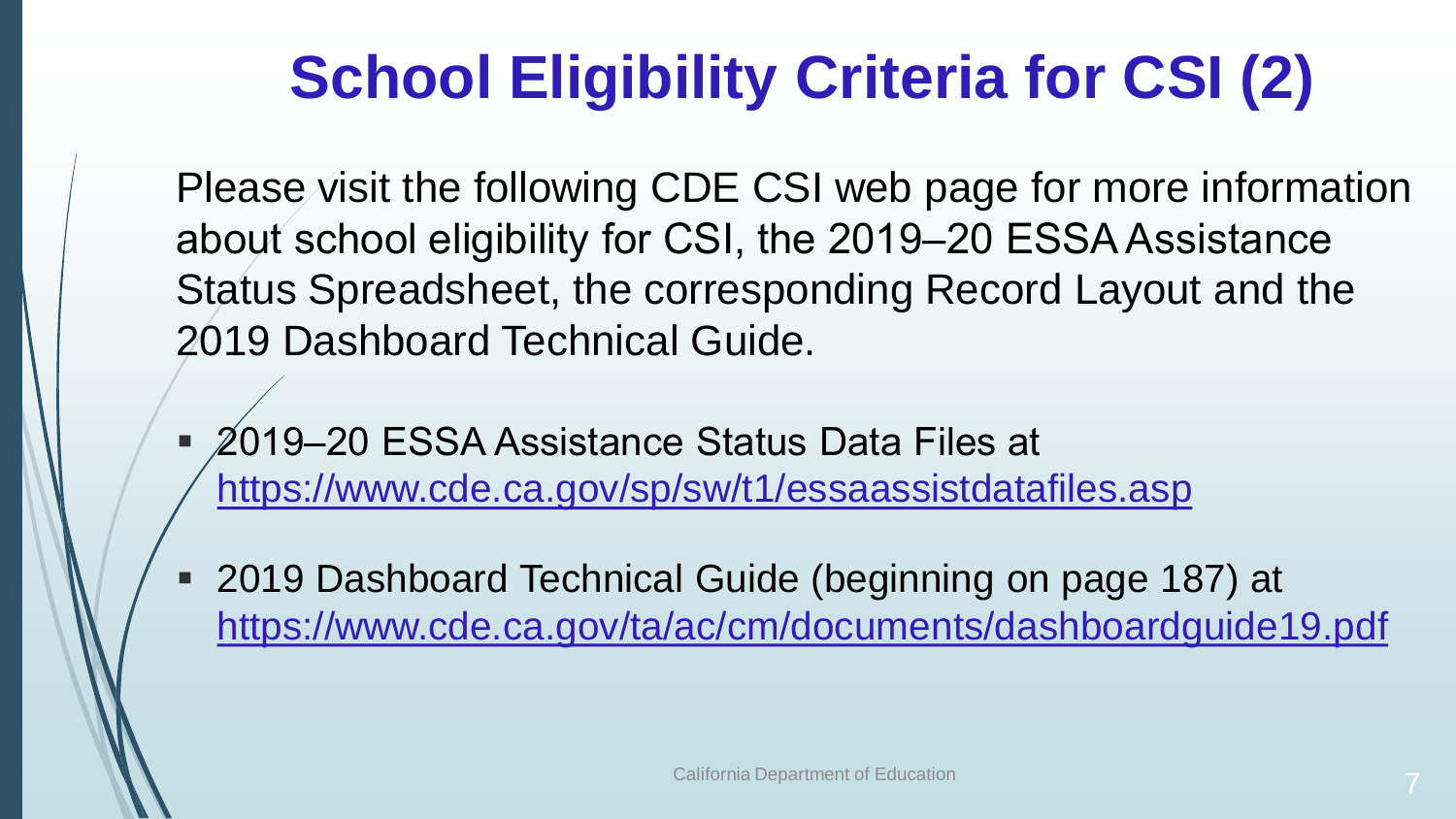# **FY 2020 CSI Funds**

California Department of Education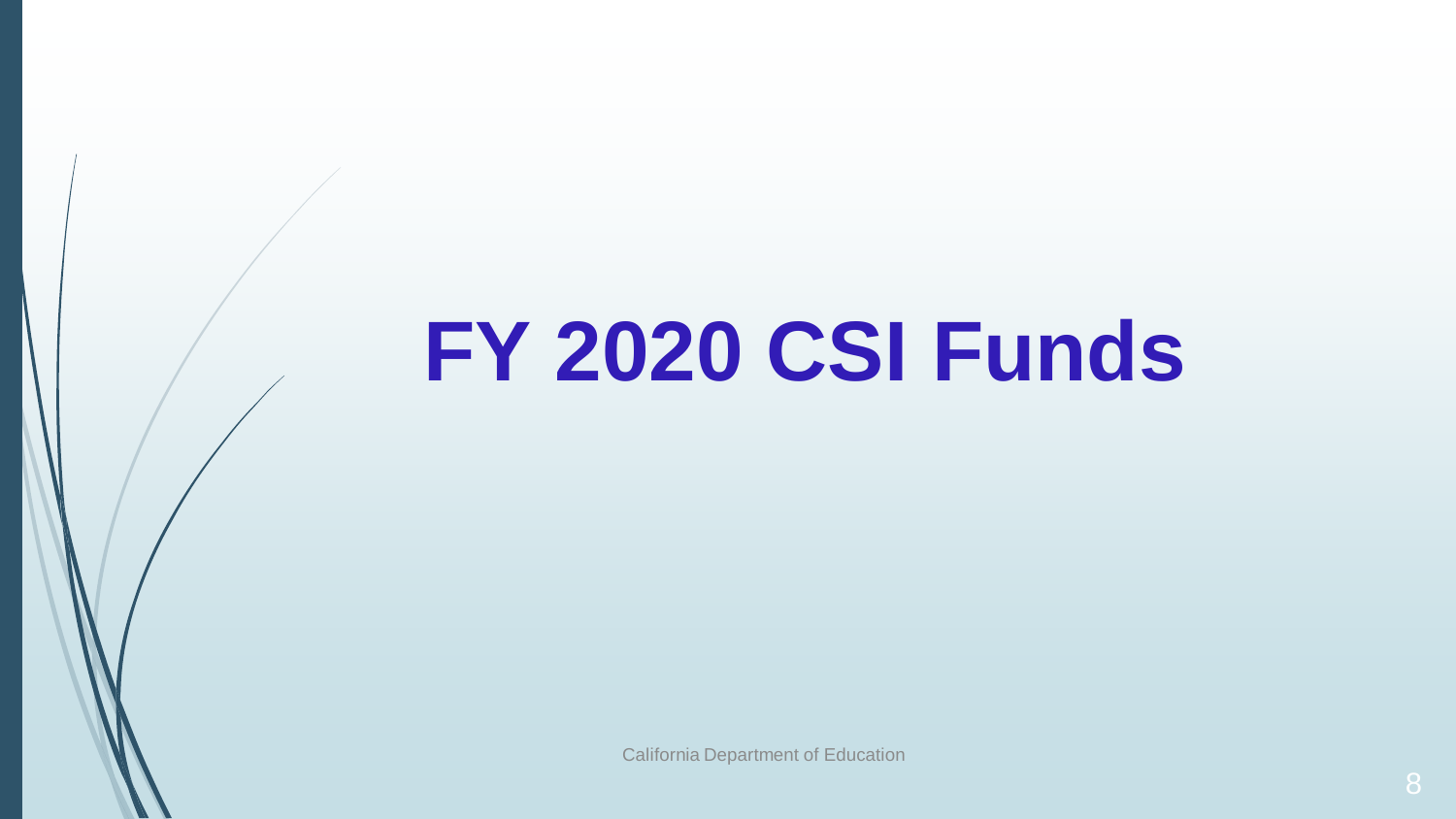**FY 2020 CSI Funds: Statutory and Spending Authority (1)**

Authorized under ESSA, Section 1003

**The California Budget Act of 2020, Senate Bill** 115 appropriated **\$129,415,000** local assistance funding for CSI.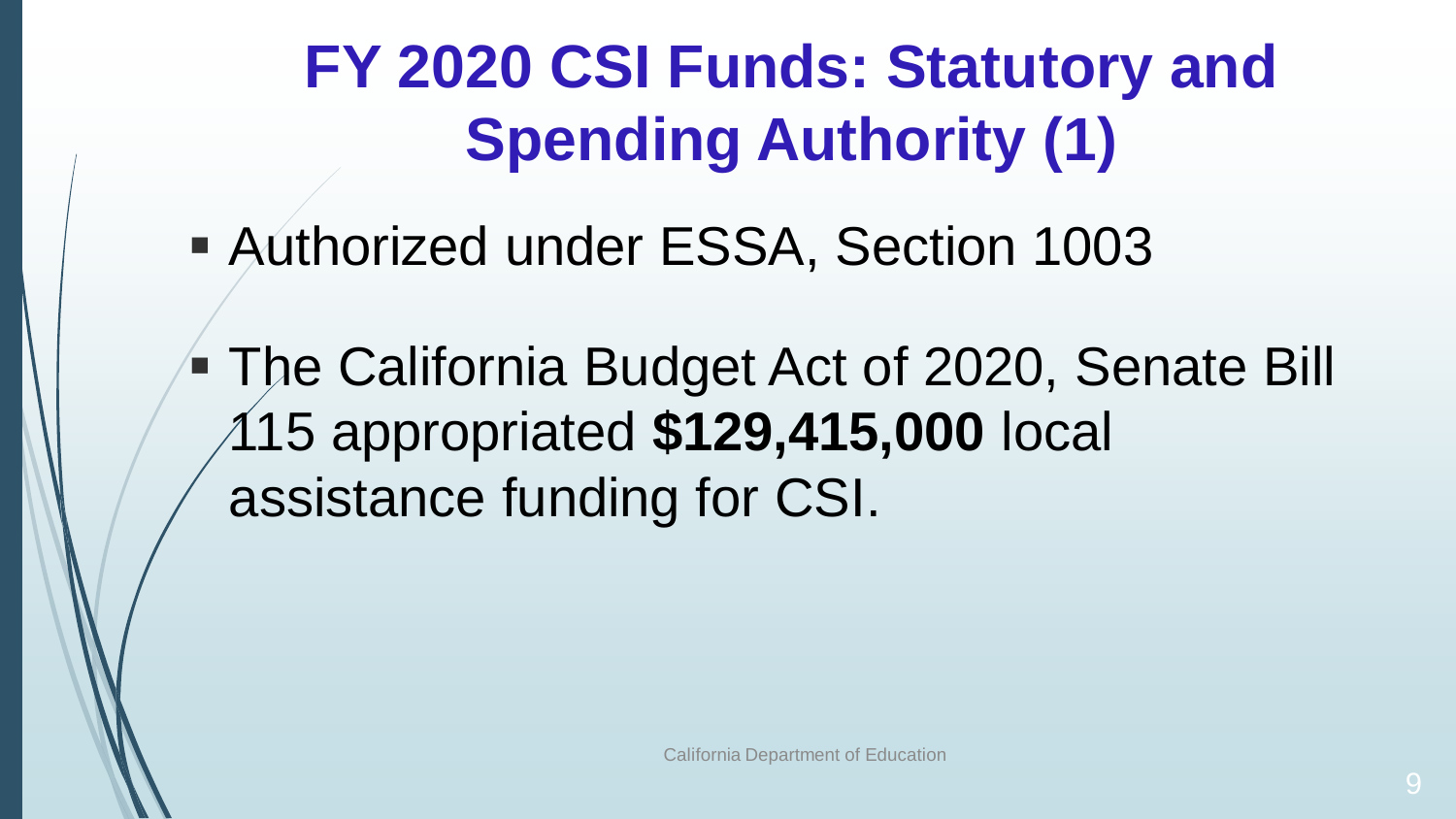## **FY 2020 CSI Funds: Statutory and Spending Authority (2)**

#### **FY 2020 CSI funds are:**

- Available to each LEA with schools identified by the state for CSI on the 2019 Dashboard and that submits an approvable application for funding
- Allocated on the basis of a formula
- Based on California's annual Title I, Part A allocation
- Contingent upon the California Budget Act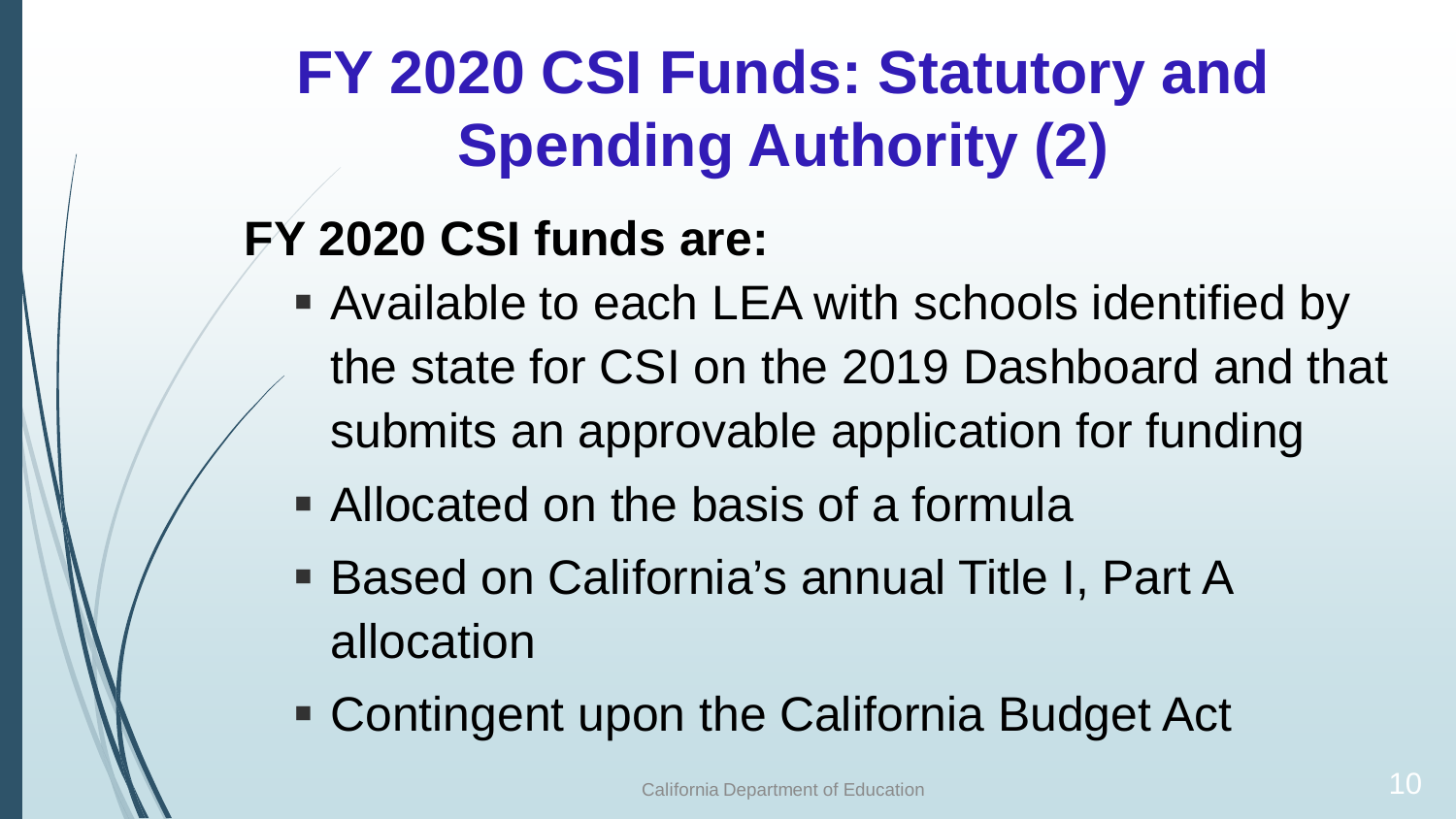# **FY 2020 CSI Funds: Formula (1)**

 $\boldsymbol{A}$  $\overline{B}$  |  $x C$ 

- **Funding Formula:** A divided by **B**, then multiplied by **C A** = Total Amount of Available CSI Funds
- **B\*** = Total Number of Schools in California **Eligible for CSI**
- **C\*** = Total Number of Schools Within an LEA **Eligible for CSI Funding**
	- **Note for FY 2020 CSI awards: Schools identified for CSI on the 2019 Dashboard and that have since closed will be removed from the total school count (B above)**
	- **Final** allocations will take into consideration school counts from LEAs that decline funding

\*Any LEA with schools eligible for CSI that also receive School Improvement Grant funds is not eligible to apply for CSI Funding on behalf of those schools.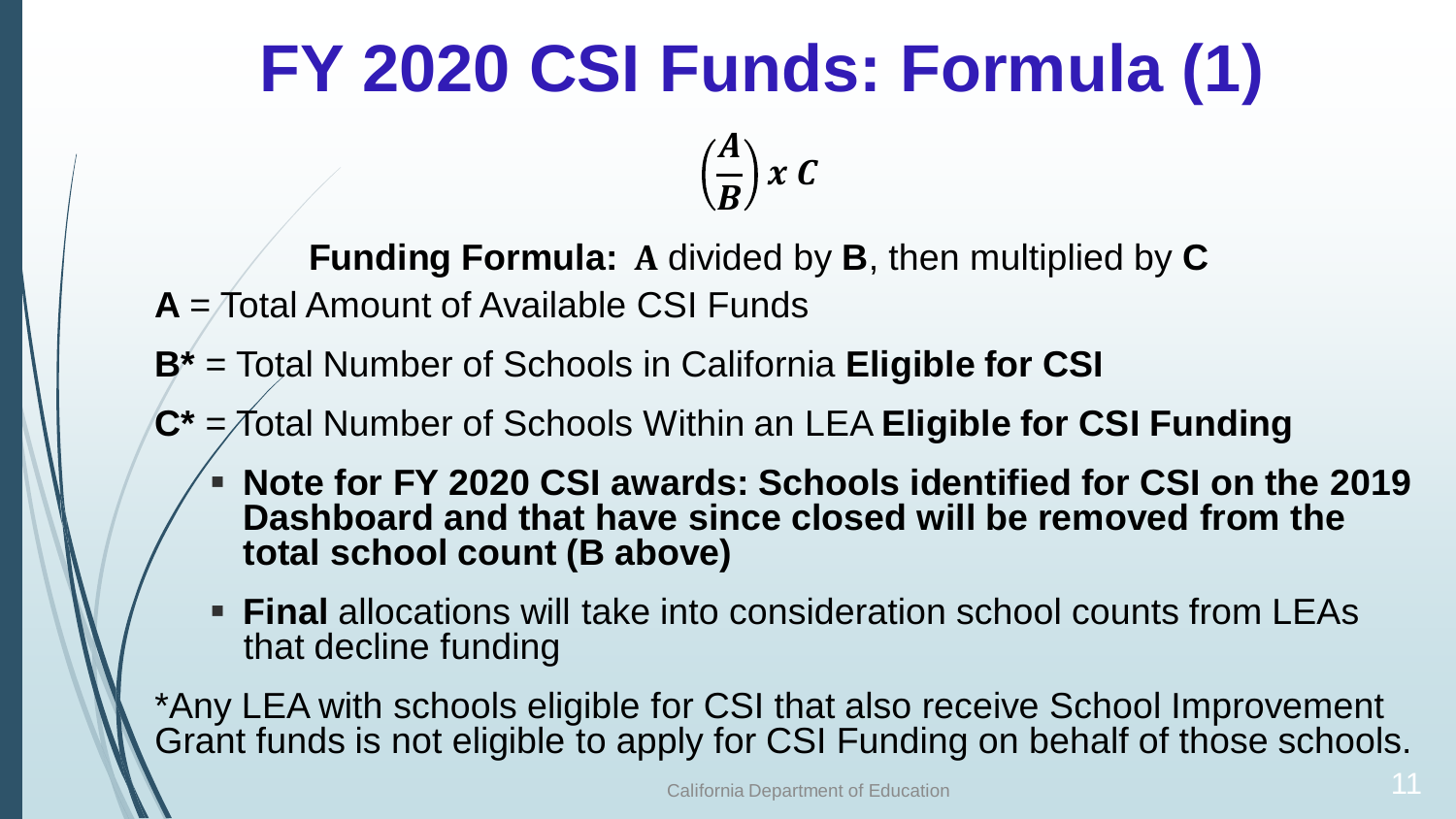# **FY 2020 CSI Funds: Formula (2)**

**Example:**

\$100,000 (**A**) is made available to 100 (**B**) CSI eligible schools.

"LEA K" has five (**C**) schools that meet the criteria for CSI.

$$
\left(\frac{\$100,000 (A)}{100 (B)}\right) \times 5 \text{ (C)} \quad \Longrightarrow \quad (\$1,000) \times 5 = \$5,000
$$

**In this example, \$5,000 would be allocated to "LEA K".**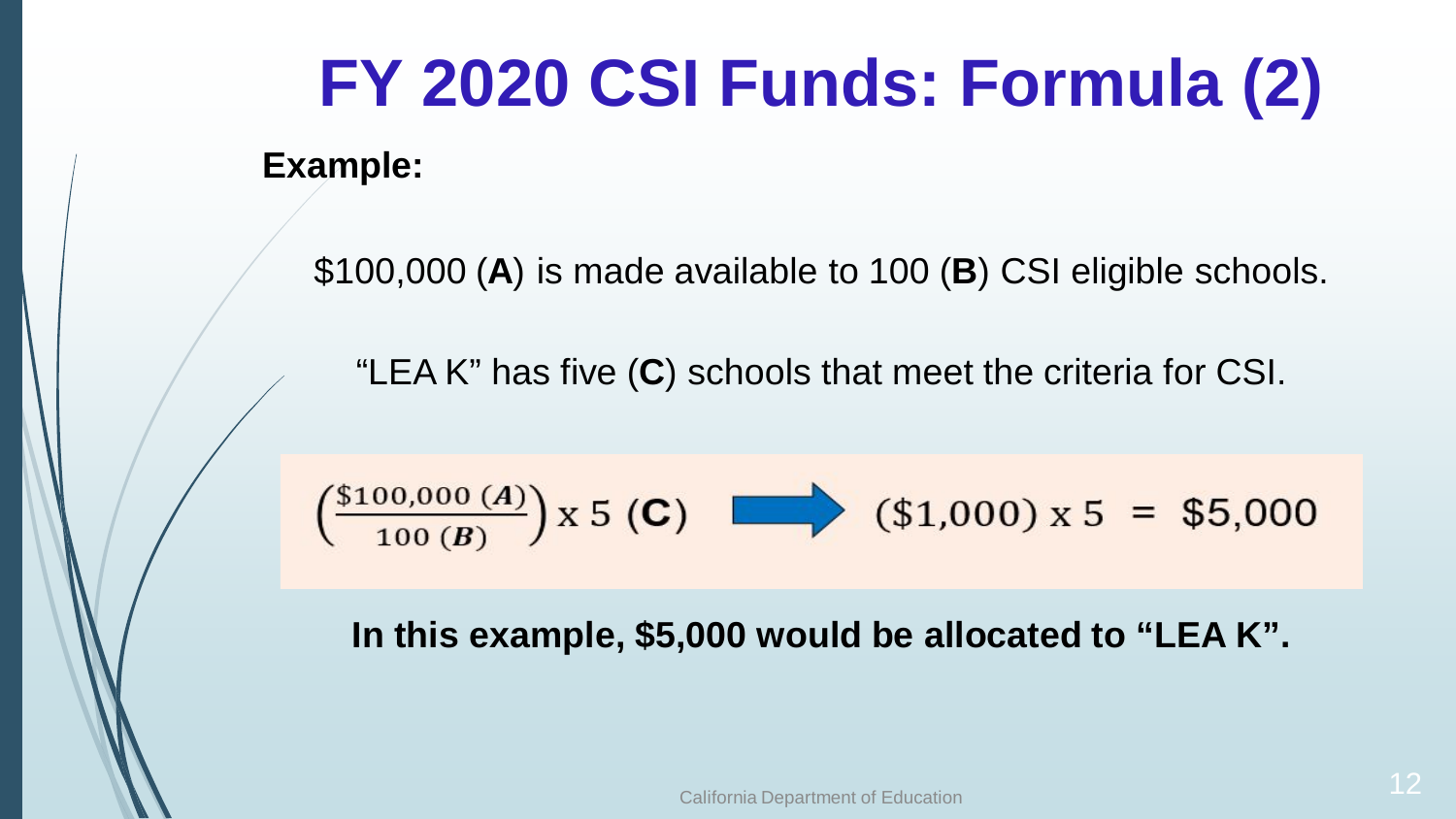#### **FY 2020 CSI Funds: Preliminary and Final Award Amounts**

- The CDE calculates **preliminary** award amounts so that the LEA can complete the application for funding. The preliminary award amounts are pre-populated into the GMART for each eligible LEA.
- FY 2020 **preliminary** award amounts will be posted to the CDE CSI web page when the application for funding is released.
- Once all applications for funding are in and approved, the CDE calculates **final** award amounts. Award amounts for LEAs that decline funding are redistributed across the remaining LEAs.
- FY 2020 **final** award amounts will be posted to the CDE CSI web page when the first apportionment is processed.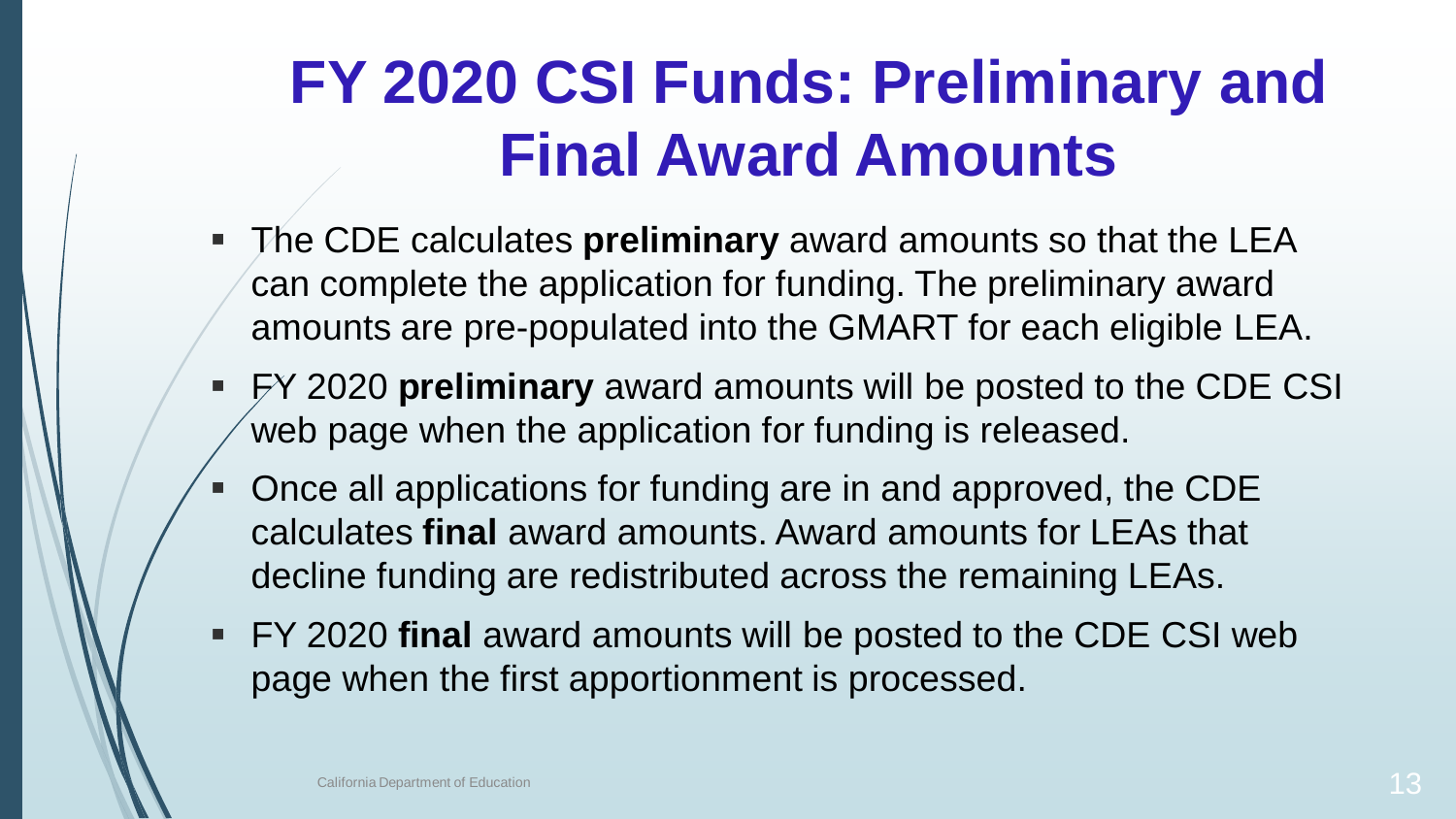# **2020‒21 ESSA CSI LEA Application for Funding Overview**

California Department of Education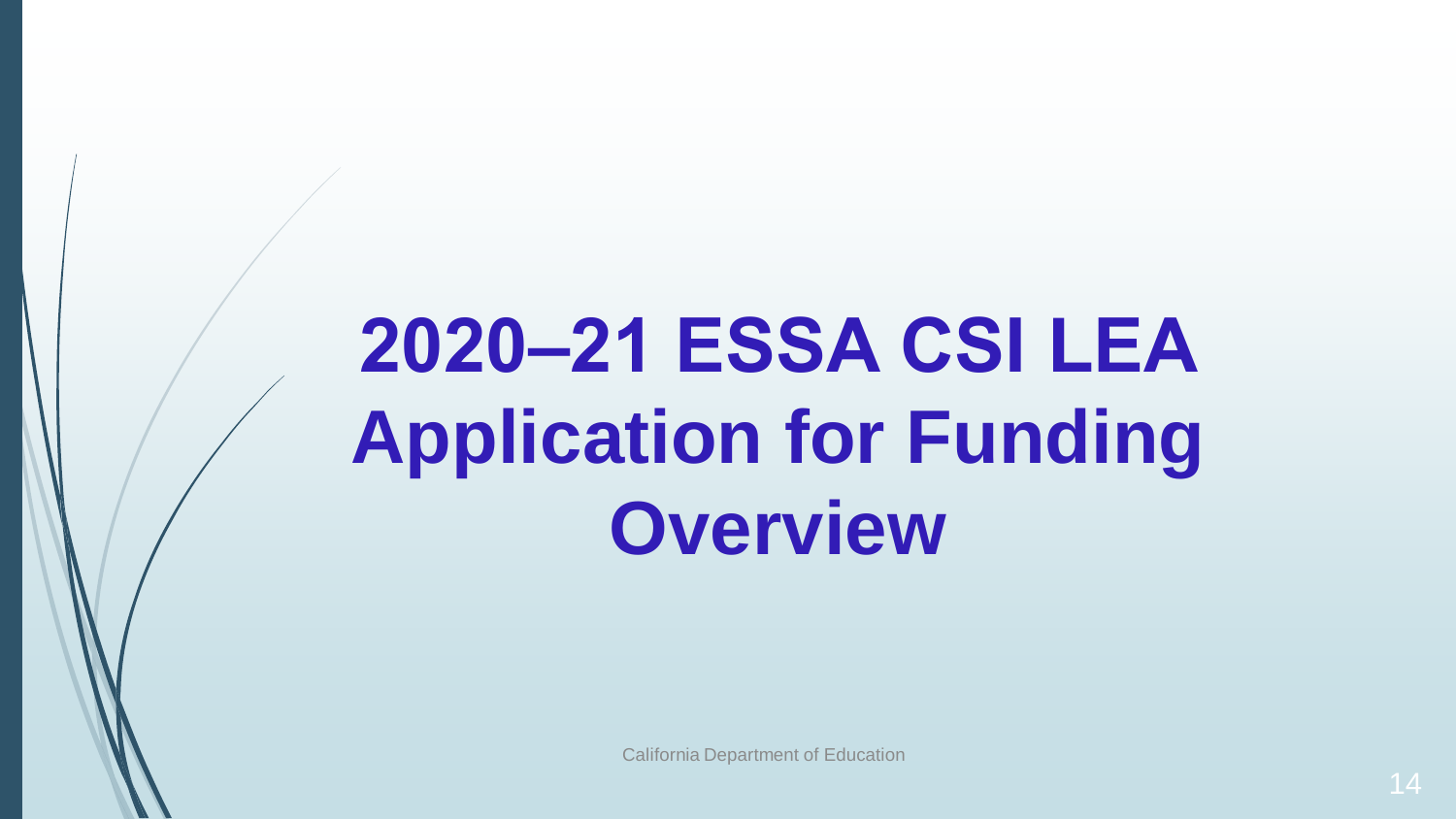## **2020‒21 ESSA CSI LEA Application for Funding Overview: Purpose**

- Section 1003 of the ESSA provides resources and assistance to LEAs to improve student outcomes in schools that meet the criteria for CSI.
- The ESSA requires LEAs to submit an application in order to receive funds for CSI.
- As a condition of funding, the LEA must partner with stakeholders, including school principals and other school leaders, teachers, and parents to locally develop and implement a plan for the school to improve student outcomes.
- School planning and LEA support and assistance for each school receiving comprehensive support are incorporated into the LCAP and SPSA processes.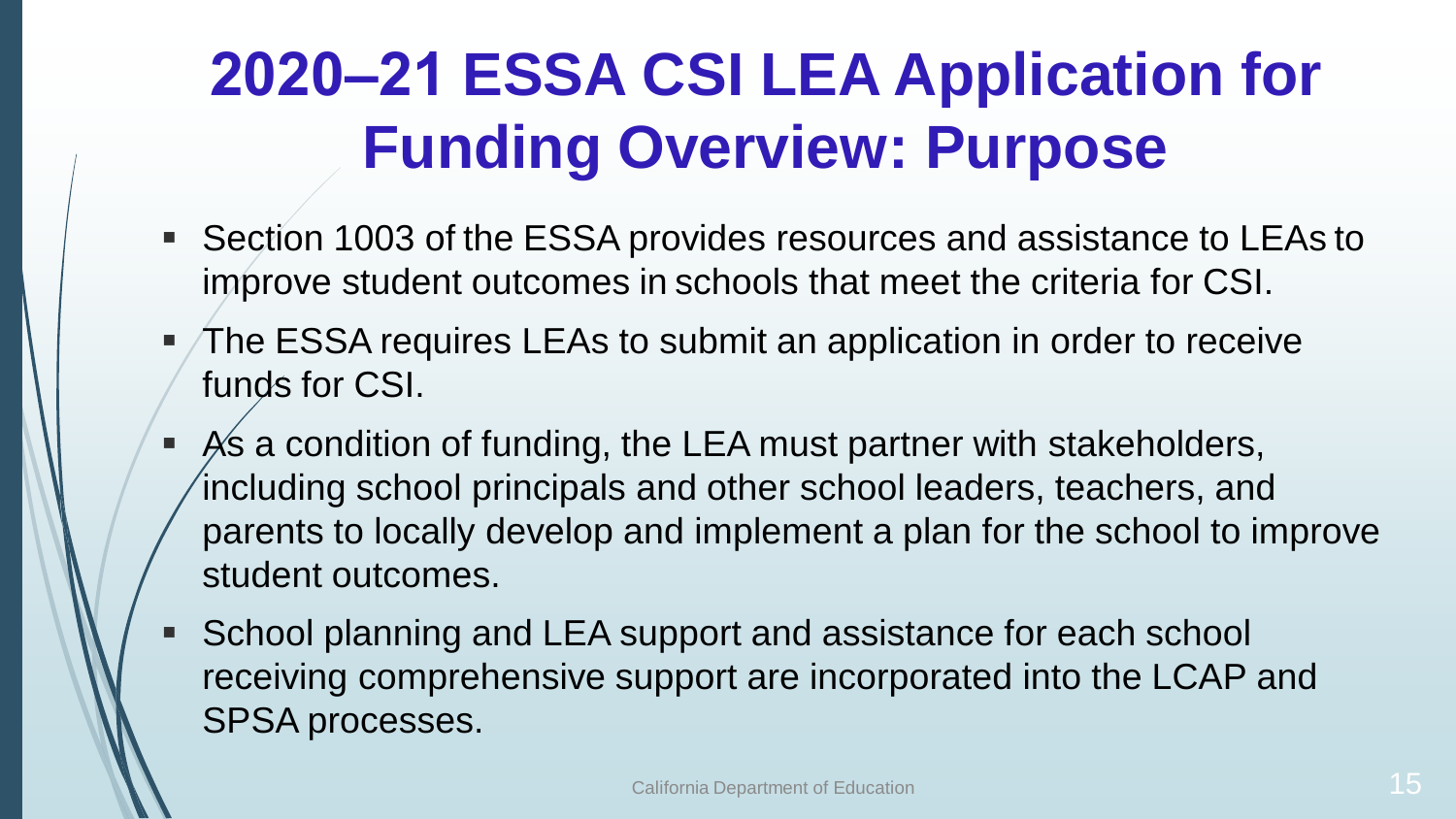## **2020‒21 ESSA CSI LEA Application for Funding Overview: Statutory Authority**

- ESSA Section 1003–School Improvement ([https://go.usa.gov/xfAWr\)](https://go.usa.gov/xfAWr), pages 9 through 11.
- ESSA Section 1111(d)(1)–Comprehensive Support and Improvement [\(https://go.usa.gov/xfAC2\)](https://go.usa.gov/xfAC2), pages 33 through 35.
- Senate Bill 115 Budget Act of 2020 SEC. 41 Item 6100-1340890 of Section 2 located at <https://go.usa.gov/xG3nb>.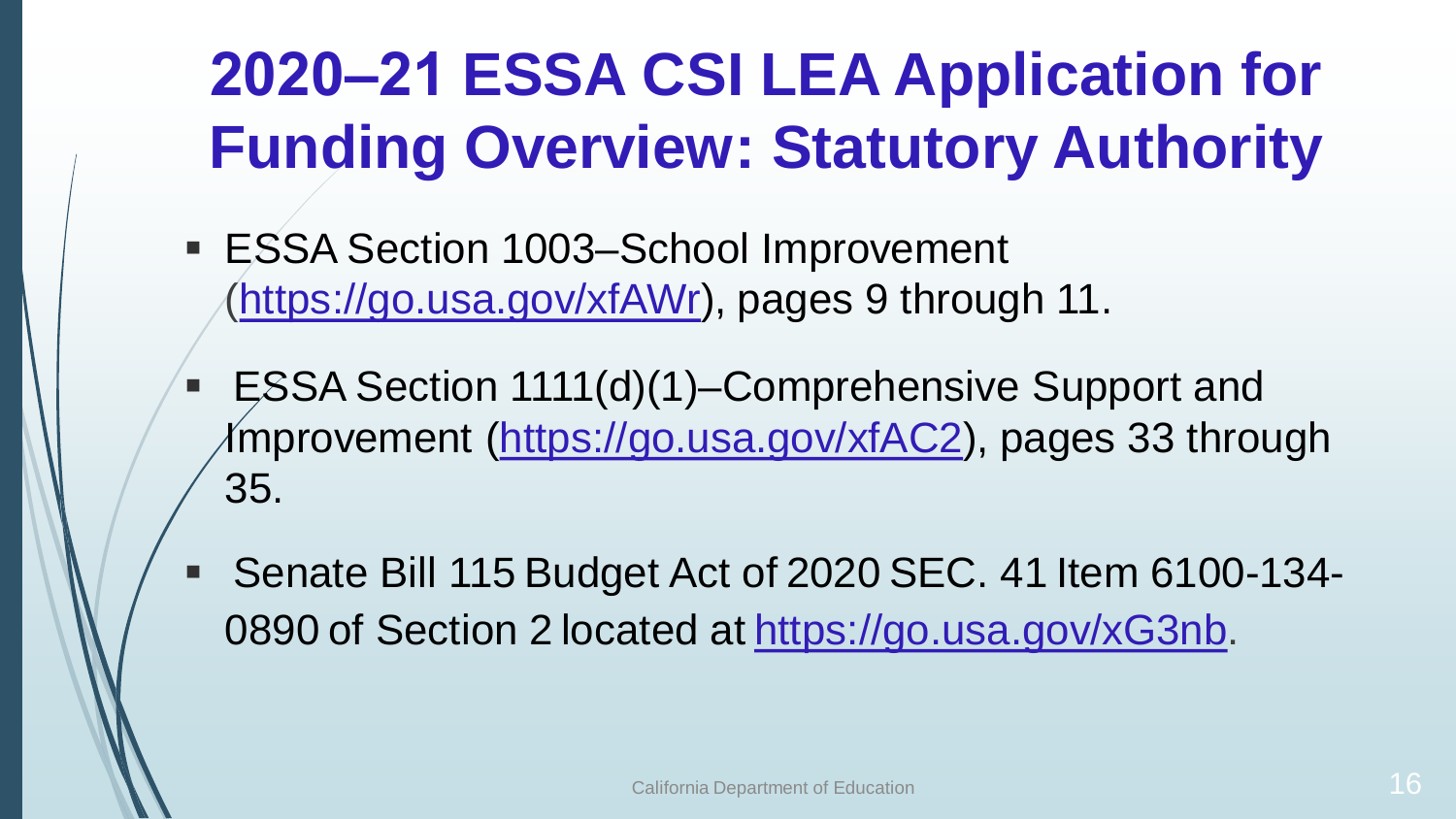## **2020‒21 ESSA CSI LEA Application for Funding Overview: Grant Information**

- The Budget Act of 2020 appropriated **\$129,415,000** in ESSA, Section 1003 local assistance funding to LEAs for CSI.
	- The project period for this application begins February 15, 2021, and ends on September 30, 2022.
- FY 2020 ESSA, Section 1003 for CSI are available to each eligible LEA that submits an approvable application and will be allocated on the basis of a formula.
- The formula takes into consideration the total number of schools, statewide, that were identified for CSI on the **2019 Dashboard**.
- **FY 2020 ESSA, Section 1003 funds must be used to develop and implement a CSI plan for the 2021–22 school year for each identified school.** California Department of Education **17** And the United States of Education 17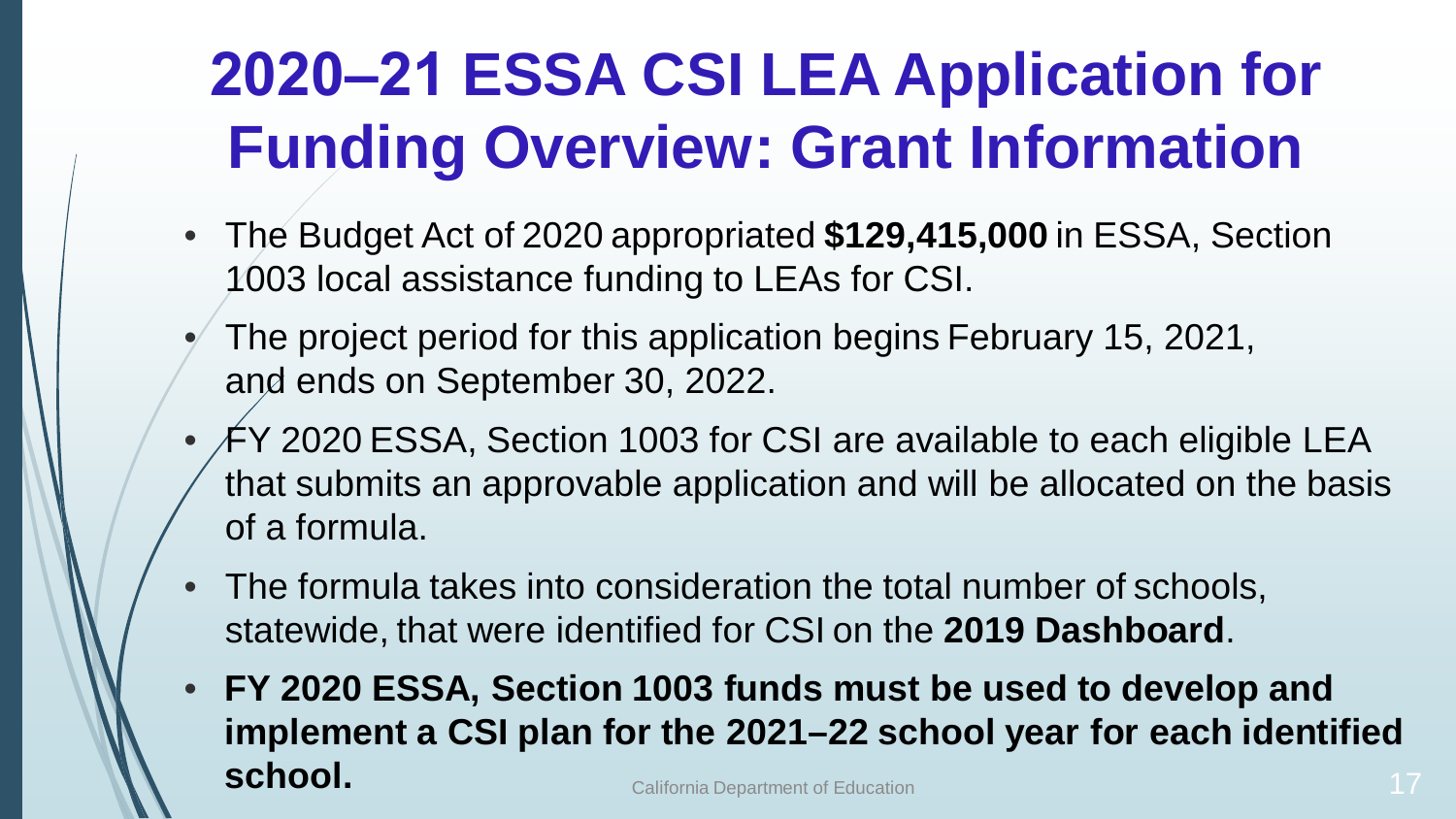# **2020‒21 ESSA CSI LEA Application for Funding Overview: Eligibility Requirements**

- Schools that were identified as a result of the 2019 Dashboard for CSI will retain their assistance status in the 2020–21 school year.
	- March 27, 2020 waiver of the 2020–21 school identification requirements of the ESEA, as reauthorized by the ESSA, is available on the CDE ESSA web page at [https://www.cde.ca.gov/re/es/documents/covid19waiverresponse.pdf.](https://www.cde.ca.gov/re/es/documents/covid19waiverresponse.pdf)
- Only LEAs with schools that were identified for CSI on the 2019 Dashboard, and that are still active, can apply for FY 2020 CSI funding.
- An LEA is defined as a county office of education, school district, or direct-funded charter school.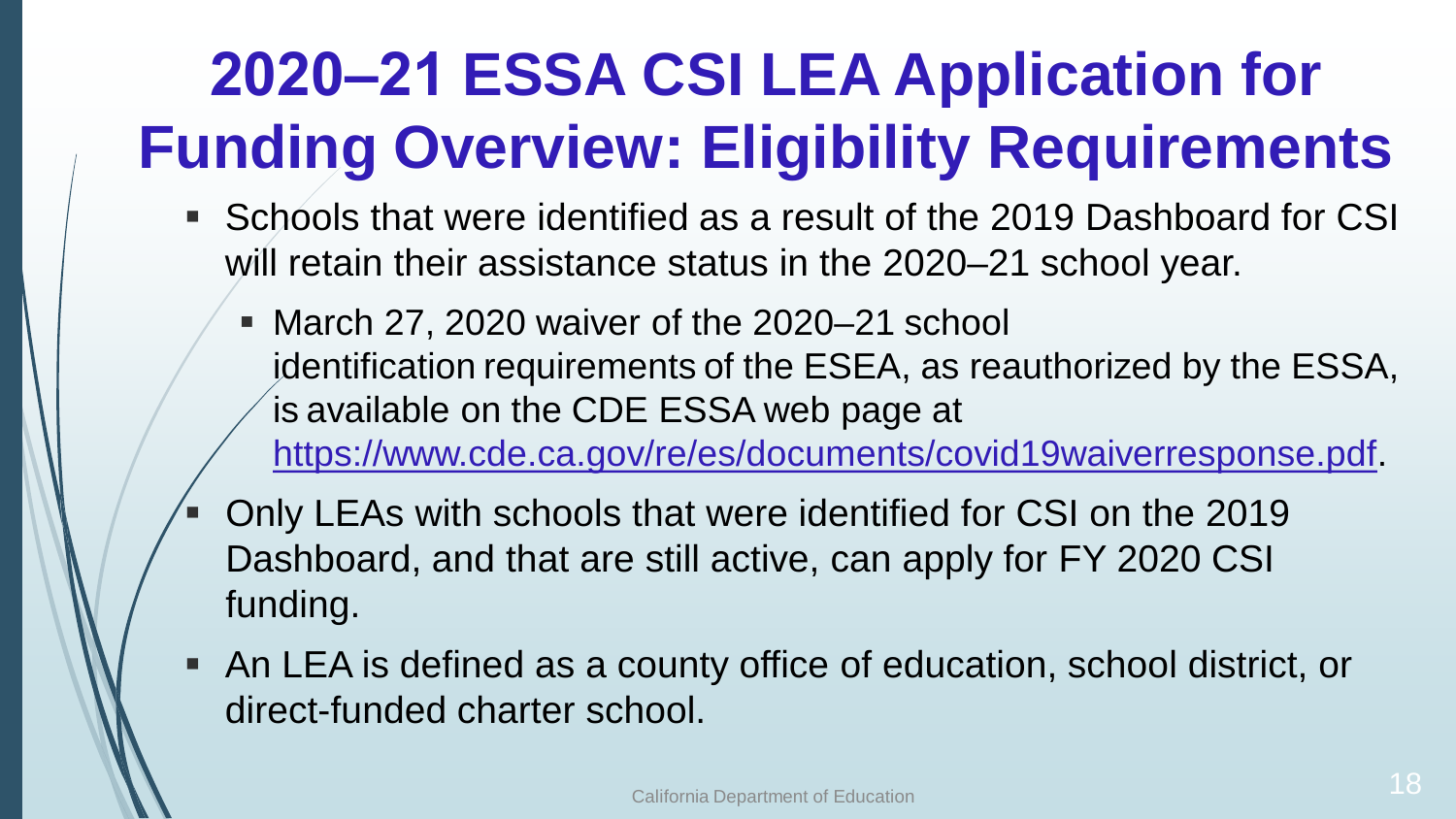# **2020‒21 ESSA CSI LEA Application for Funding Overview: Allowable Activities and Costs (1)**

- More information about the use of ESSA CSI funds can be found at [https://www.cde.ca.gov/sp/sw/t1/csileaauthusefunds.asp.](https://www.cde.ca.gov/sp/sw/t1/csileaauthusefunds.asp)
- School planning and LEA assistance for each school that meets the criteria for CSI will be incorporated into the LCAP and SPSA planning processes.
	- Federal school planning requirements are established in *Education Code* Section 64001(a) found at<https://go.usa.gov/xdcE6>.
- If CSI funds are used to implement actions/services to meet a goal articulated in the LCAP, those CSI funds would be included in the LCAP. California Department of Education <sup>19</sup>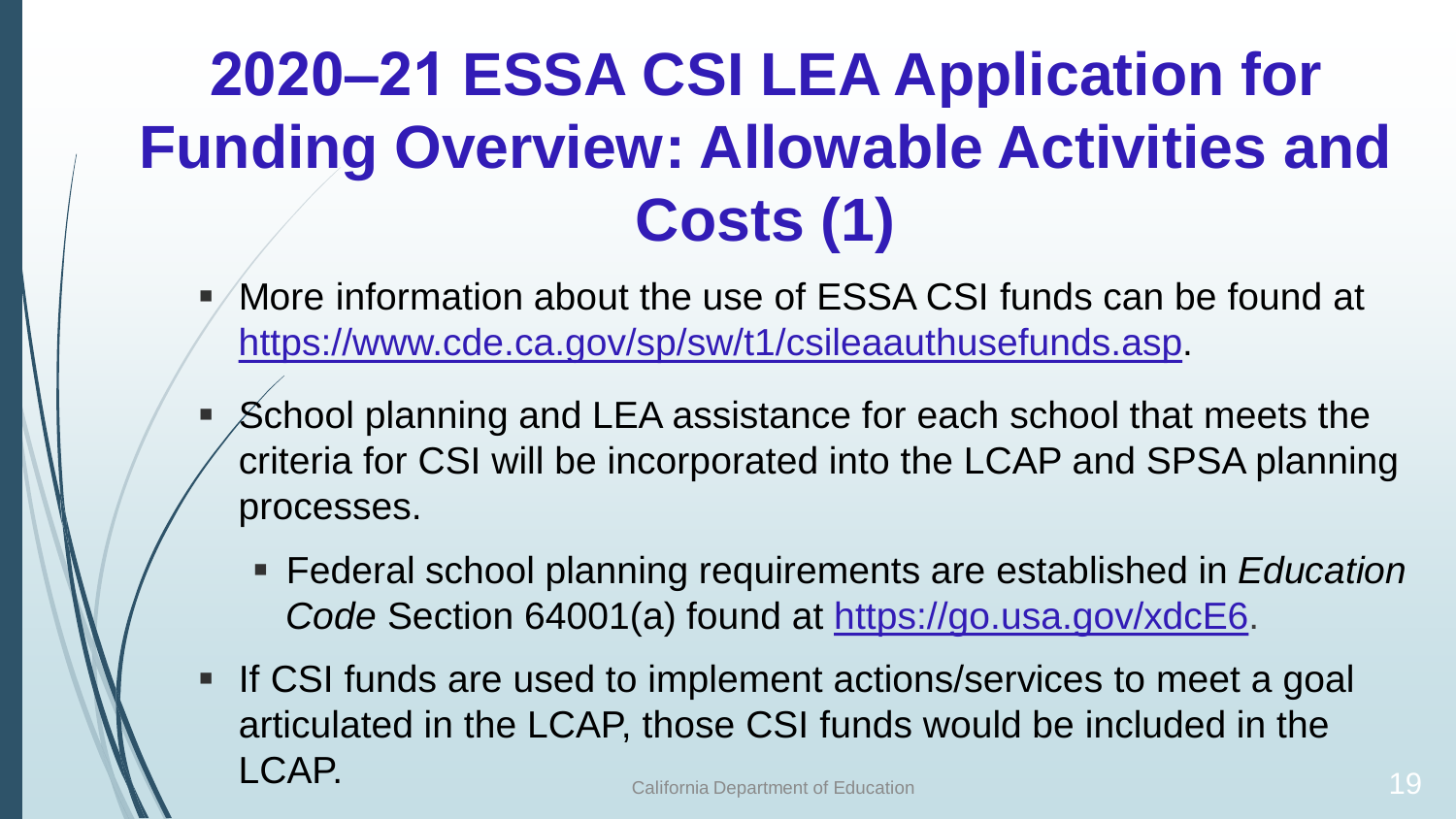## **2020‒21 ESSA CSI LEA Application for Funding Overview: Allowable Activities and Costs (2)**

 FY 2020 CSI funds that are distributed to the school from the LEA must be included in the SPSA.

**Improvement strategies and activities must align** to the goals, actions, and services in the LCAP.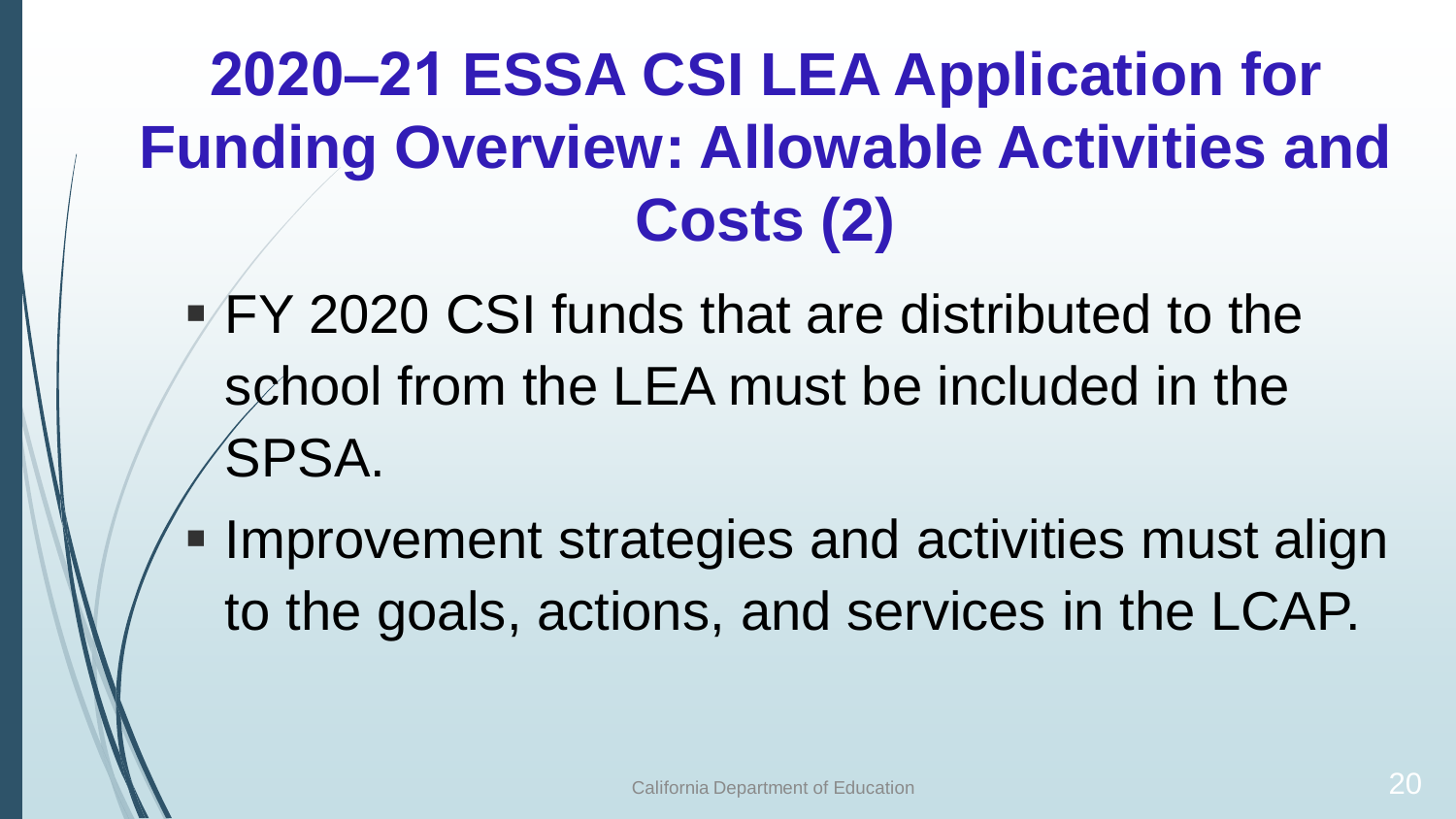#### **2020‒21 ESSA CSI LEA Application for Funding Overview: Allowable Activities and Costs (3)**

FY 2020 CSI funds must be **prioritized and focused toward the area(s) identified for improvement** for each school based on the needs assessments and root cause analysis. Funds can only be spent on evidencebased interventions/strategies/activities directly related to the following CSI improvement plan development and implementation efforts:

- Building capacity
- **Partnering with stakeholders**
- Conducting needs assessments and root cause analysis
- Selecting and implementing evidence-based interventions/strategies/activities
- **Using data and outcomes to** monitor and evaluate improvement efforts
- **Reviewing/identifying and** addressing, through implementation of the CSI plan, resource inequities, which may include a review of LEAand school-level budgeting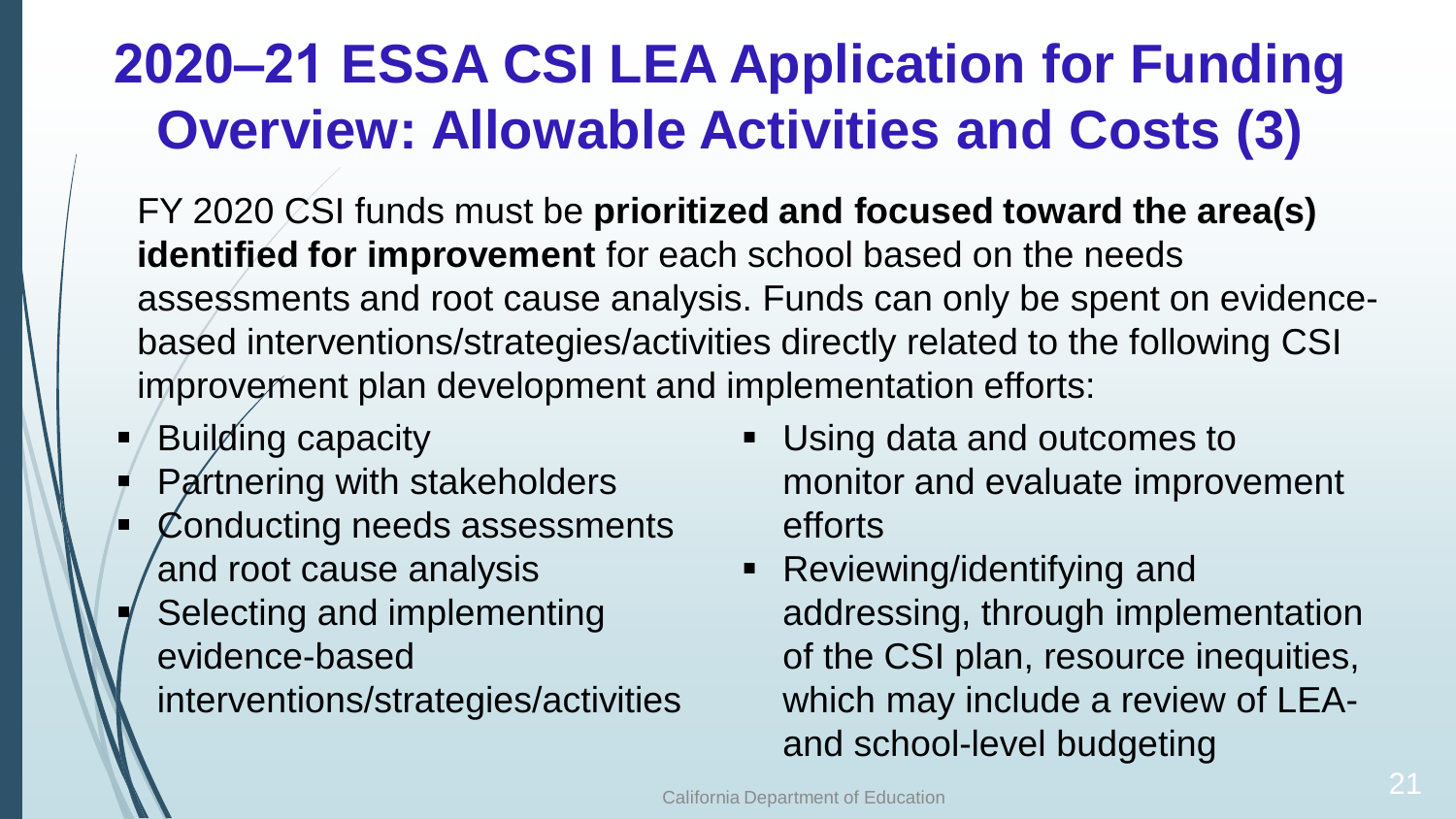### **2020‒21 ESSA CSI LEA Application for Funding Overview: Allowable Activities and Costs (4)**

Under the ESSA, CSI plans are required to be evidence-based. Section 8101(21)(A) of the ESEA defines an evidence-based intervention as being supported by:

- **strong evidence**
- moderate evidence
- **Promising evidence or**
- evidence that demonstrates a rationale

ESSA, Section 1003 funds require the use of "evidence-based" interventions that meet higher levels of evidence. The table on the next slide lists ESSA's top three levels of evidence.

The United States Department of Education's non-regulatory guidance on evidence-based interventions is located at

[https://www2.ed.gov/policy/elsec/leg/essa/guidanceuseseinvestment.pdf.](https://www2.ed.gov/policy/elsec/leg/essa/guidanceuseseinvestment.pdf)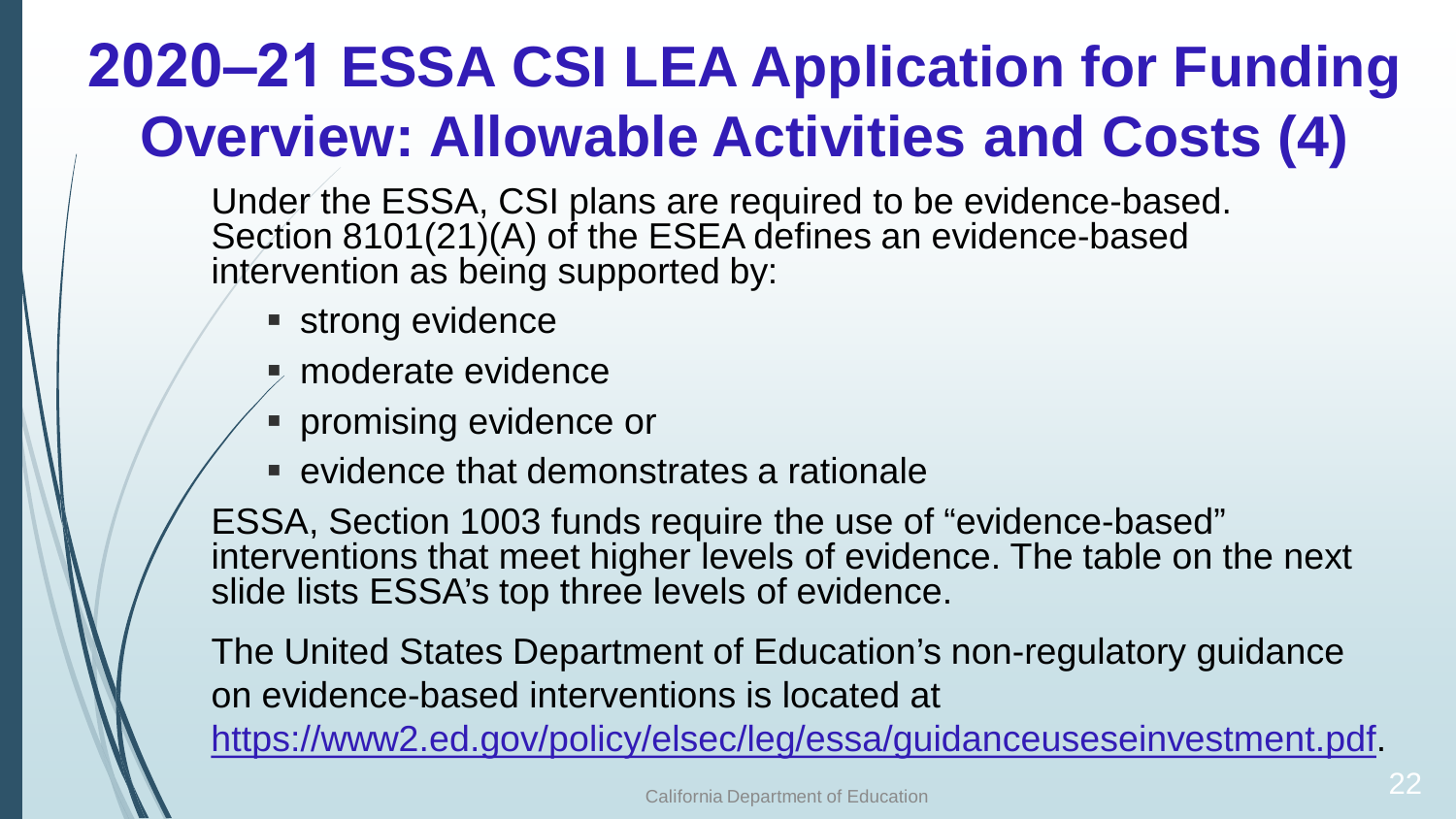#### **2020‒21 ESSA CSI LEA Application for Funding Overview: Allowable Activities and Costs (5)**

| <b>Evidence Level</b>                        | <b>Description</b>                                                                                                                        |
|----------------------------------------------|-------------------------------------------------------------------------------------------------------------------------------------------|
| <b>Level 1: Strong</b><br><b>Evidence</b>    | Based on at least one well-designed and<br>well-implemented experimental study                                                            |
| <b>Level 2: Moderate</b><br>evidence         | Based on at least one well-designed and<br>well-implemented quasi-experimental<br>study                                                   |
| <b>Level 3: Promising</b><br><b>Evidence</b> | Based on at least one well-designed and<br>well-implemented correlational study<br>with statistical controls for selection<br><b>bias</b> |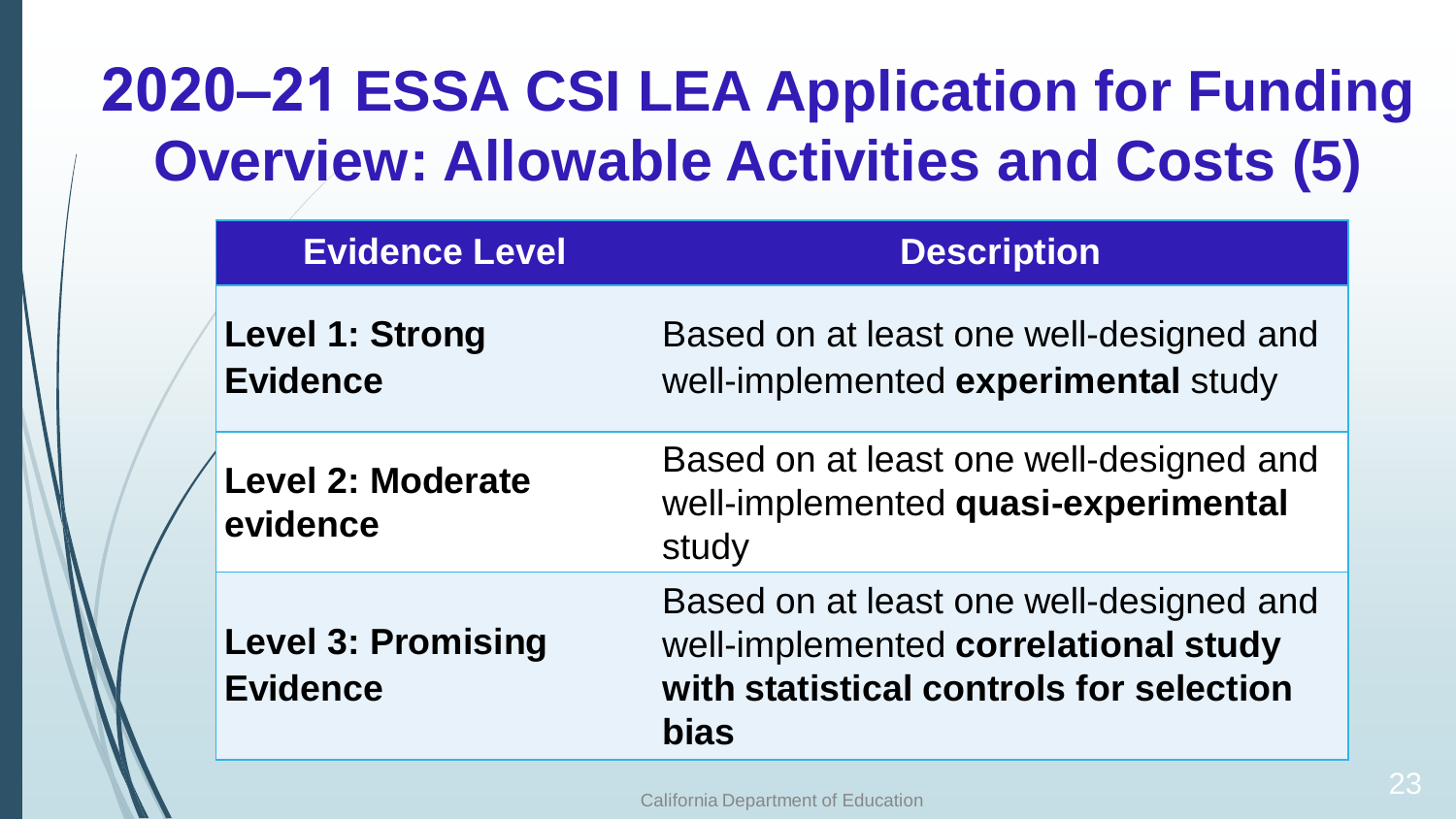#### **2020‒21 ESSA CSI LEA Application for Funding Overview: Disallowable Activities and Costs**

- The use of federal funds, including ESSA, Section 1003 funds must be consistent with the Office of Management and Budget's (OMB) Uniform Administrative Requirements, Cost Principles, and Audit Requirements for Federal Awards. OMB information is located at [https://www.grants.gov/web/grants/learn-grants/grant-policies/omb](https://www.grants.gov/web/grants/learn-grants/grant-policies/omb-uniform-guidance-2014.html)uniform-guidance-2014.html.
- In addition, the California legislature stipulated in SB 115 that ESSA, Section 1003 funds **shall not be expended to hire additional permanent staff**.
- For Federal guidance on Supplement not Supplant for school improvement, see question 29a, page 21 to 22 located at [https://go.usa.gov/xdcPV.](https://go.usa.gov/xdcPV)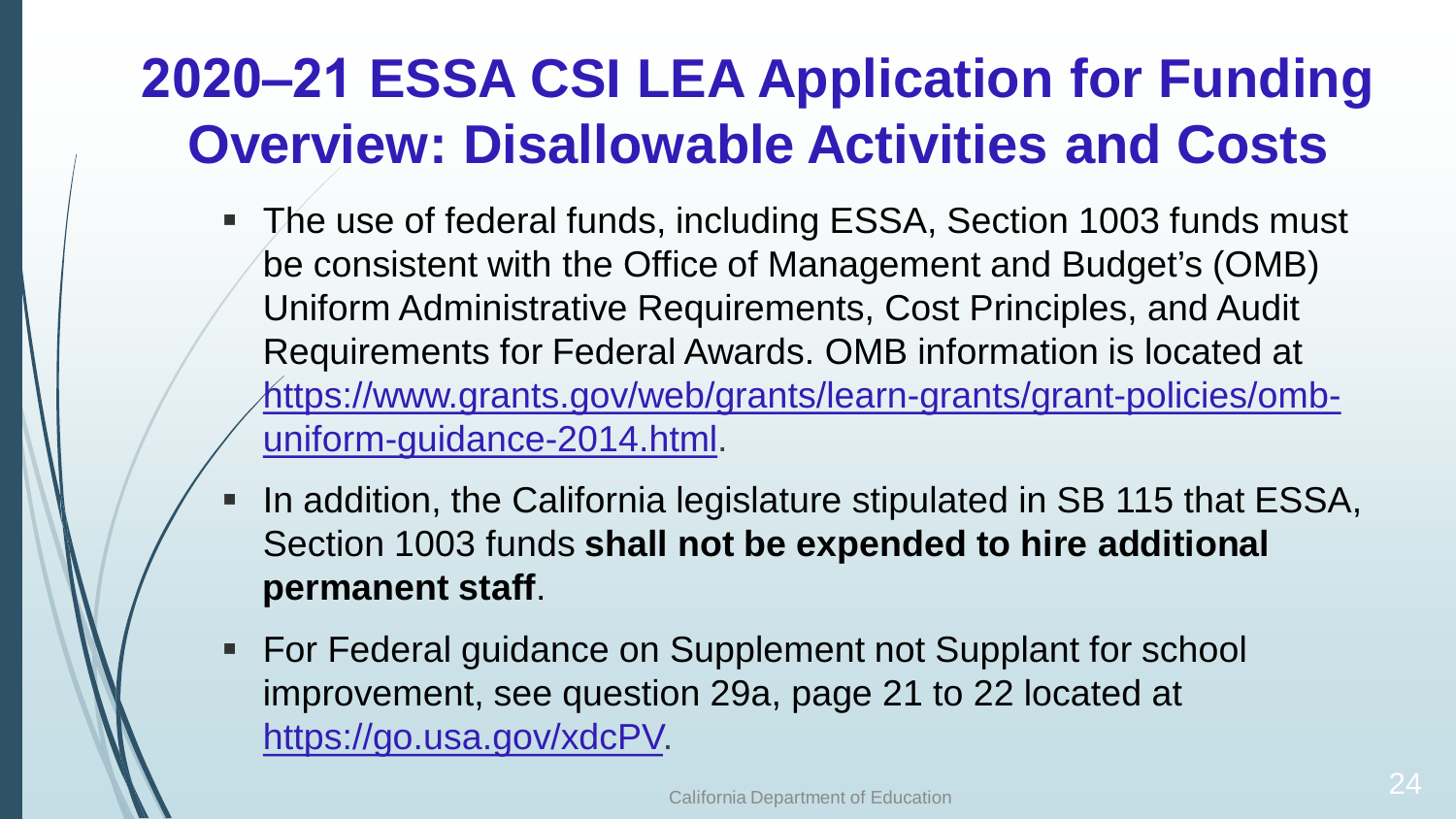#### **2020‒21 ESSA CSI Application for Funding Overview: Grant Reporting Requirements (1)**

| <b>Report Name</b>                                    | <b>Reporting Data</b>                                                                                | <b>Performance Period</b>                      | <b>Reporting Due Date</b> |
|-------------------------------------------------------|------------------------------------------------------------------------------------------------------|------------------------------------------------|---------------------------|
| <b>Report 1</b>                                       | • Funding Plan Adjustment<br>• Expenditures<br>• Budget Summary                                      | February 15, 2021, to<br>June 30, 2021         | July 31, 2021             |
| <b>Report 2</b>                                       | • CSI Plan Approved/Adopted<br><b>Dates</b><br>• Expenditures<br>• Federal Report                    | July 1, 2021, to<br>September 30, 2021         | October 31, 2021          |
| <b>Report 3</b>                                       | <b>Expenditures</b>                                                                                  | October 1, 2021, to<br><b>January 31, 2022</b> | February 28, 2022         |
| <b>Report 4</b>                                       | <b>Expenditures</b>                                                                                  | February 1, 2022, to<br>June 30, 2022          | <b>July 31, 2022</b>      |
| <b>Final Report</b><br>and Grant<br><b>Evaluation</b> | • Final Expenditures and<br><b>Closeout Report</b><br>• Grant Performance Report<br>• Federal Report | July 1, 2022, to<br>September 30, 2022         | October 31, 2022          |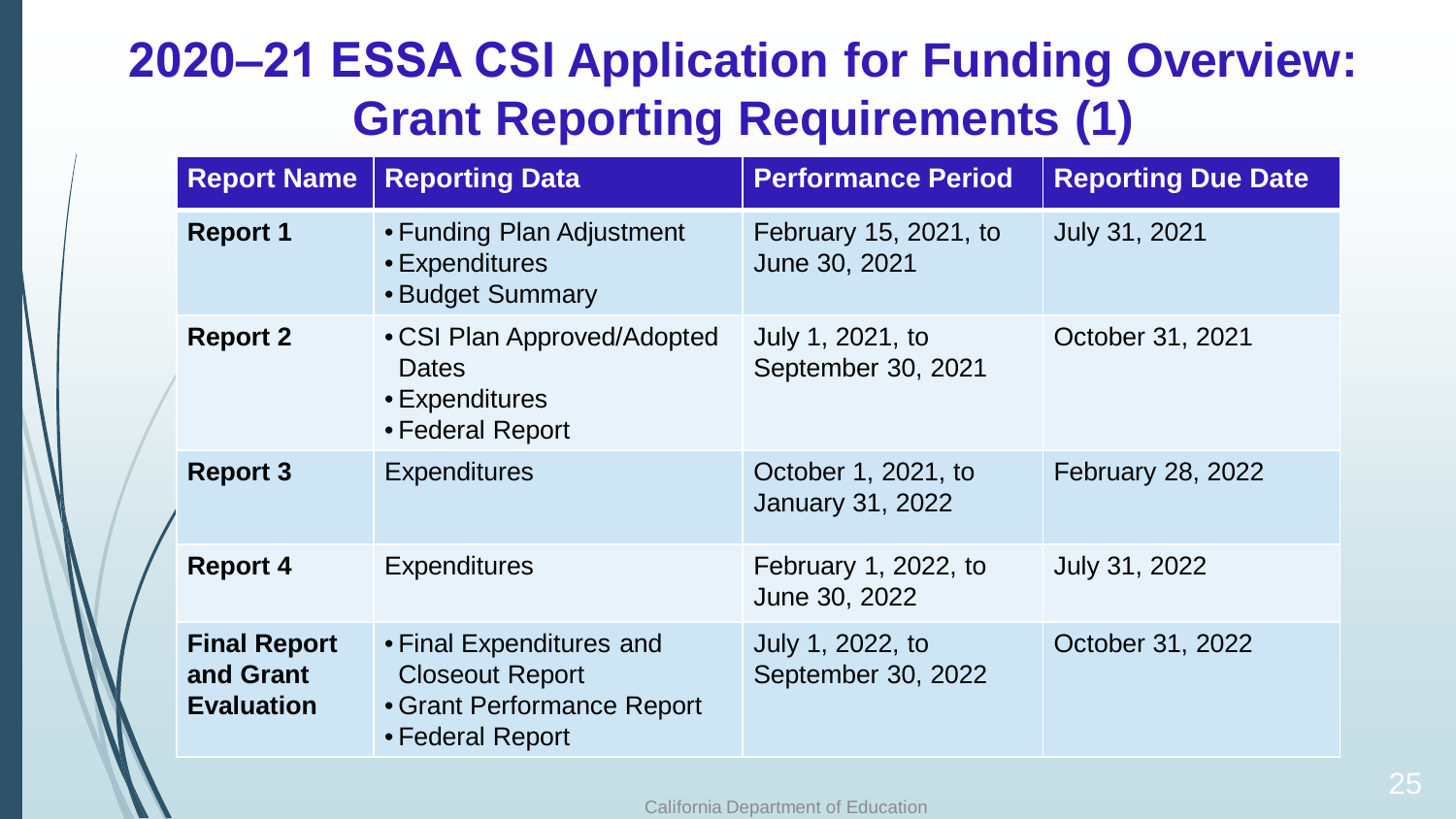#### **2020‒21 ESSA CSI Application for Funding Overview: Grant Reporting Requirements (2)**

- **Report 1:** In addition to reporting expenditure data, Report 1 also must include a Budget Summary that combines LEA- and school-level budget amounts for each authorized funding category. The LEA must also revise its Funding Plan to account for any changes in its final allocation amount.
- **Report 2:** In addition to reporting expenditure data, the LEA must report the date the CSI plan was approved and/or adopted by the school and LEA. The Federal Report that covers the 2020- 21 school year, will also be completed at this time.
- **Reports 3 and 4:** The LEA is only required to report expenditure data.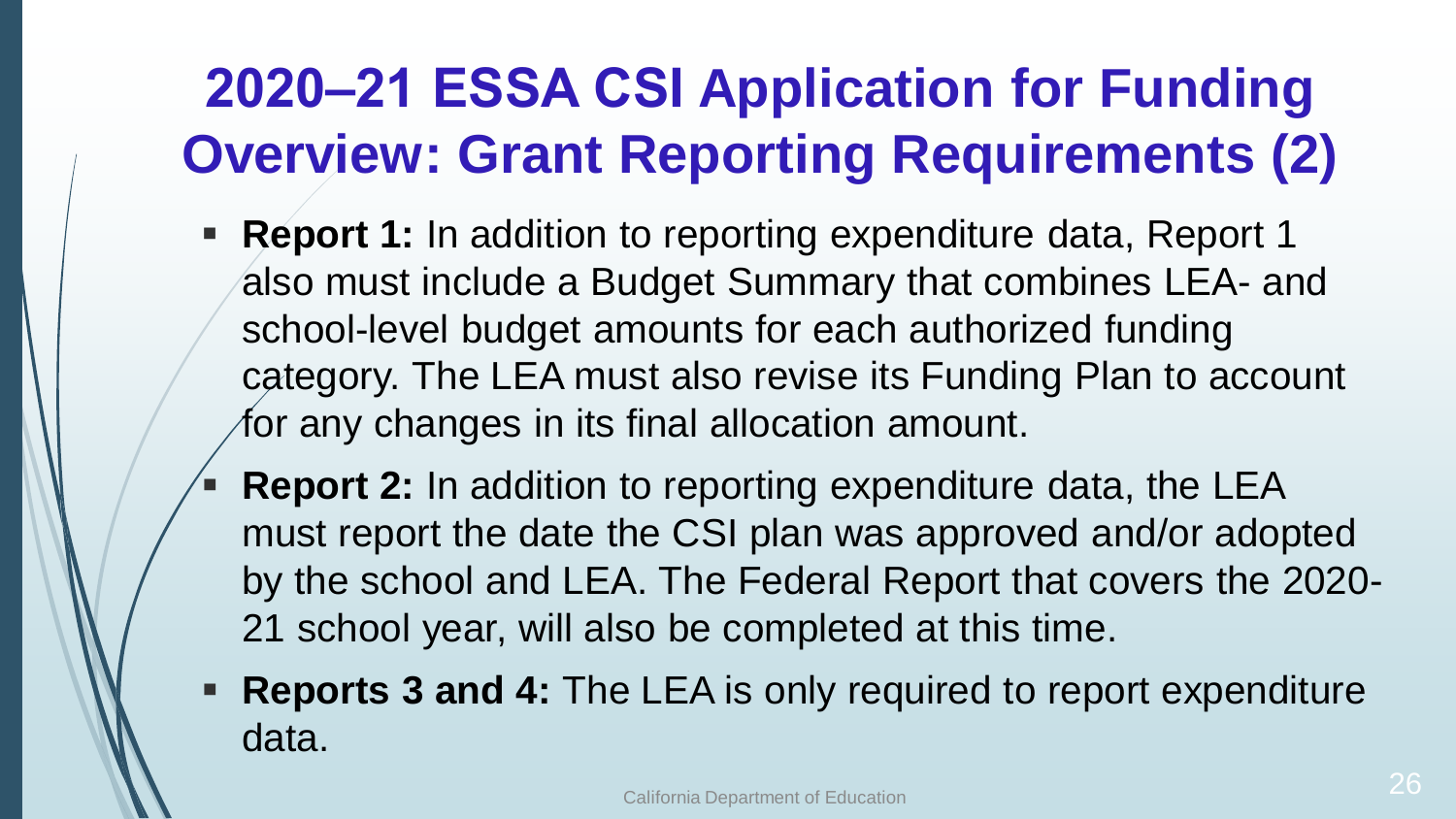#### **2020‒21 ESSA CSI Application for Funding Overview: Grant Reporting Requirements (3)**

- The **Final Report** and **Grant Evaluation** requires the LEA to provide final expenditure data, review its Closeout Report and submit a Grant Performance Report. The Federal Report that covers the 2021-22 school year, will also be completed at this time.
- The CDE will provide additional training and guidance for reporting requirements by early summer 2021.
- **If the CDE does not receive the required reports, funding may be delayed** or the CDE may bill the LEA to recover funds distributed to the LEA.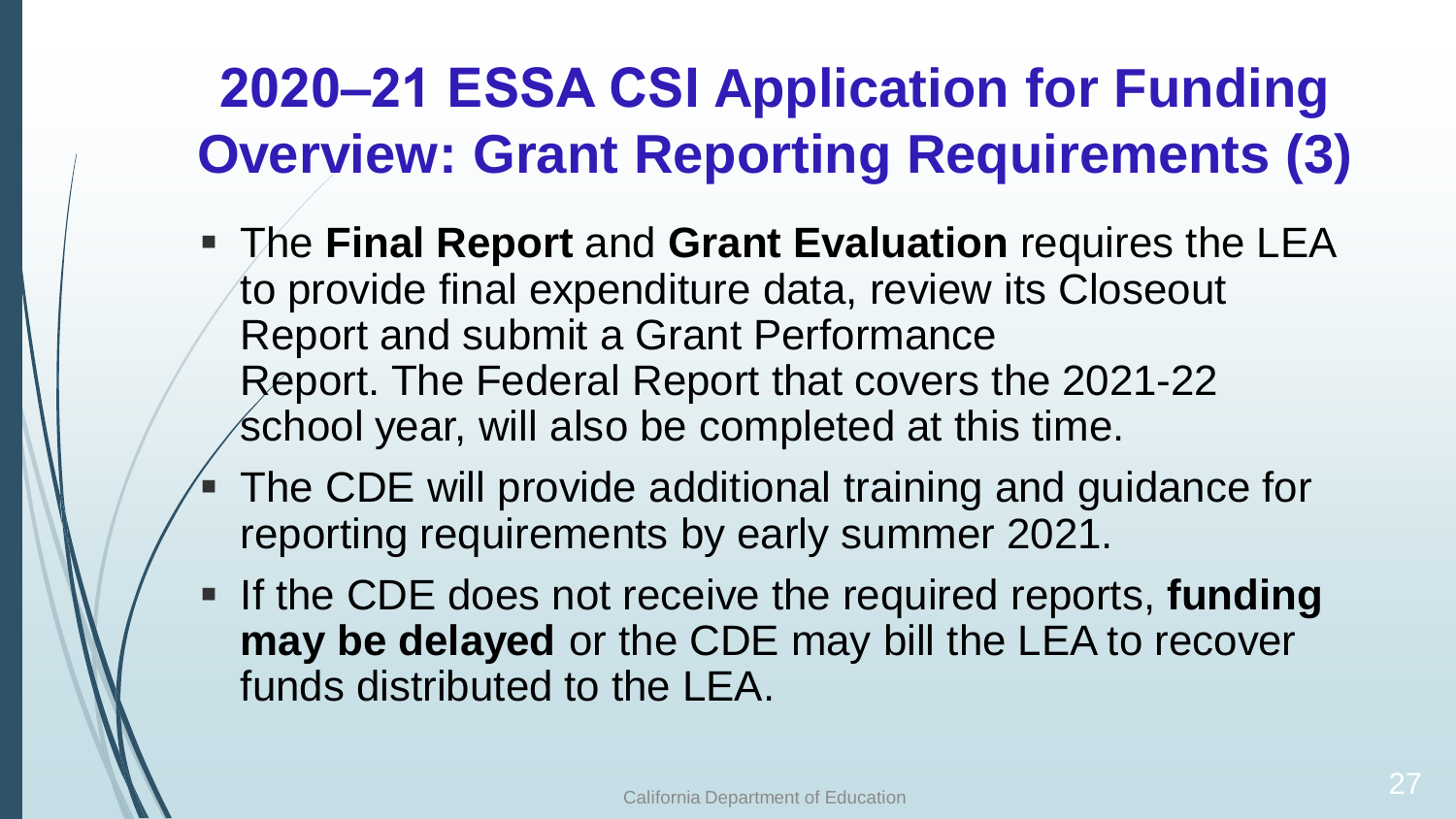#### **2020‒21 ESSA CSI Application for Funding Overview: Apportionments (1)**

| <b>First Apportionment</b><br>(Approved Application)      | <b>Subsequent Apportionments</b>                                                       |
|-----------------------------------------------------------|----------------------------------------------------------------------------------------|
| Twenty-five percent of the total<br><b>LEA</b> allocation | Claimed expenditures for each<br>performance period less prior<br>cumulative payments. |

**Note**: Reported expenditures are used for the purpose of calculating the LEA's apportionment. The use of federal funds must be consistent with the OMB Uniform Administrative Requirements, Cost Principles, and Audit Requirements for Federal Awards; ESSA requirements, and requirements in the 2020‒21 ESSA CSI LEA AFF.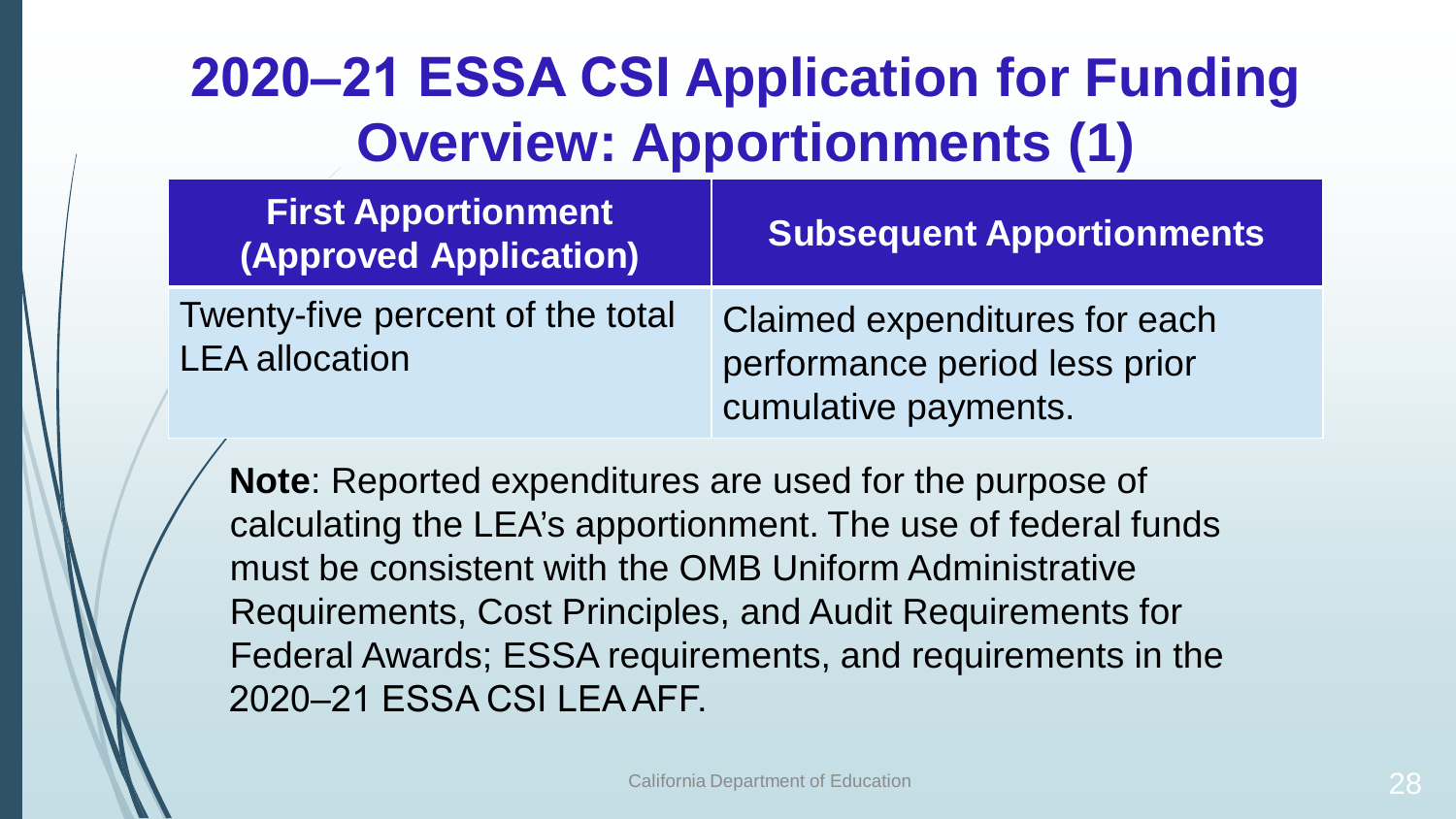#### **2020‒21 ESSA CSI Application for Funding Overview: Apportionments (2)**

- The acceptance and approval of reported expenditures does not preclude the CDE in any way from conducting program monitoring or audits.
- The CDE will process apportionments *approximately* one month after the final date of each reporting period.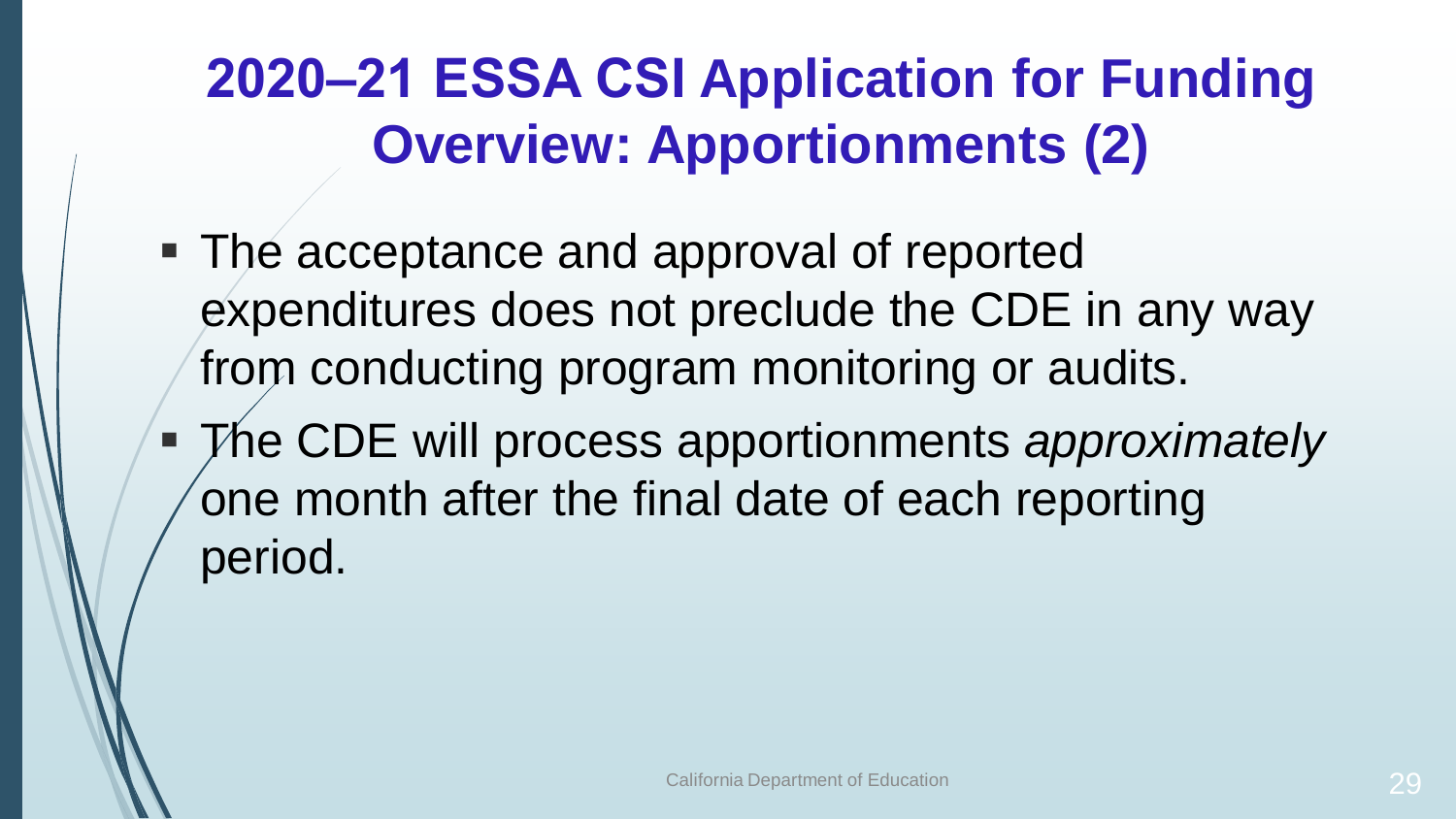### **2020‒21 ESSA CSI Application for Funding Overview: Monitoring**

- LEAs and schools that receive FY 2020 ESSA, Section 1003 funds for CSI will be monitored through the CDE's Federal and Program Monitoring (FPM) process.
- **For questions about the FPM monitoring process for** CSI, contact the Title I programs office by email at [fpmoffice@cde.ca.gov](mailto:fpmoffice@cde.ca.gov) or phone at 916-319-0935.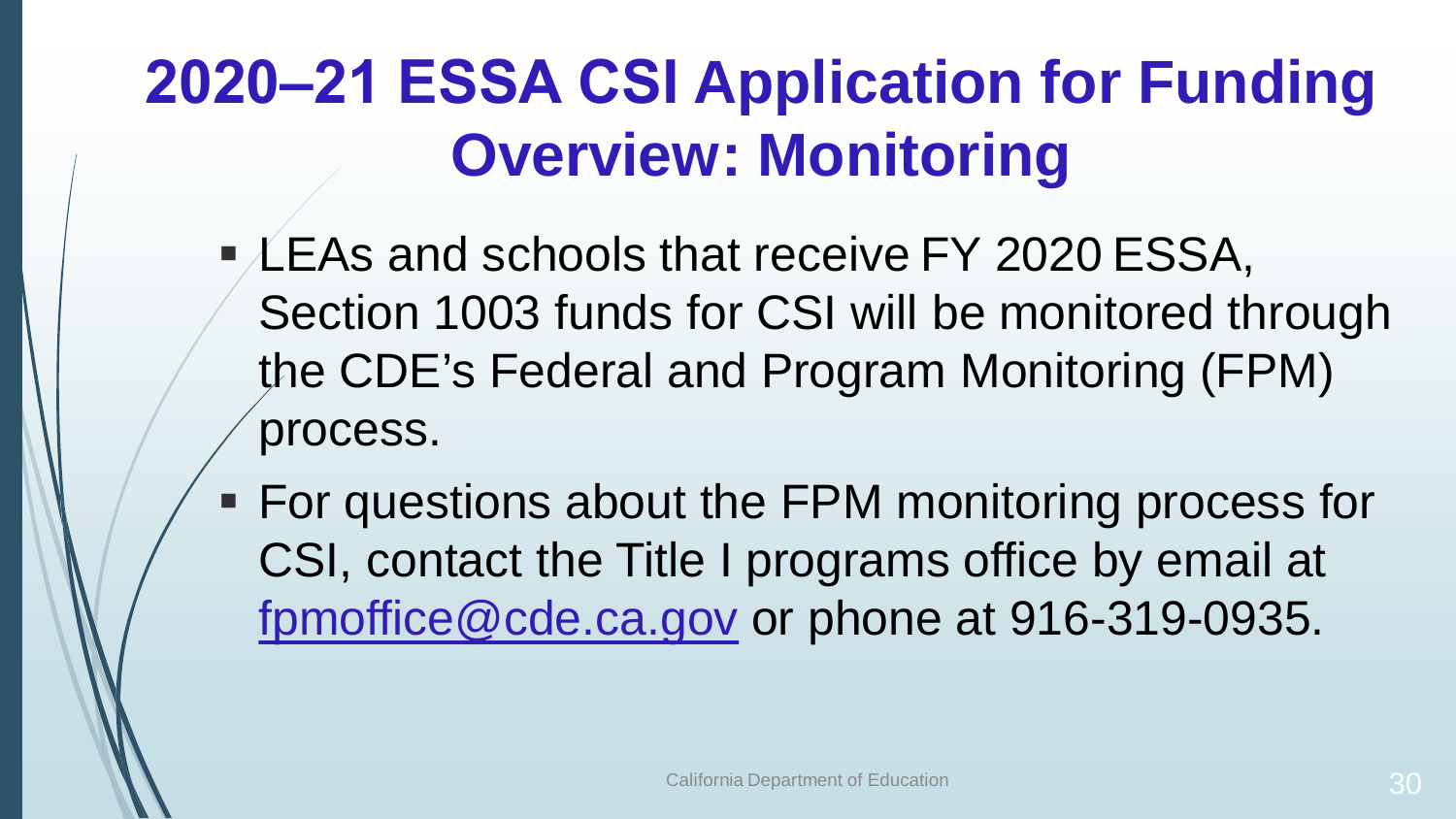#### **2020‒21 ESSA CSI Application for Funding Overview: Application and Funding Results Timeline**

| <b>Activity</b>                                                                            | <b>Due Date</b>             |
|--------------------------------------------------------------------------------------------|-----------------------------|
| <b>Funding Profile Posted to the CDE Web Page</b>                                          | December 2020               |
| 2020–21 ESSA CSI LEA Application for Funding<br><b>Release Date (GMART)</b>                | January 6, 2021             |
| 2020-21 ESSA CSI LEA Application for Funding Due to<br><b>CDE</b>                          | January 20, 2021, by 4 p.m. |
| 2020–21 ESSA CSI LEA Application for Funding<br><b>Review by CDE Staff</b>                 | January/February 2021       |
| <b>Funding Results and Schedule of Apportionments</b><br><b>Posted to the CDE Web Page</b> | April/May 2021              |
|                                                                                            |                             |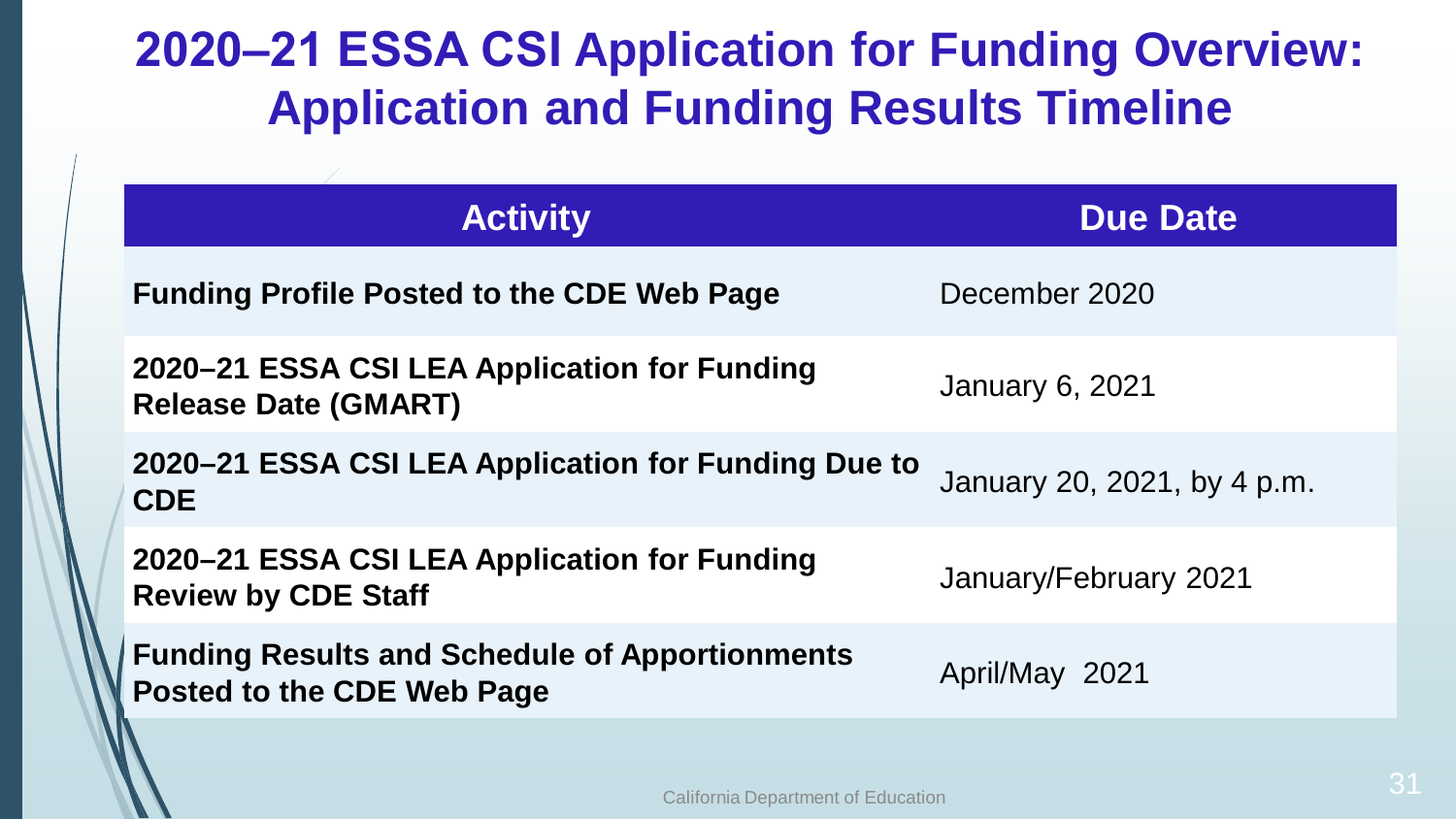## **2020‒21 ESSA CSI Application for Funding Overview: Application Process (1)**

- The 2020–21 ESSA CSI LEA Application for Funding is an online application that includes six sections: (**1**) Intent to Apply; (**2**) General Assurances, Certifications, Terms, and Conditions; (**3**) Local Educational Agency Applicant Information; (**4**) Narrative Responses; (**5**) 2020–21 Comprehensive Support and Improvement Preliminary Funding Plan; and (**6**) Signatures.
	- In order to receive ESSA, Section 1003 funds, each eligible LEA must complete and submit the 2020–21 ESSA CSI LEA Application for Funding to the CDE by the date specified in the Application and Funding Results Timeline. The LEA will receive email confirmation upon submission.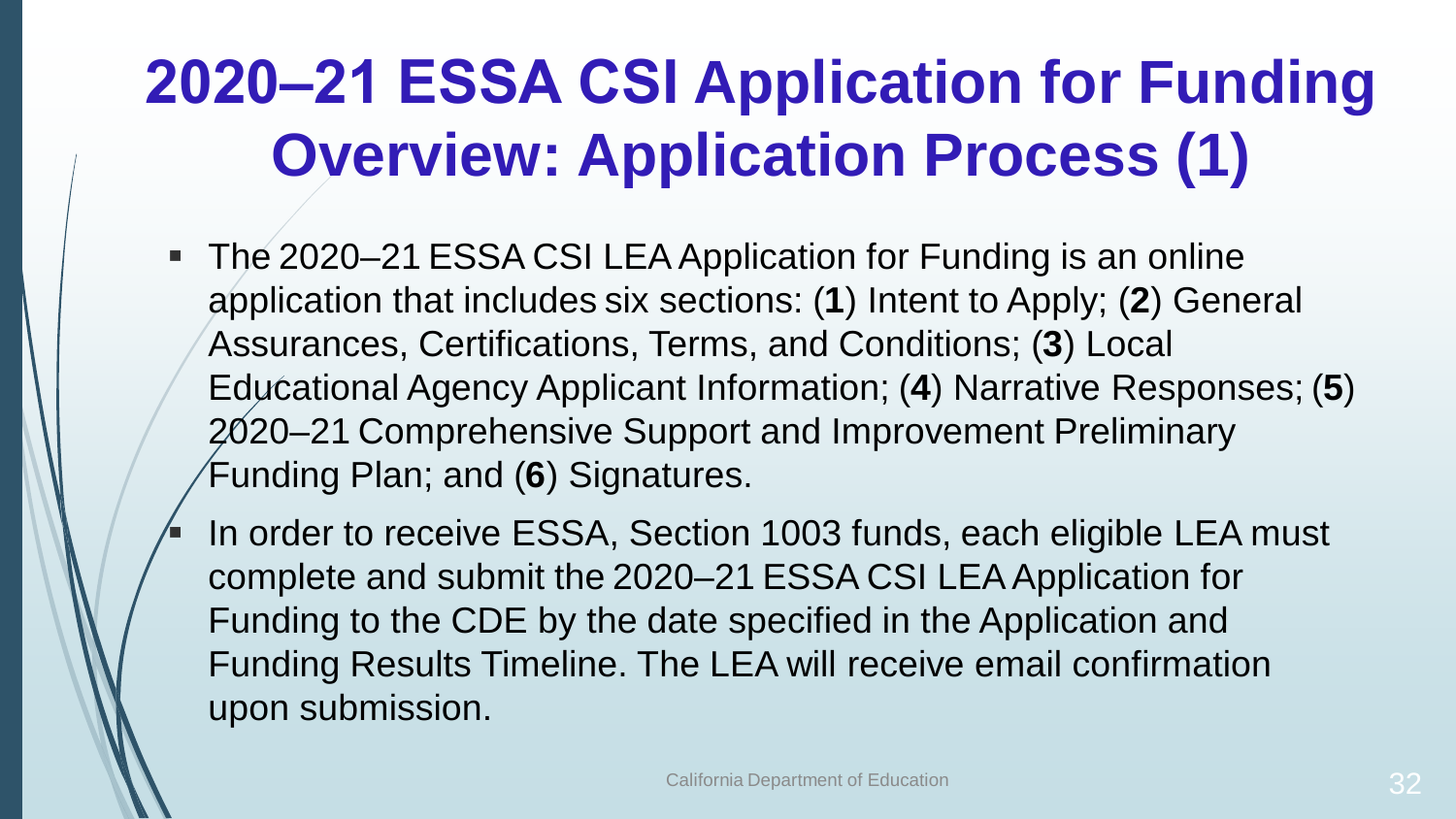## **2020‒21 ESSA CSI Application for Funding Overview: Application Process (2)**

- The CDE will review each LEA application. If the LEA wishes to revise its online application after submission, the LEA must resubmit the application prior to the application due date **(January 20, 2021, by 4 p.m.),** as specified in the Application and Funding Results Timeline.
- The CDE is not able to modify the application information after submission. Incomplete or late applications may delay funding.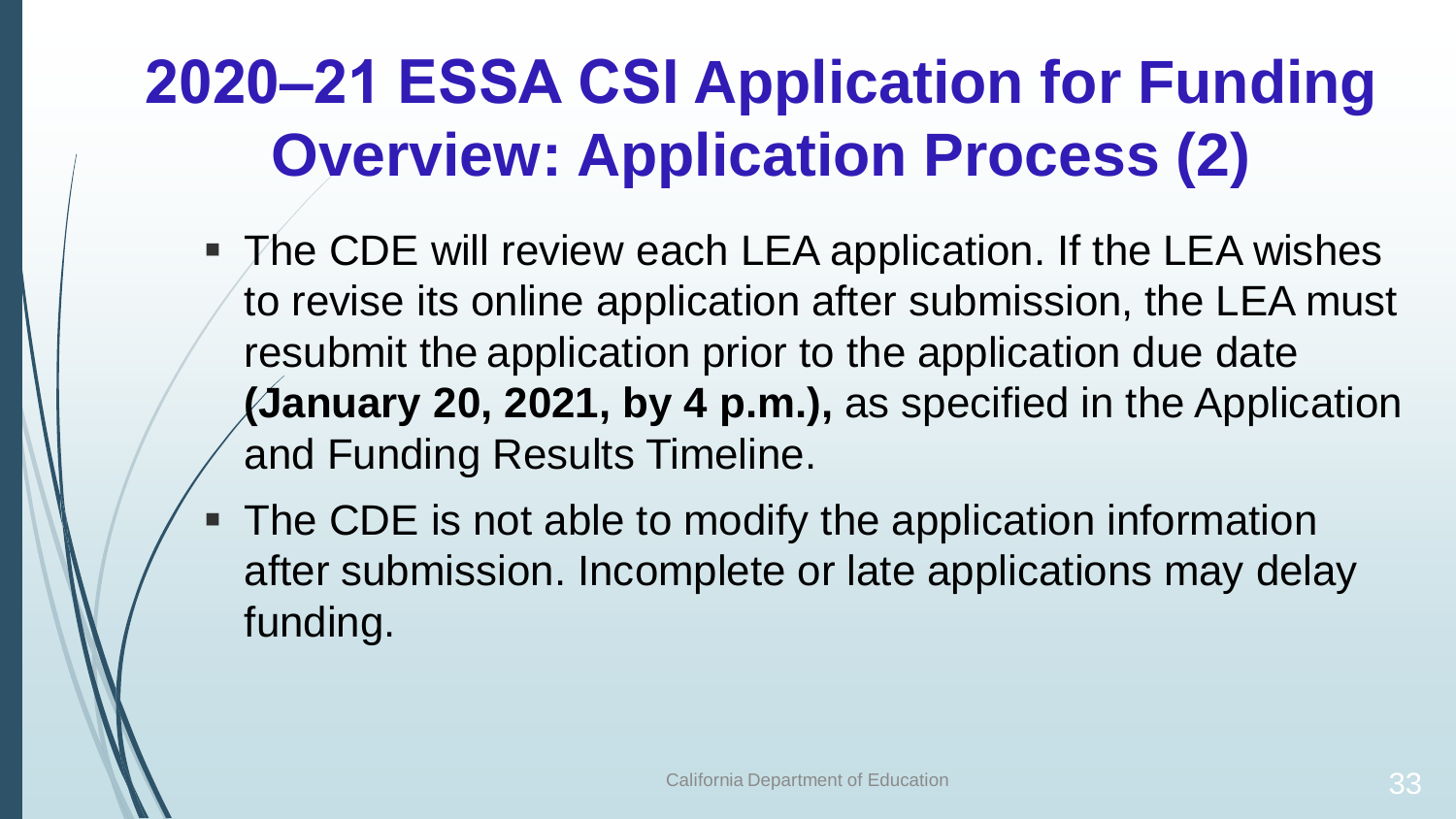# **Let's Pause to Answer Questions**

California Department of Education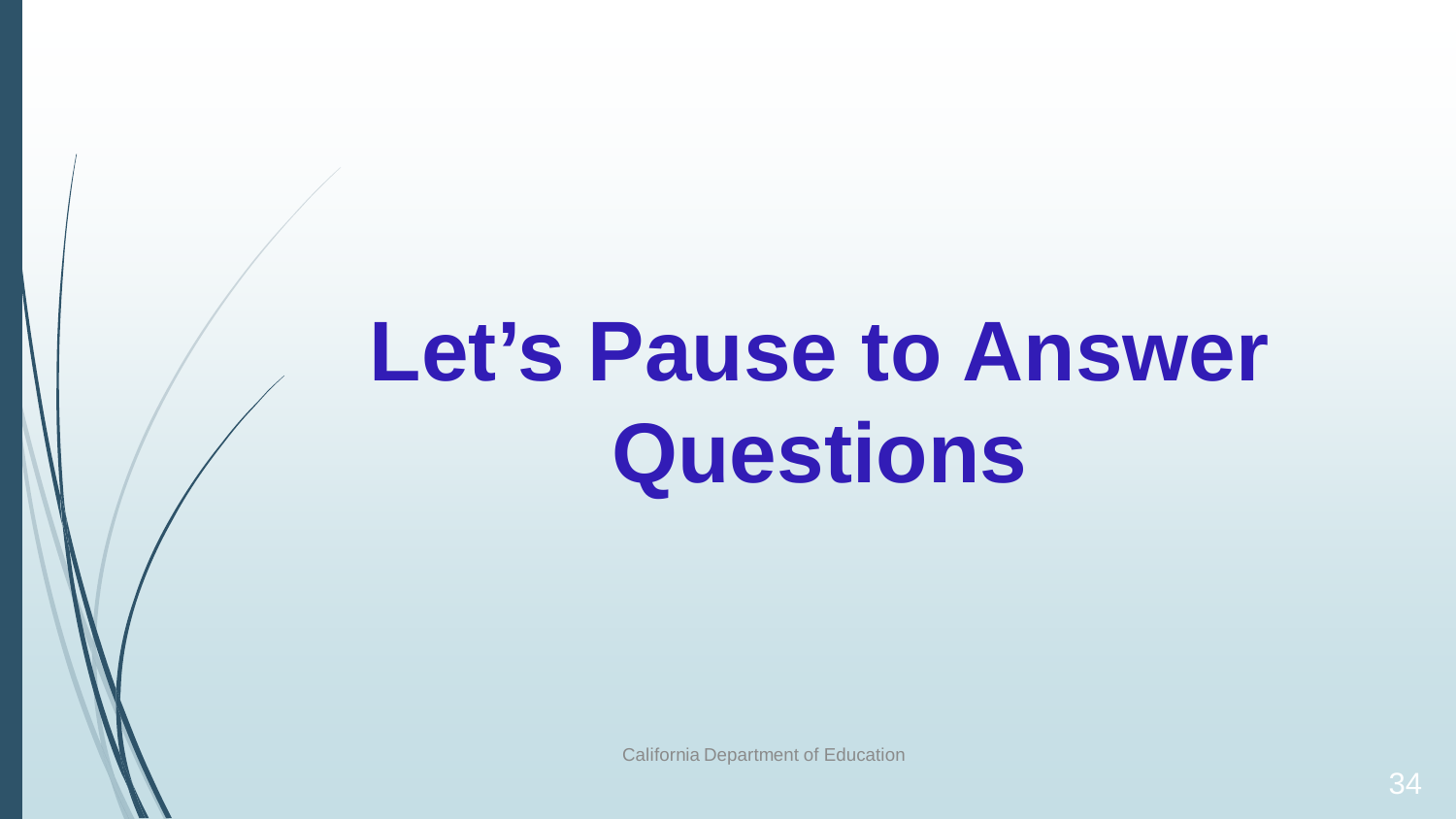# **Completing and Submitting the 2020‒21 ESSA CSI LEA Application for Funding**

California Department of Education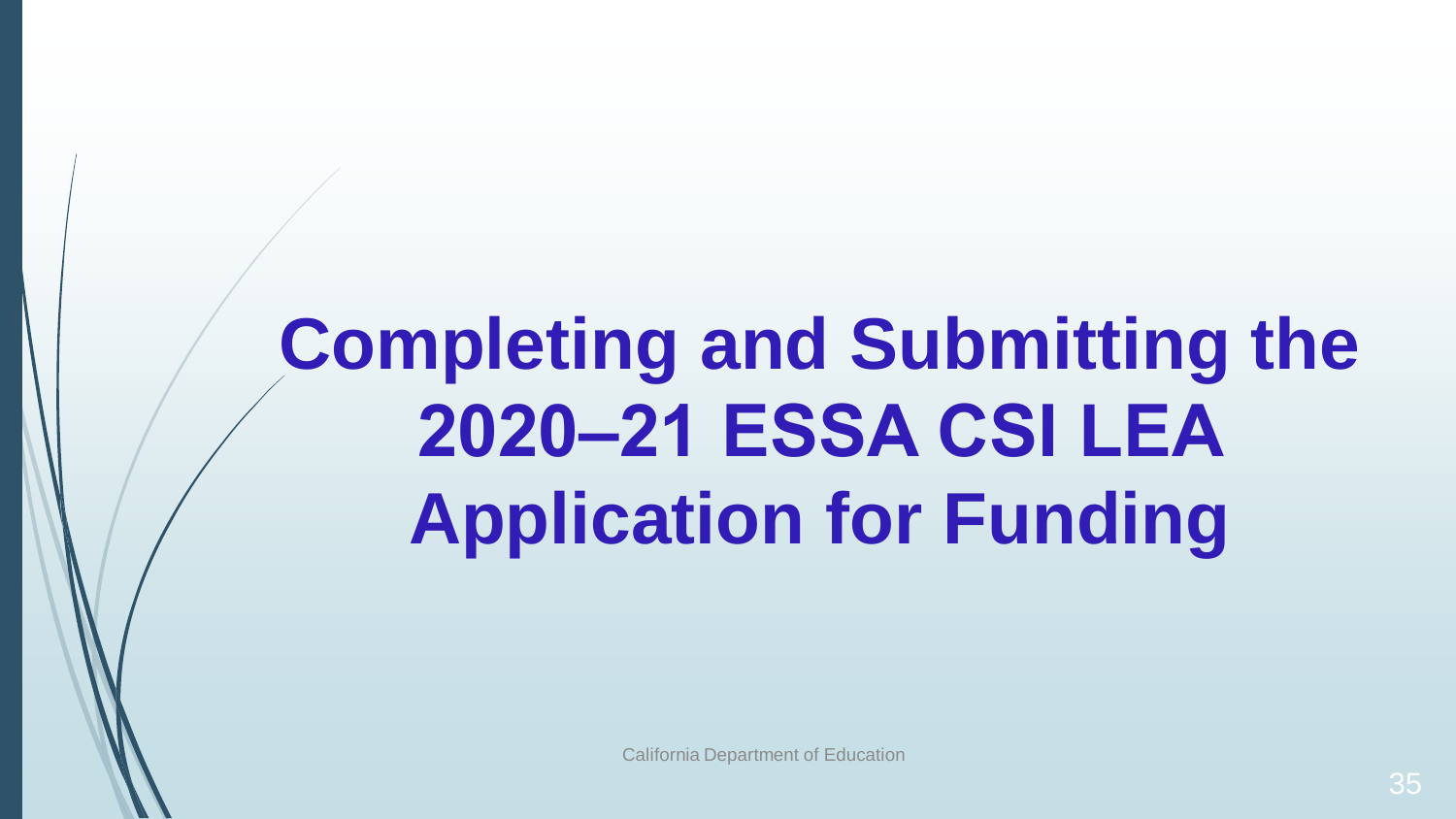# **General Information**

The 2020–21 ESSA CSI LEA Application for Funding includes six sections:

- **Section 1: Intent to Apply**
- **Section 2: General Assurances, Certifications, Terms,** and Conditions
- **Section 3: LEA Applicant Information**
- **Section 4: Narrative Responses**
- **Section 5:** 2020–21 CSI Preliminary Funding Plan
- **Section 6: Signatures**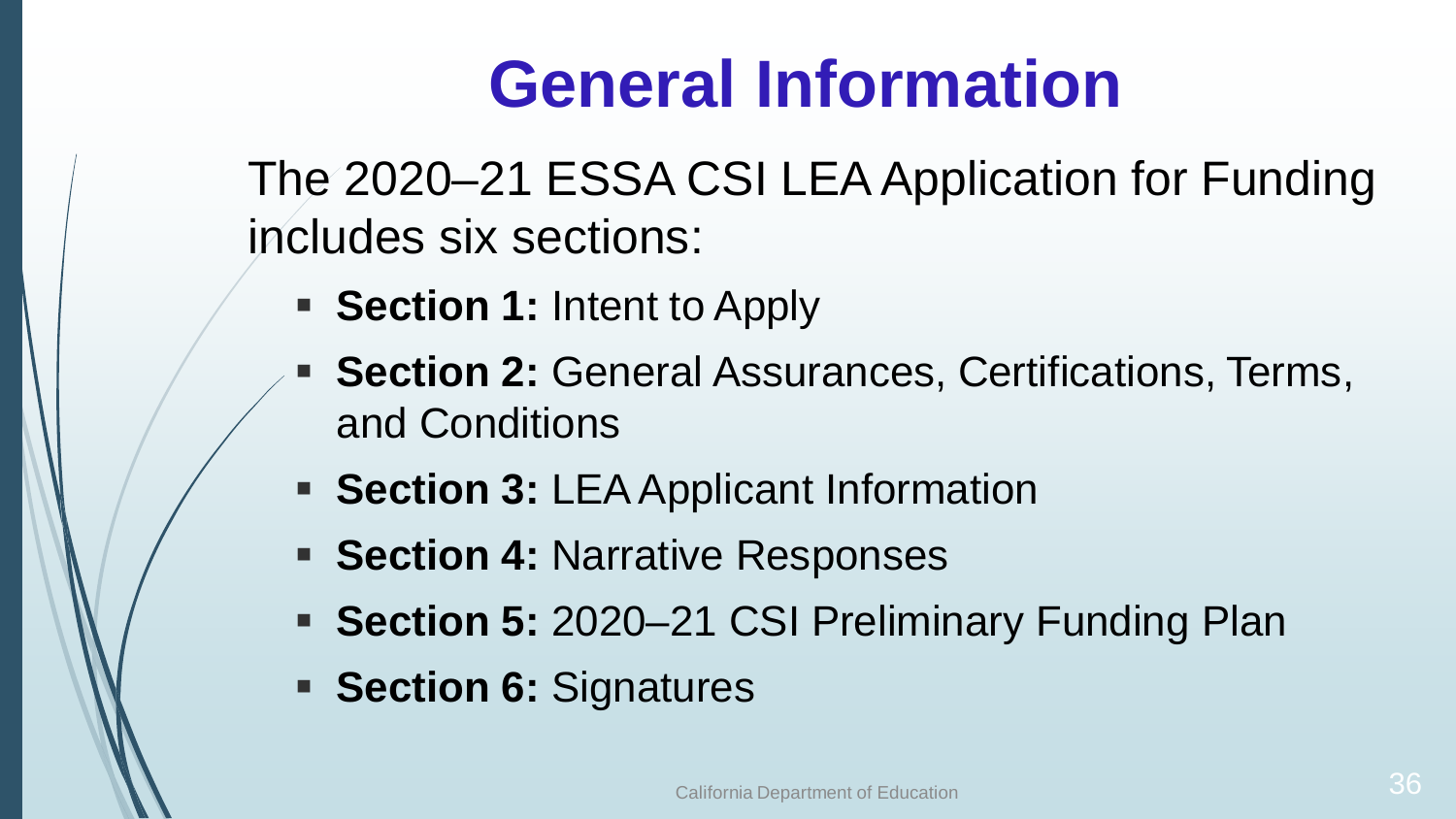## **GMART**

The GMART is a web-based system that allows LEAs to complete and submit the 2020–2021 ESSA CSI LEA Application for Funding.

**Usernames and passwords**:

- Usernames and passwords for the 2020–21 ESSA CSI LEA Application for Funding are the same as they were for the 2019–20 ESSA CSI LEA Application for Funding
- Are case-sensitive

For more information, visit the GMART instructions web page at [https://www.cde.ca.gov/sp/sw/t1/gmartinstructions.asp.](https://www.cde.ca.gov/sp/sw/t1/gmartinstructions.asp)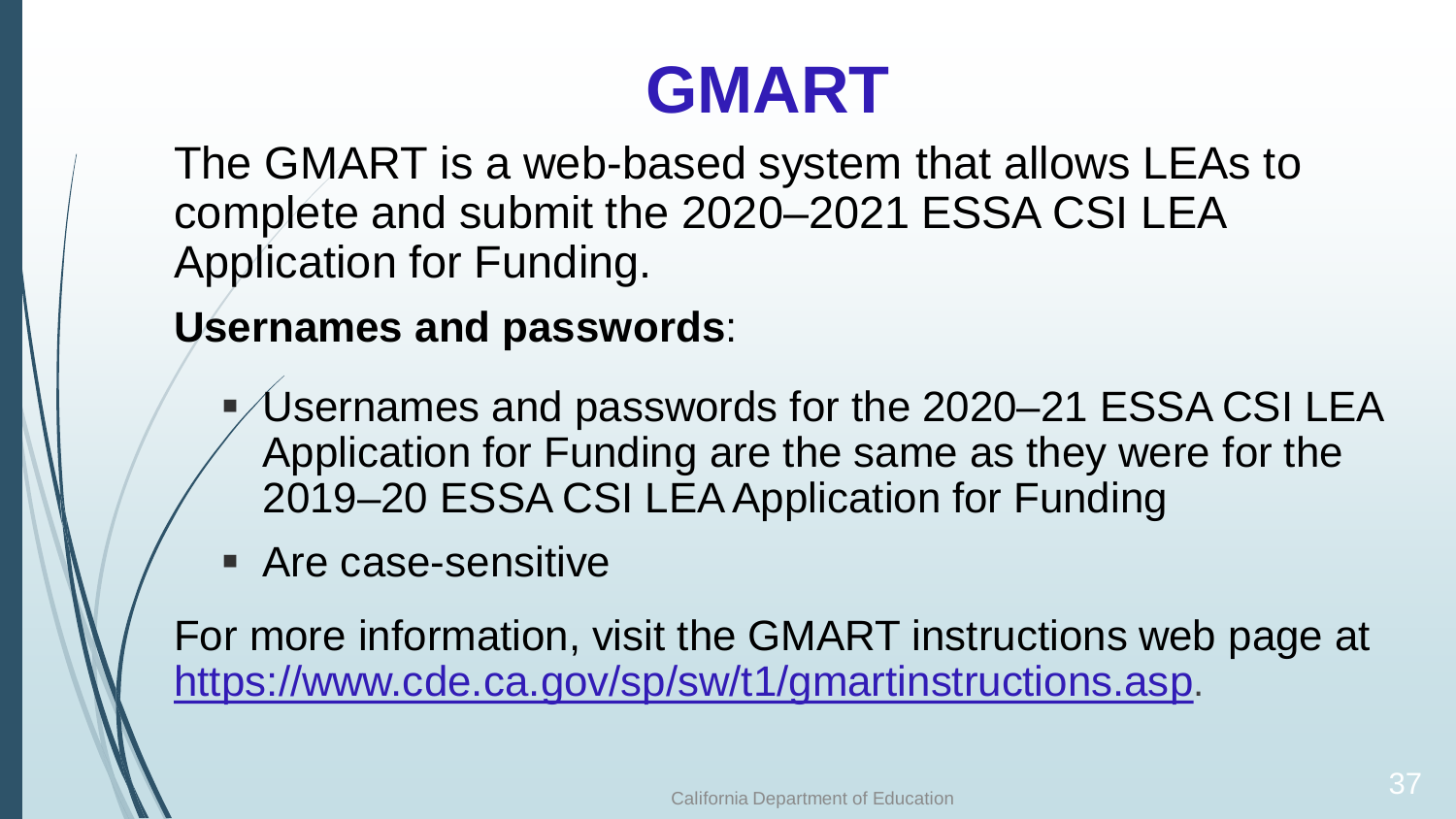# **GMART: Logging On**

The GMART home page is located at: <https://www3.cde.ca.gov/gmart/gmartlogon.aspx>.

**Grant Management And Reporting Tool (GMART)** 

#### Logon

Username:

Password:

Logor

Reference Appendix (1) for alternative text version.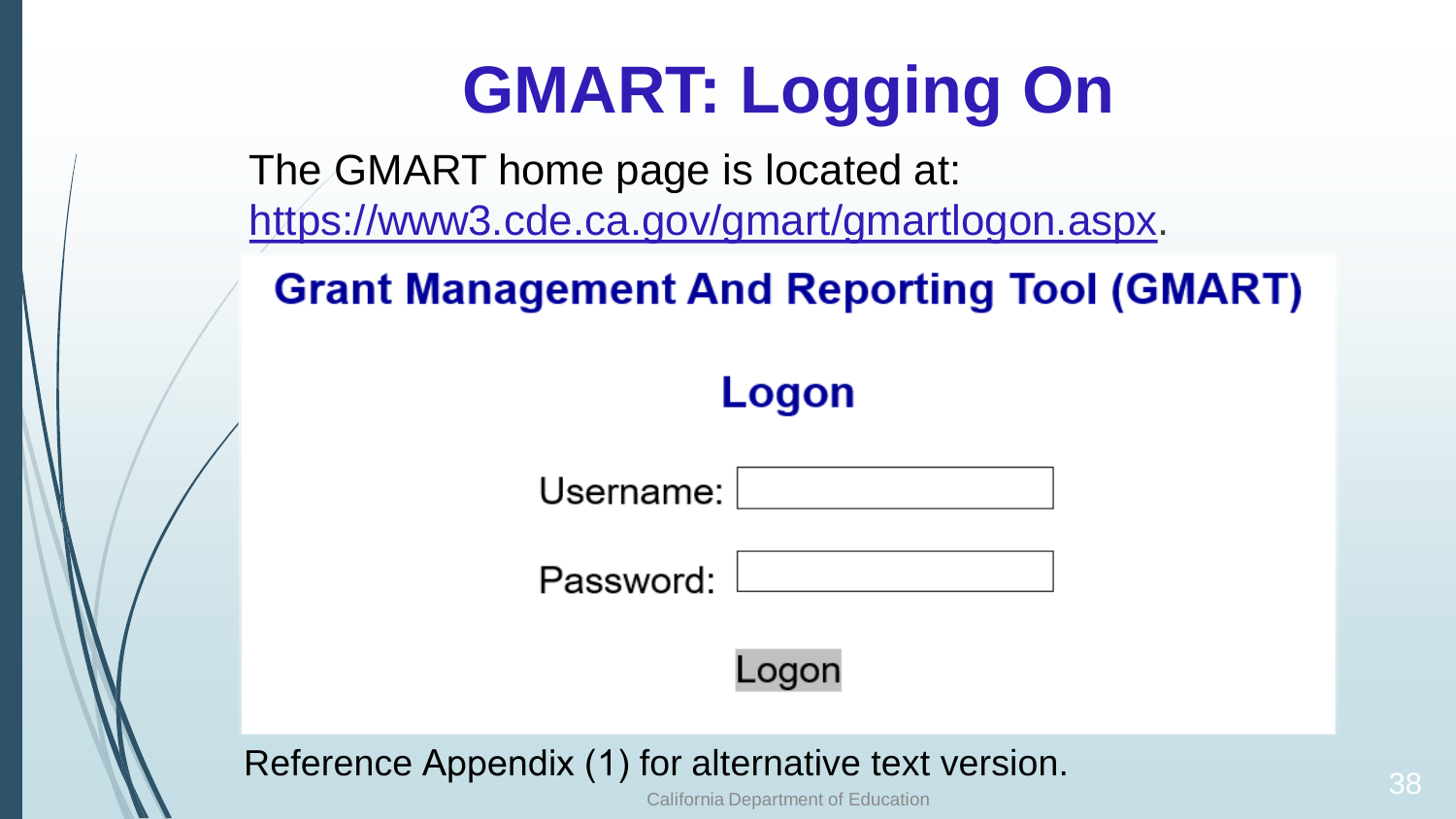# **GMART: Opening the Application (1) Grant Management And Reporting Tool (GMART)**

**Select Grant** 

Logoff

Please select the link below to begin or continue with your application:

2020–21 Every Student Succeeds Act Comprehensive Support and **Improvement Local Education Agency Grant Application for Funding** 

Reference Appendix (2) for alternative text version.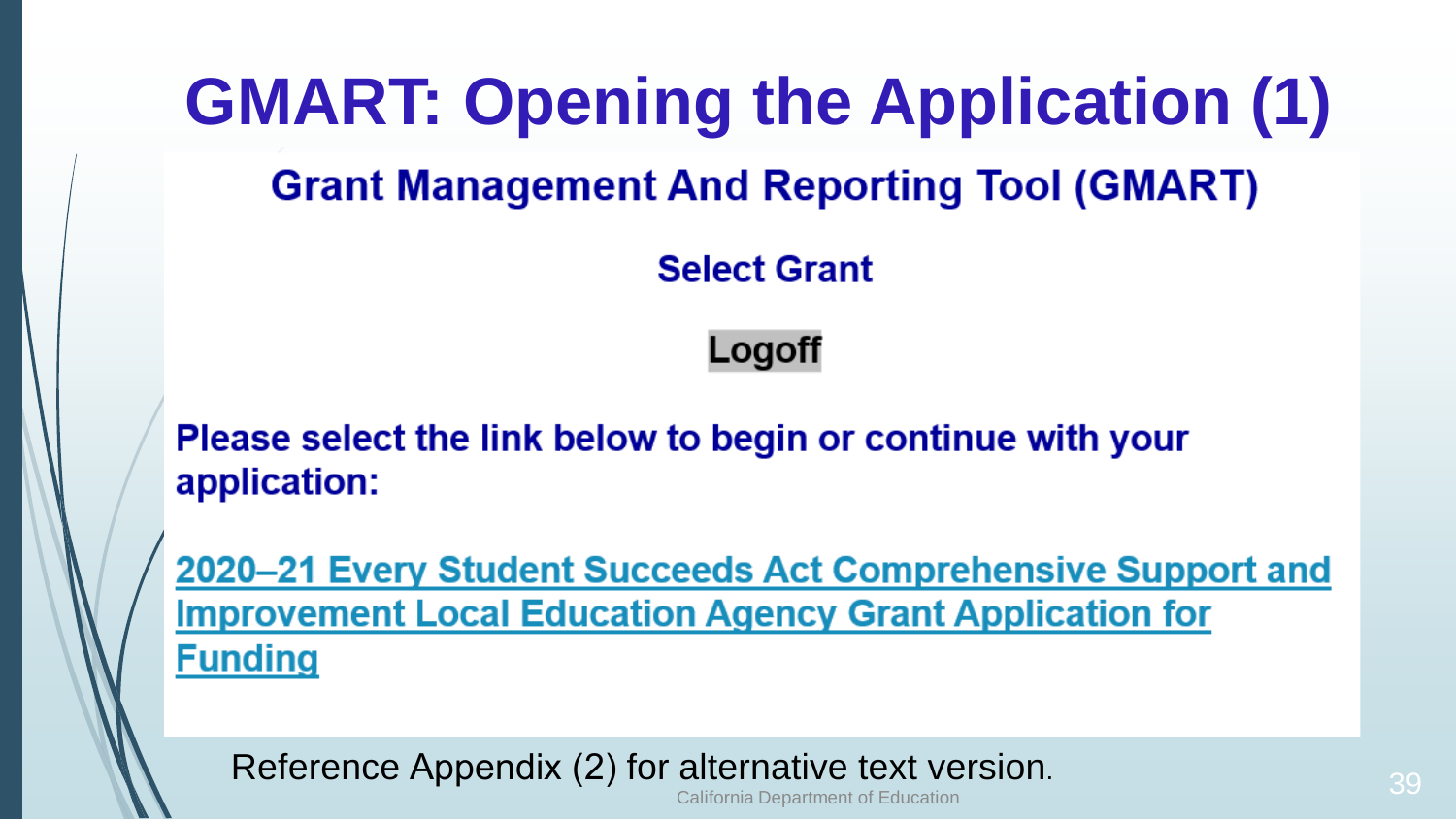# **GMART: Opening the Application (2)**

**Grant Management and Reporting Tool (GMART)** 

GMART Home Application Review Sec 1-Intent to Apply Sec 2-Assurances Sec 3-LEA Information Sec 4-Narrative Resp. Sec 5-Funding Plan Sec 6- Signatures Application Status CDE Contact Info

#### Logoff

2020–21 Every Student Succeeds Act Comprehensive Support and Improvement Local Educational Agency Application for Funding

Due: January 20, 2021

**Application Status: Not Submitted** 

**Application Overview** 

Note: Each section of this application must be completed before advancing to subsequent sections.

Reference Appendix (3) and (4) for alternative text version.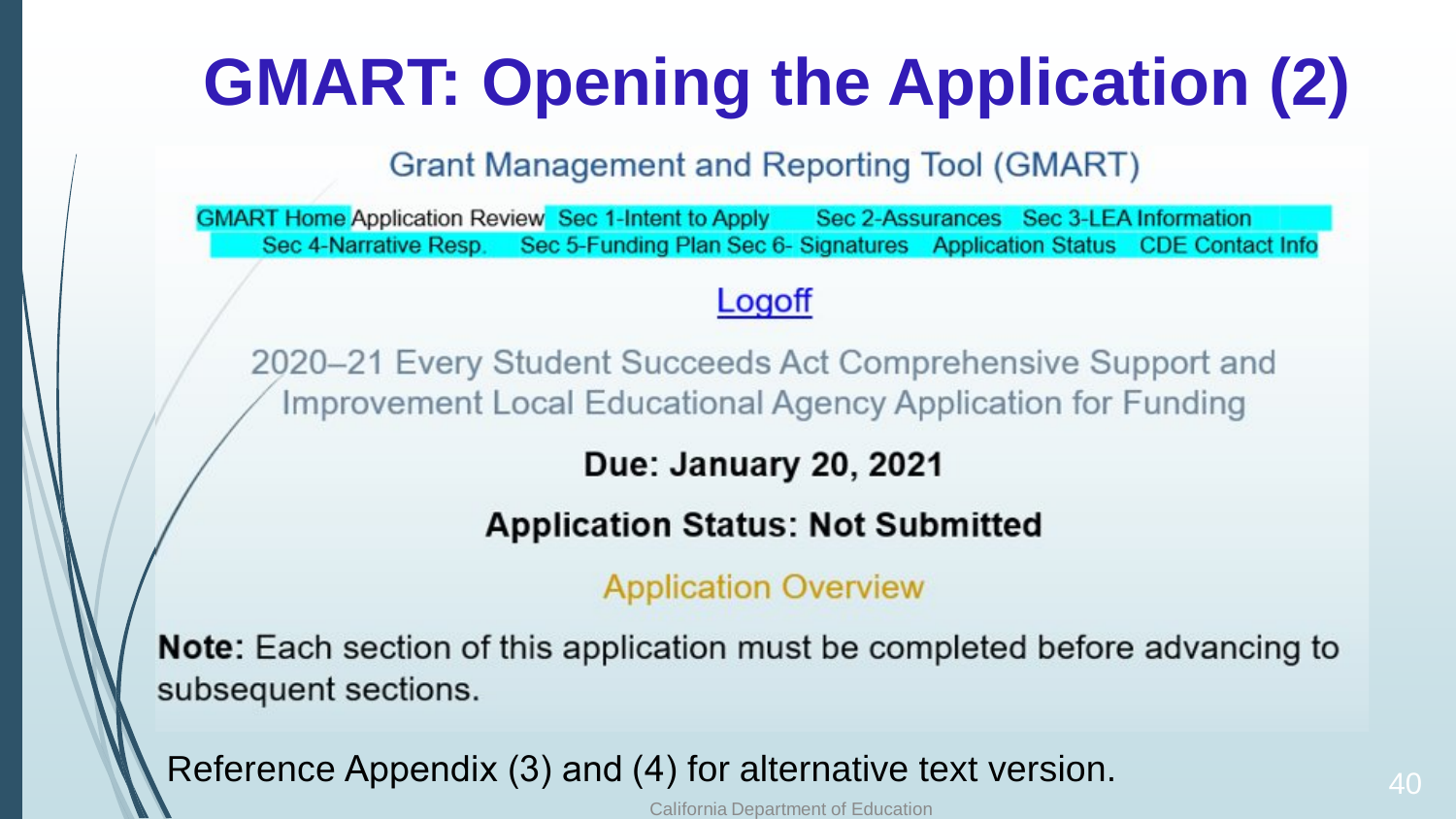### **GMART: Ready to Start the Application?**

I have read above information and would like to continue to Section 1, the Intent to Apply.

Save and Continue to Section 1

Or

Save and Logoff

Reference Appendix (5) for alternative text version.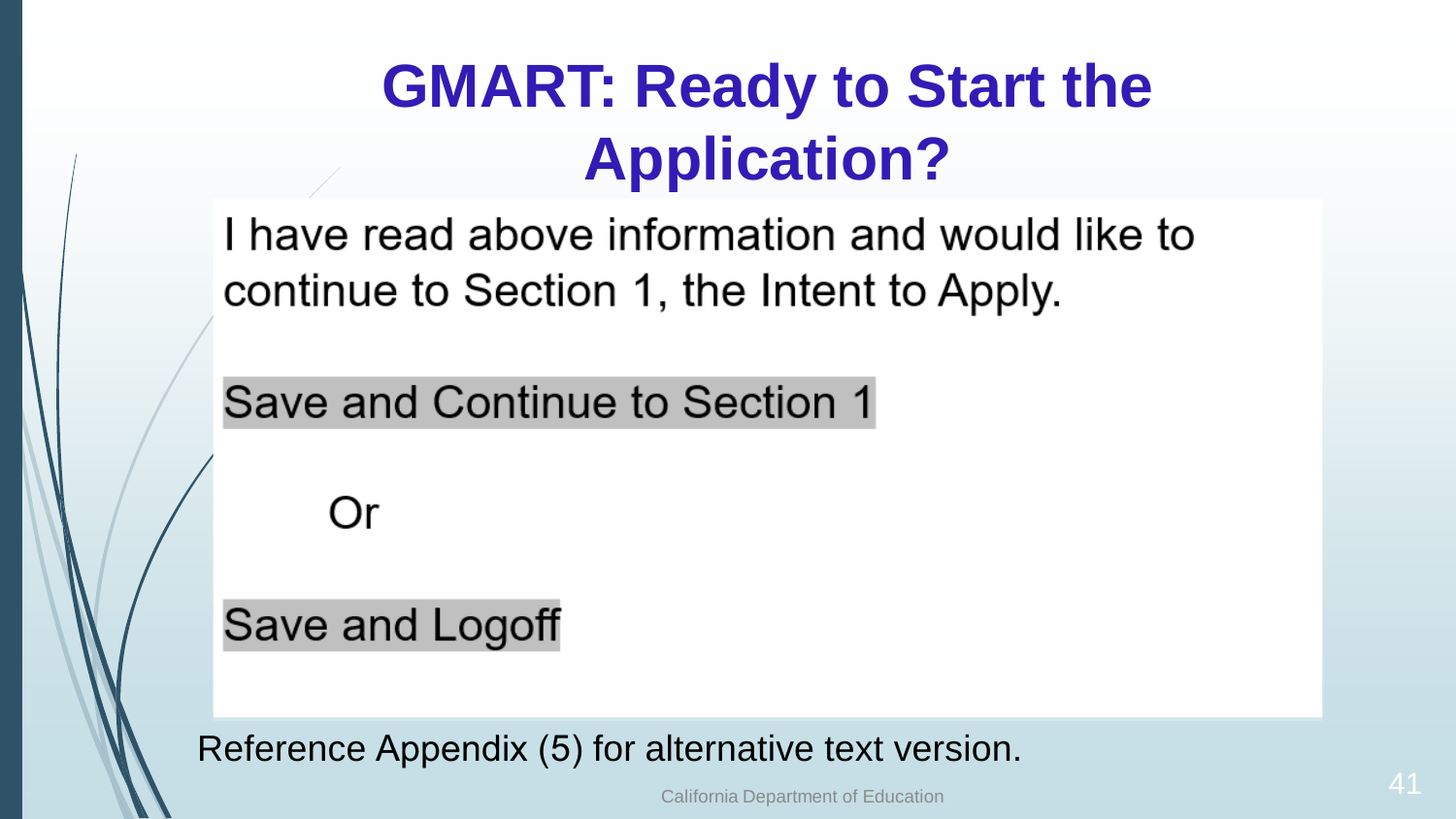# **GMART Section 1: Intent to Apply (1)**

■ Any LEA that chooses to not apply for FY 2020 ESSA, Section 1003 funds for CSI is asked to submit this application to the CDE to communicate its intent.

**This will allow the CDE to reallocate the amount of funds available to those LEAs choosing to apply for funding.**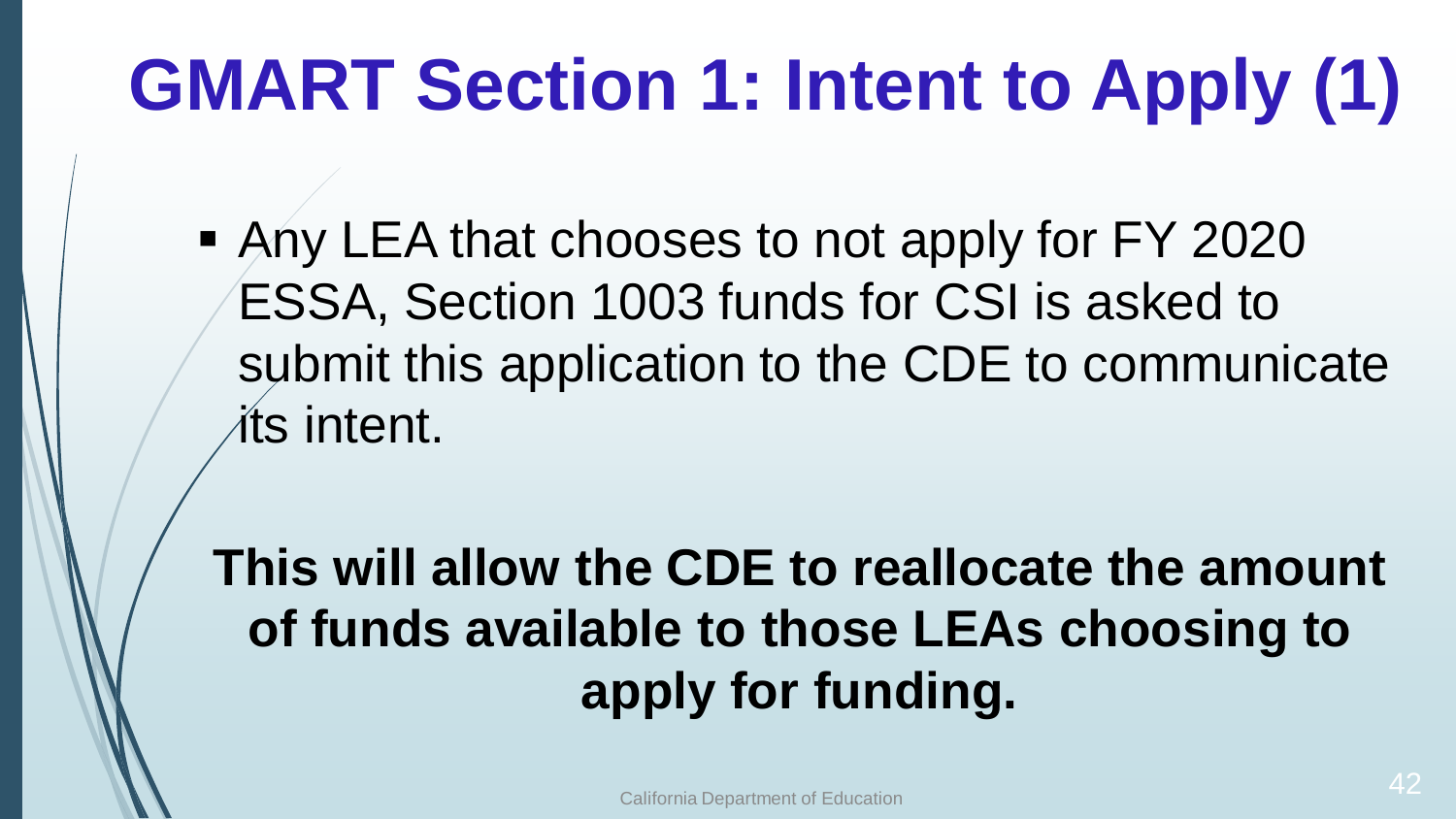# **GMART Section 1: Intent to Apply (2)**

**Example 20 India and Section 1003 Property** ESSA, Section 1003 funds **does not** relieve the LEA from meeting its statutory obligations under ESSA, Section 1111(d)(1). FY 2020 ESSA, Section 1003 funds provides resources and assistance to the LEA with schools meeting the criteria for CSI.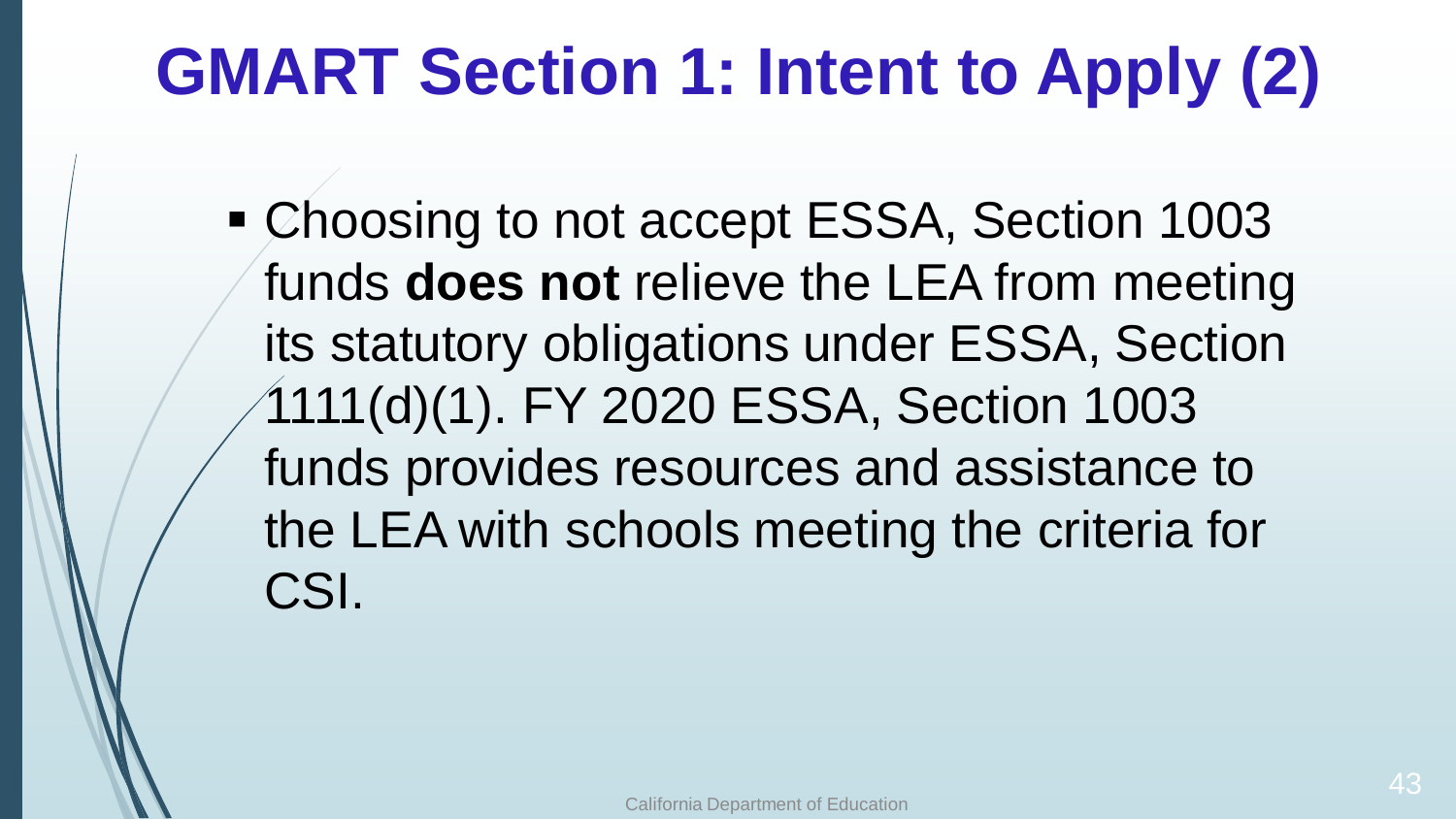## **GMART Section 1: Intent to Apply (3)**

#### **The LEA must indicate if it intends to apply for funding.**

- The LEA **intends** to apply for FY 2020 ESSA, Section 1003 funds. By checking this box, the LEA must complete the remaining five sections of this application.
- The LEA **does not intend** to apply for FY 2020 ESSA, Section 1003 funds. By checking this box, the LEA understands its statutory obligation to meet the requirements of the ESSA, Section 1111(d)(1). The LEA will be redirected to Section 6 to sign and submit this application.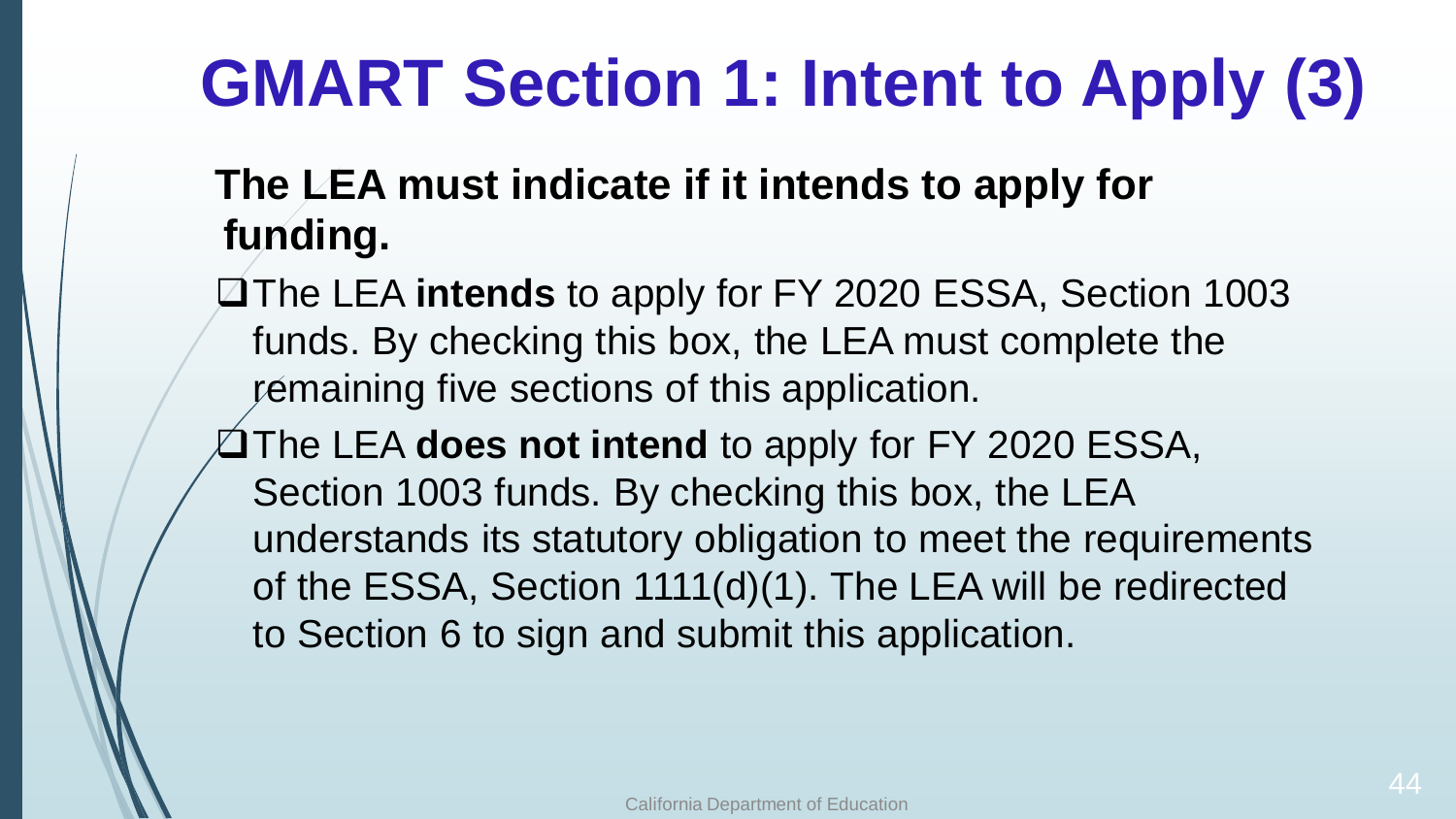### **GMART Section 2: General Assurances, Certifications, Terms, and Conditions (1)**

- General Assurances, certifications, terms, and conditions are requirements of applicants and subgrantees as a condition of receiving funds.
- General Assurances and Certifications are available on the CDE Funding Forms web page at https://www.cde.ca.gov/fg/fo/fm/generalassurances20 20.asp.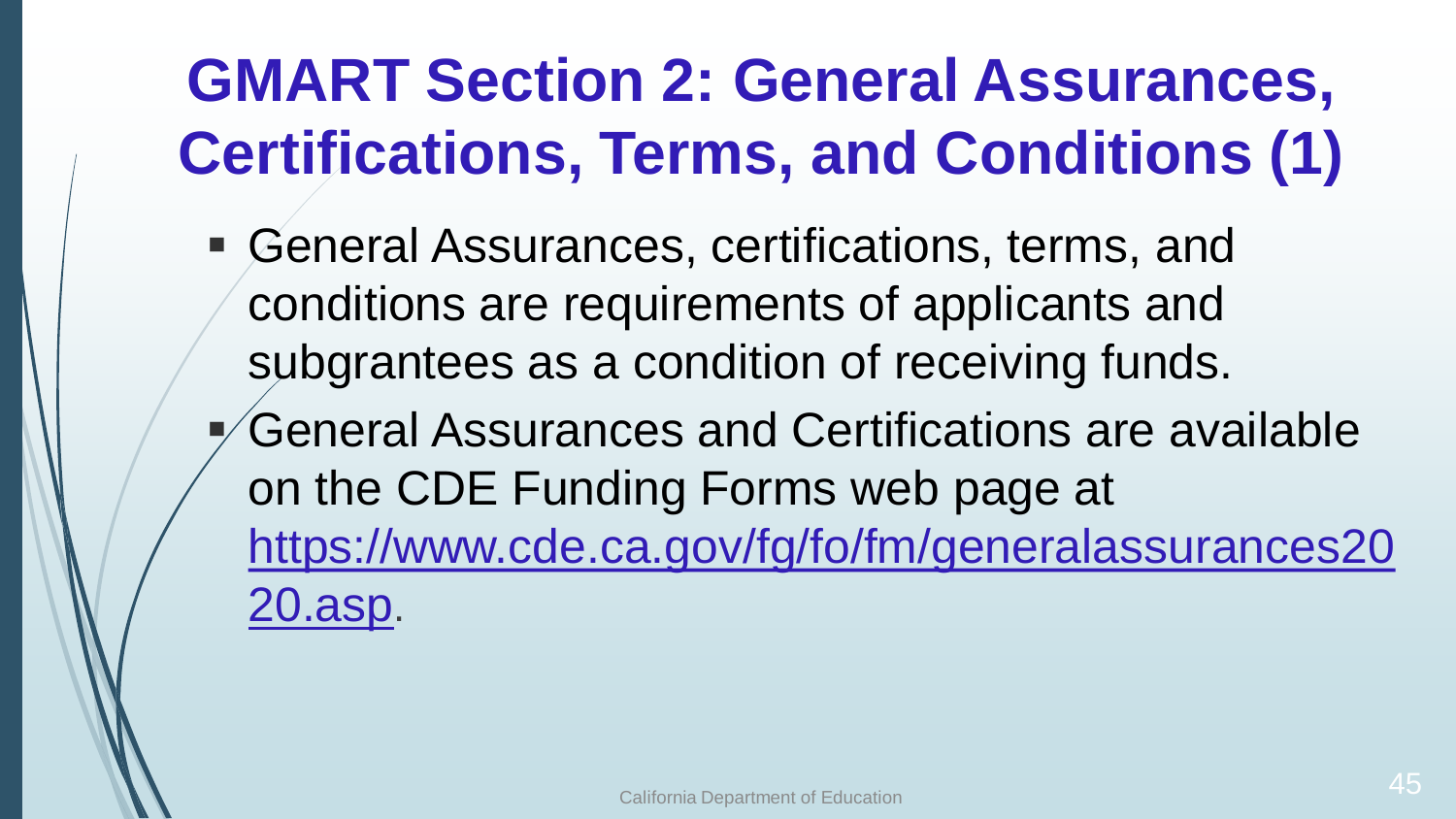#### **GMART Section 2: General Assurances, Certifications, Terms, and Conditions (2)** In addition, the LEA agrees to comply with the following state and federal program terms and conditions: 1.Utilize the LCAP and SPSA processes to locally develop and implement a CSI plan in the 2021–22 school year that meets federal requirements for each school receiving funds under Section 1003 of the ESSA for CSI. 2.Align improvement strategies and activities to the goals, actions, and services in the LEA's LCAP.

3.Monitor schools receiving FY 2020 ESSA, Section 1003 funds for CSI.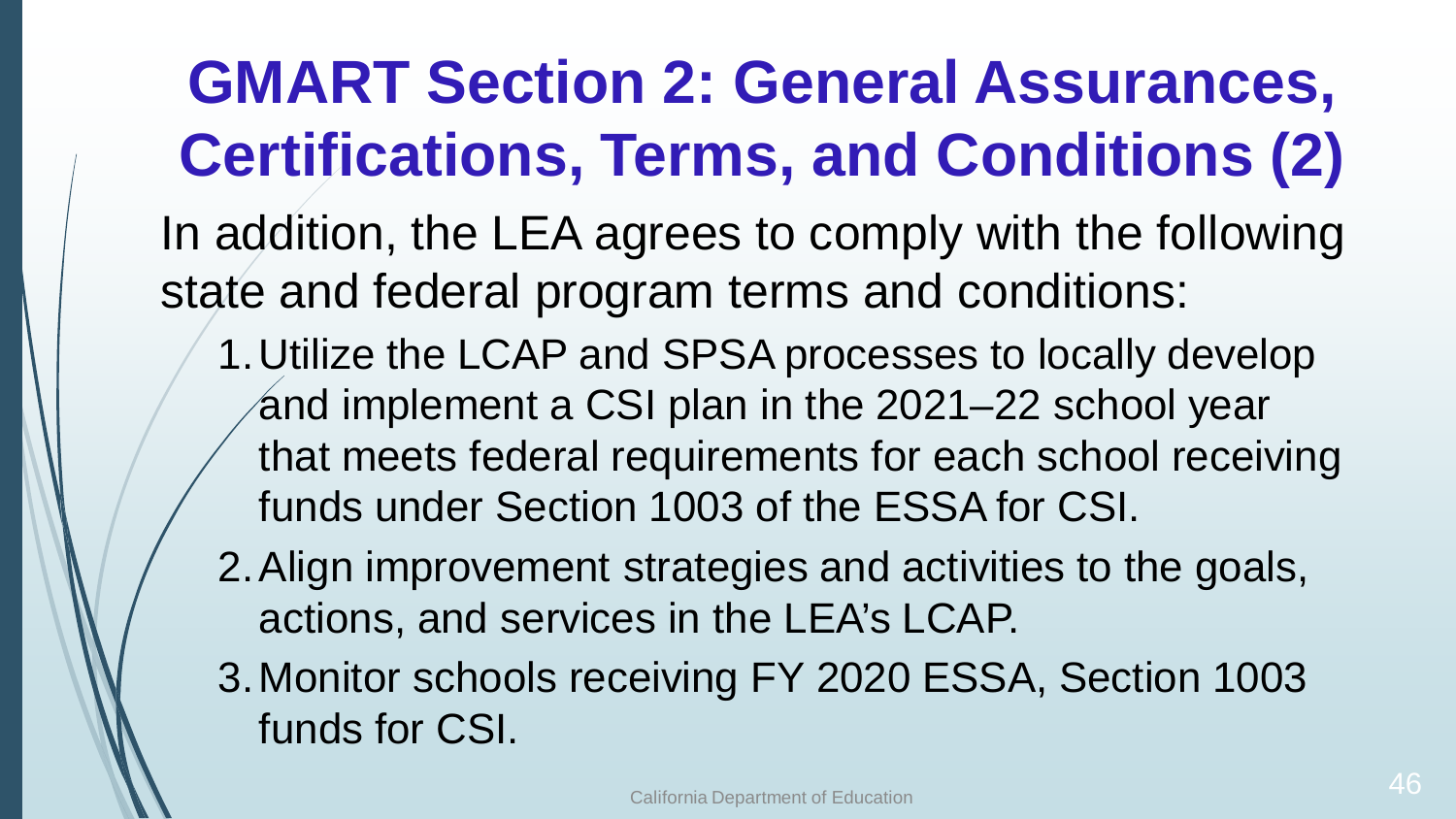#### **GMART Section 2: General Assurances, Certifications, Terms, and Conditions (3)**

- 4. Use a rigorous review process to recruit, screen, select, and evaluate any external partners, other than the county office of education and other agencies within the state system of support that the LEA would partner with to develop and implement the plan for CSI.
- 5. Align other federal, state, and local resources to carry out activities supported with funds received.
- 6. Modify practices and policies as appropriate, to provide operational flexibility that enables full and effective implementation of the plans to improve student outcomes in schools meeting the criteria for CSI.
- 7. Assure that each school that the LEA serves will receive all of the state and local funds it would have received in the absence of FY 2020 ESSA, Section 1003 funds.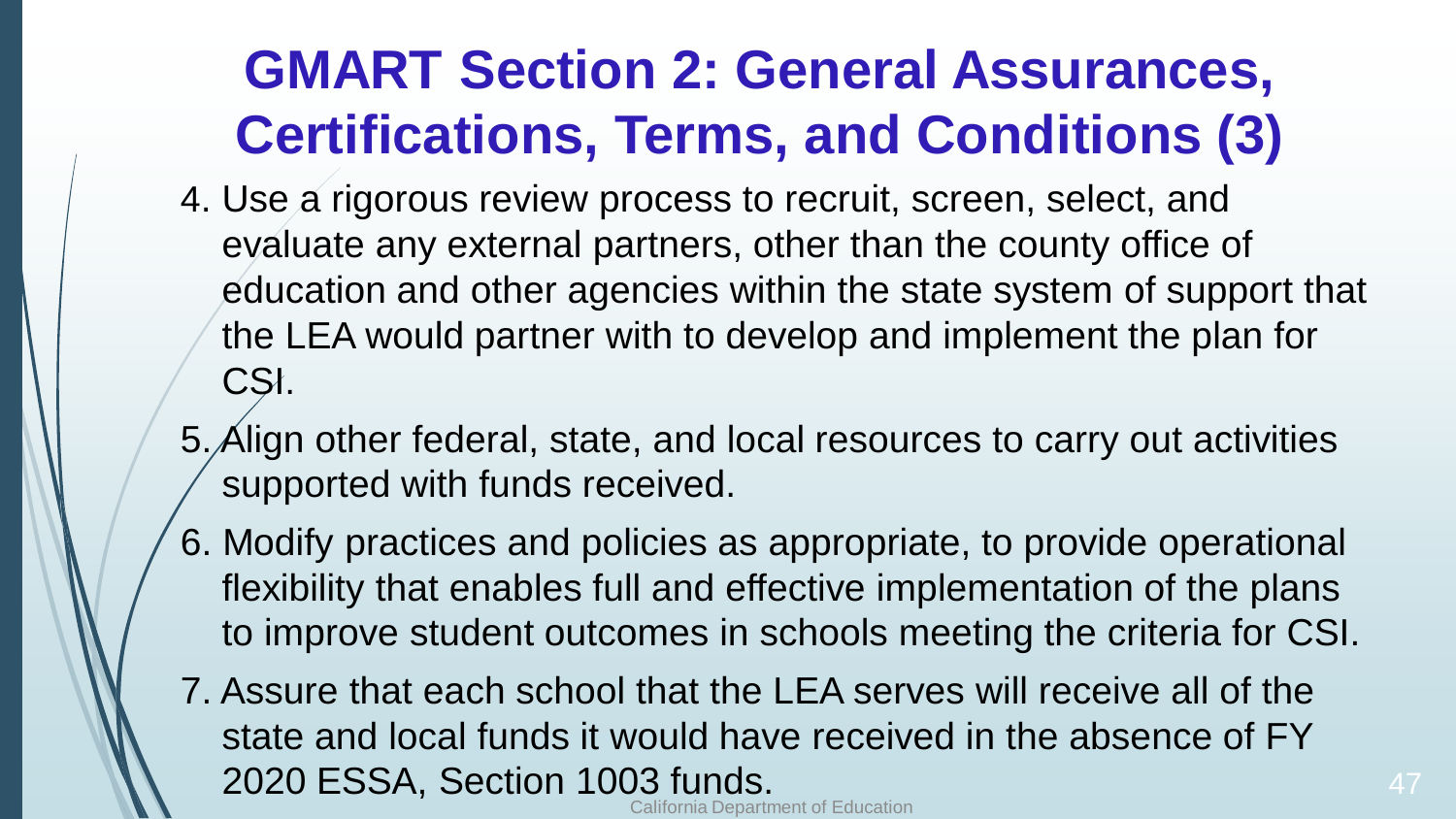#### **GMART Section 2: General Assurances, Certifications, Terms, and Conditions (4)**

8. Ensure that FY 2020 ESSA, Section 1003 funds are spent as indicated in this application, and agree that funds will be used only to provide support to the school/s meeting the criteria for CSI, including locally developing, implementing, monitoring, evaluating, and approving plans for the school to improve student outcomes.

I have read the above information and would like to proceed to Section 3, The LEA Applicant Information.

> Save and Continue to Section 3 Or Save and Logoff

Reference Appendix (6) for alternative text version.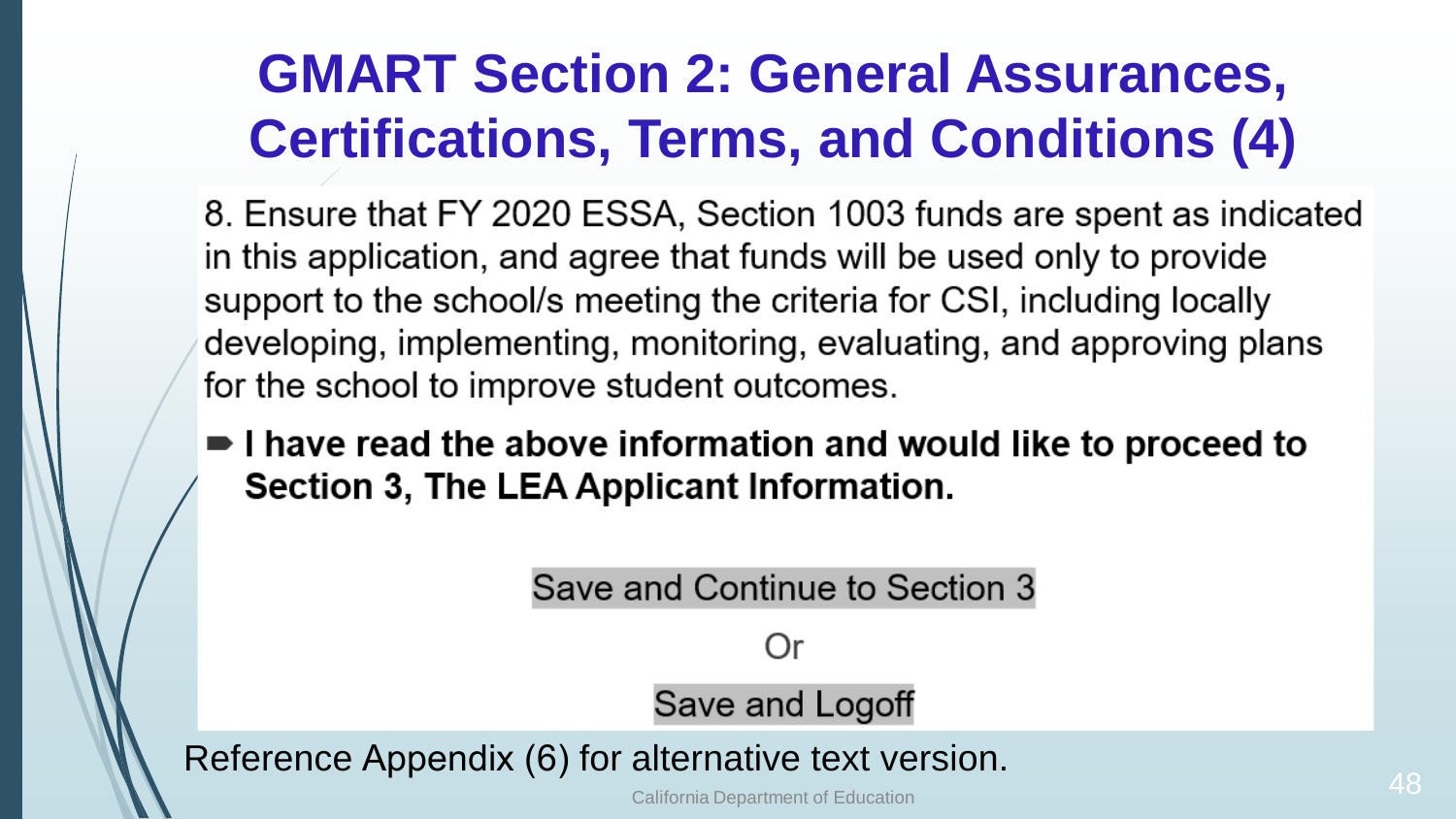# **GMART Section 3: LEA Applicant Information (1)**

#### **LEA Applicant Information**

Confirm the prepopulated information:

- Name of District and County
- LEA Address
- **Preliminary FY 2020 LEA Allocation**
- County/District Code
- National Center for Education Statistics (NCES)
- Data Universal Number System (DUNS)

Provide contact information for the following persons:

- Primary Grant Coordinator
- **Secondary Grant Coordinator**
- Fiscal Coordinator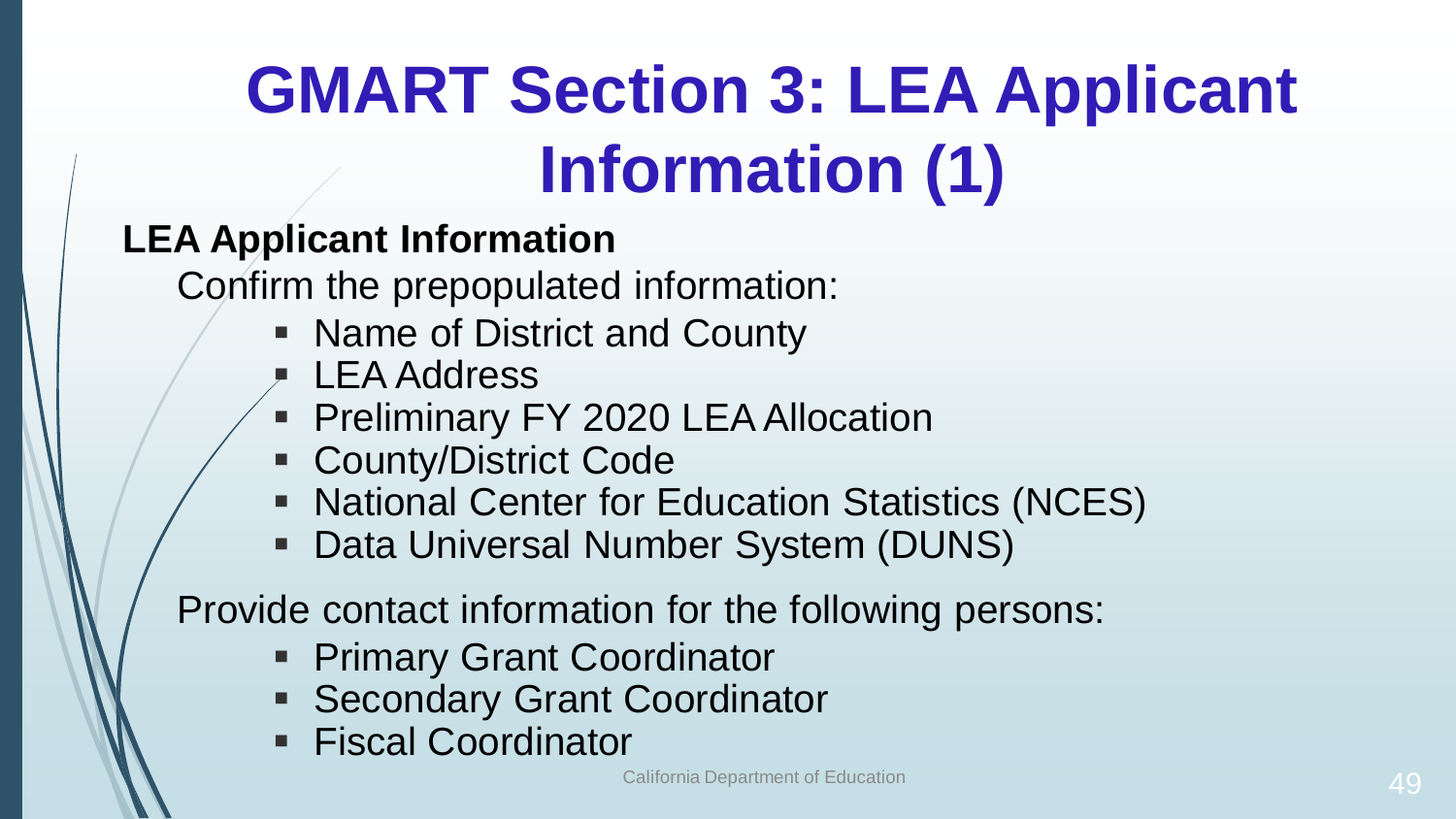### **GMART Section 3: LEA Applicant Information (2)**

**SAMPLE Unified School District (County: SAMPLE) LEA Address: Preliminary FY 2020 LEA Allocation: \$\$\$** County/District Code 00 00000 NCES: XXXXXXX DUNS: XXXXXXXX

Please verify if the Local Educational Agency (LEA) Applicant Information listed above is accurate then check the appropriate box below. Applicant Information can be verified on the California School Directory web page located at https://www.cde.ca.gov/schooldirectory/.

The Preliminary Fiscal Year (FY) 2020 LEA Allocation can be verified on the CDE CSI LEA Fiscal Information web page at https://www.cde.ca.gov/sp/sw/t1/csileafiscalinfo.asp. LEAs can verify their Data Universal Numbering System (DUNS) number through the Online Public Update for Schools web page located at https://www3.cde.ca.gov/opuscds/default.aspx.

 $\Box$  The LEA Applicant Information is accurate.

 $\Box$  The LEA Applicant Information is **inaccurate.** (Do not submit this application. Please use the "Save and Logoff" button and contact the School Improvement and Support Office at (916) 319-0833 or SISO@cde.ca.gov for assistance.

Reference Appendix (7) through (9) for alternative text version.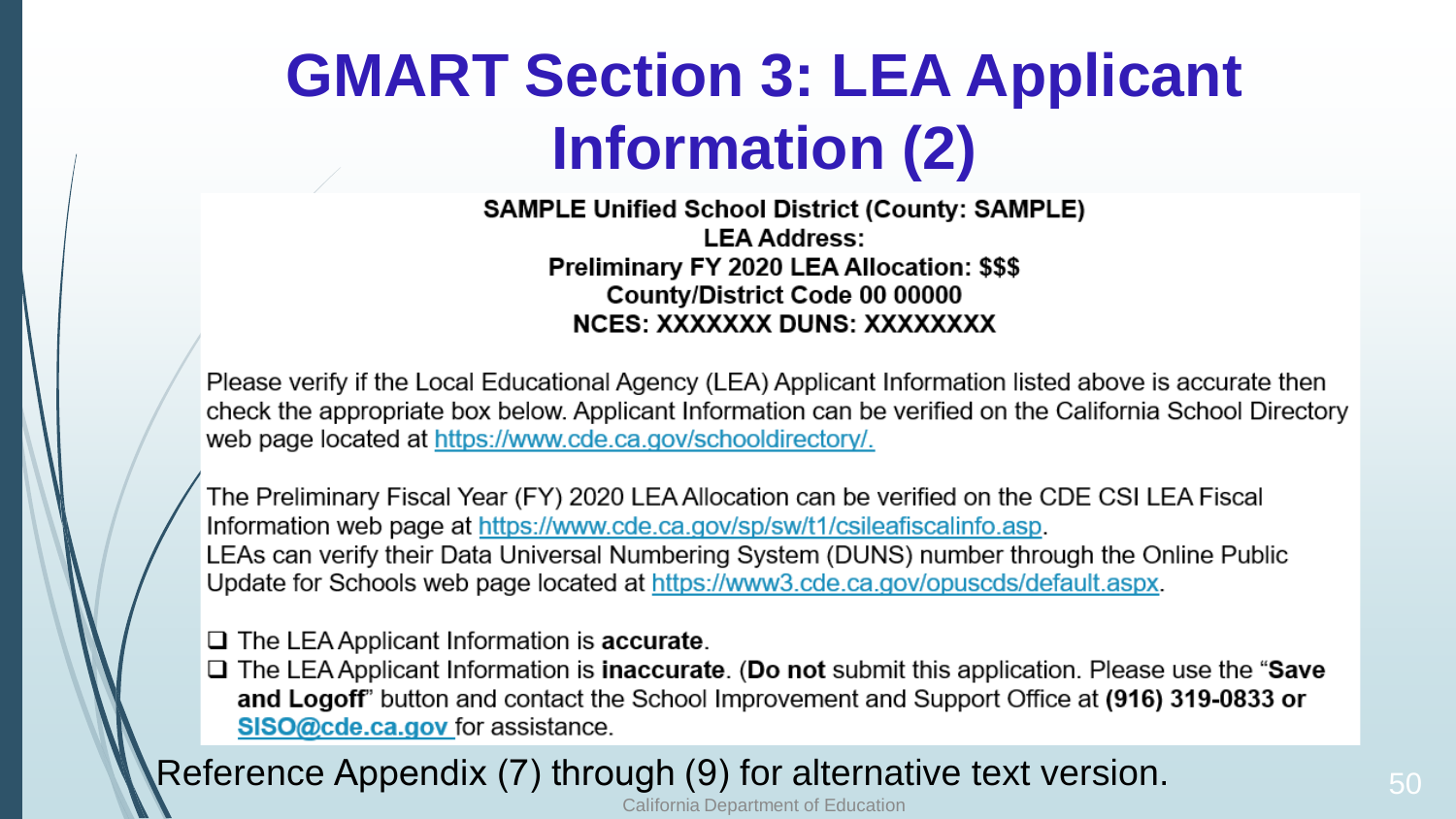### **GMART Section 3: LEA Applicant Information (3)**

**Edit Contact Information** 

Cancel

Please provide the required First and Last names and contact information for the Primary and Secondary Grant Coordinators and the Fiscal Coordinator. If the LEA only has a Primary Grant Coordinator, please duplicate that information for the Secondary Grant Coordinator.

#### **Primary Grant Coordinator**

First and Last Name: Title: Phone: Ext : Email: Fax:

#### **Secondary Grant Coordinator** First and Last Name:

| Title: |  |
|--------|--|
| Phone: |  |
| Ext. : |  |
| Email: |  |
| Fax:   |  |

#### **Fiscal Coordinator**

| First and Last Name: |
|----------------------|
| Title:               |
| Phone:               |
| Ext.:                |
| Email:               |
| Fax:                 |

#### Reference Appendix (10) through (12) for alternative text version. California Department of Education 51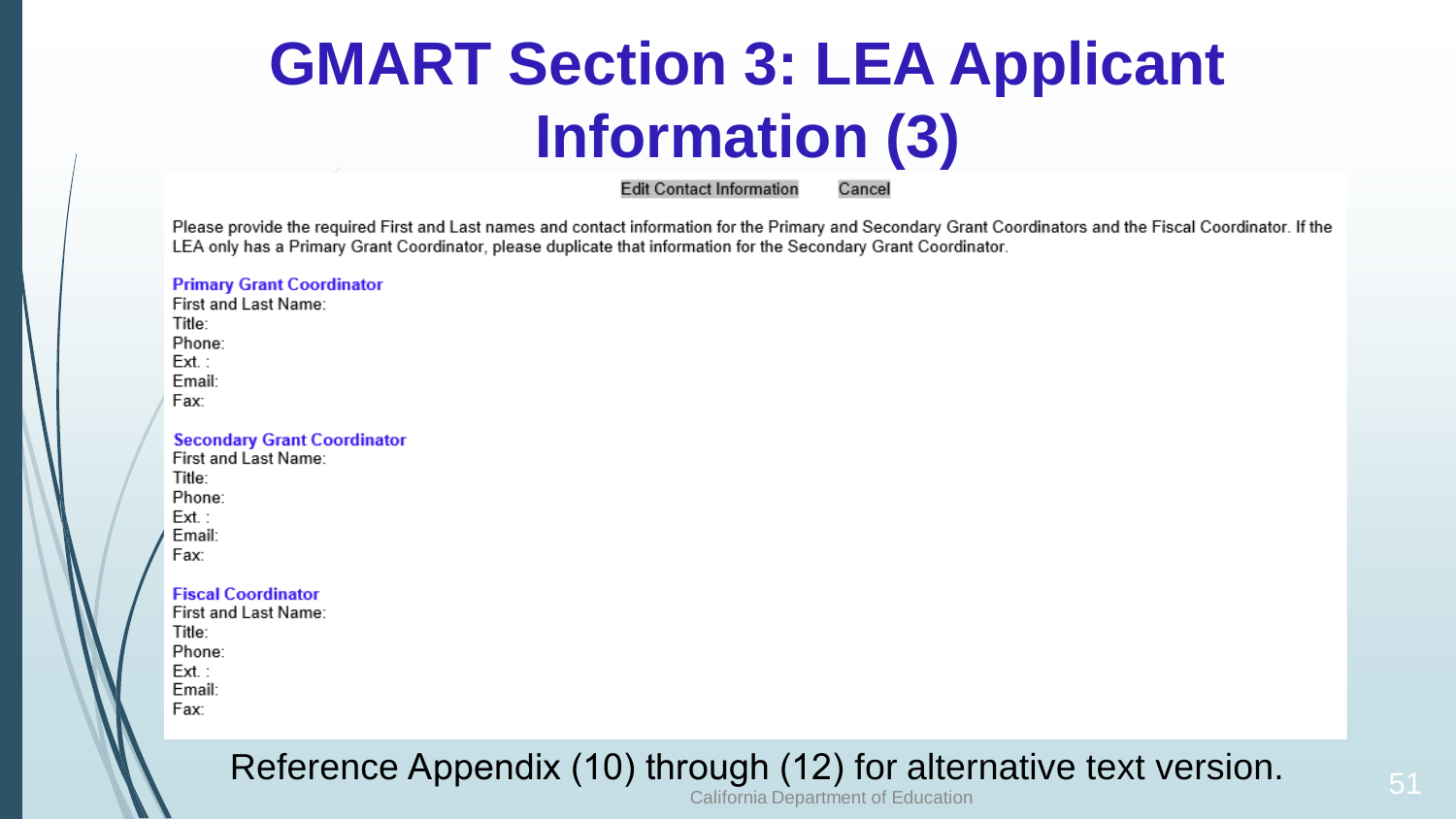### **GMART Section 4: Narrative Responses (1)**

The LEA is required to utilize the LCAP and SPSA processes for the 2021–22 school year to locally develop and implement a plan for the school to improve student outcomes in each school that meets the criteria for CSI on the 2019 Dashboard.

**Prompt 1**: Describe any separate planning process that the LEA will use. If the LEA will not use any separate planning process, please type **NA** for the response. **(Max 500 characters)**.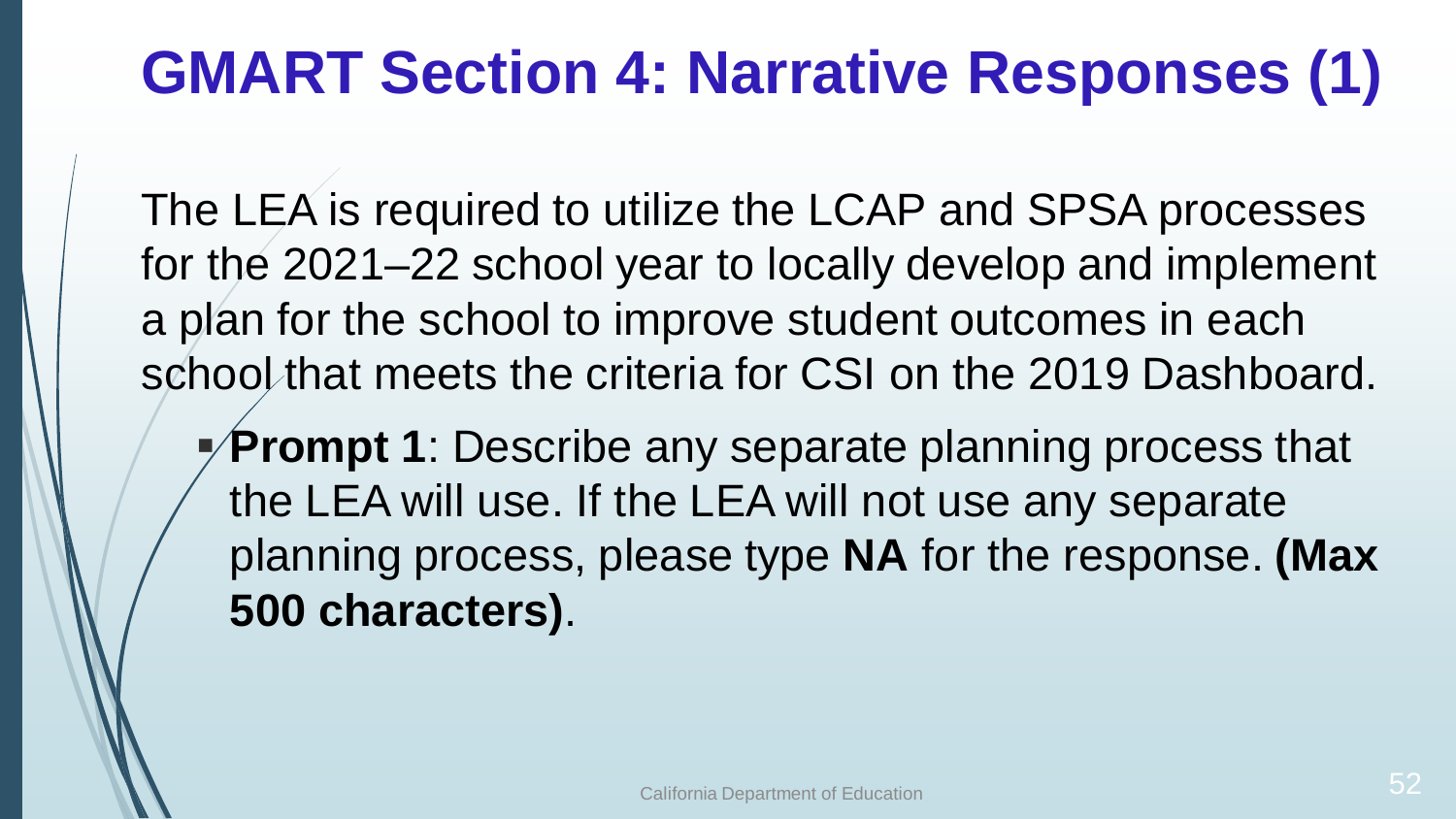### **GMART Section 4: Narrative Responses (2)**

The LEA is required to utilize the LCAP and SPSA planning processes to monitor schools identified for CSI.

**Prompt 2:** Describe any separate monitoring process that the LEA will use. If the LEA will not use any separate monitoring process, please type **NA** for the response. **(Max 500 characters)**.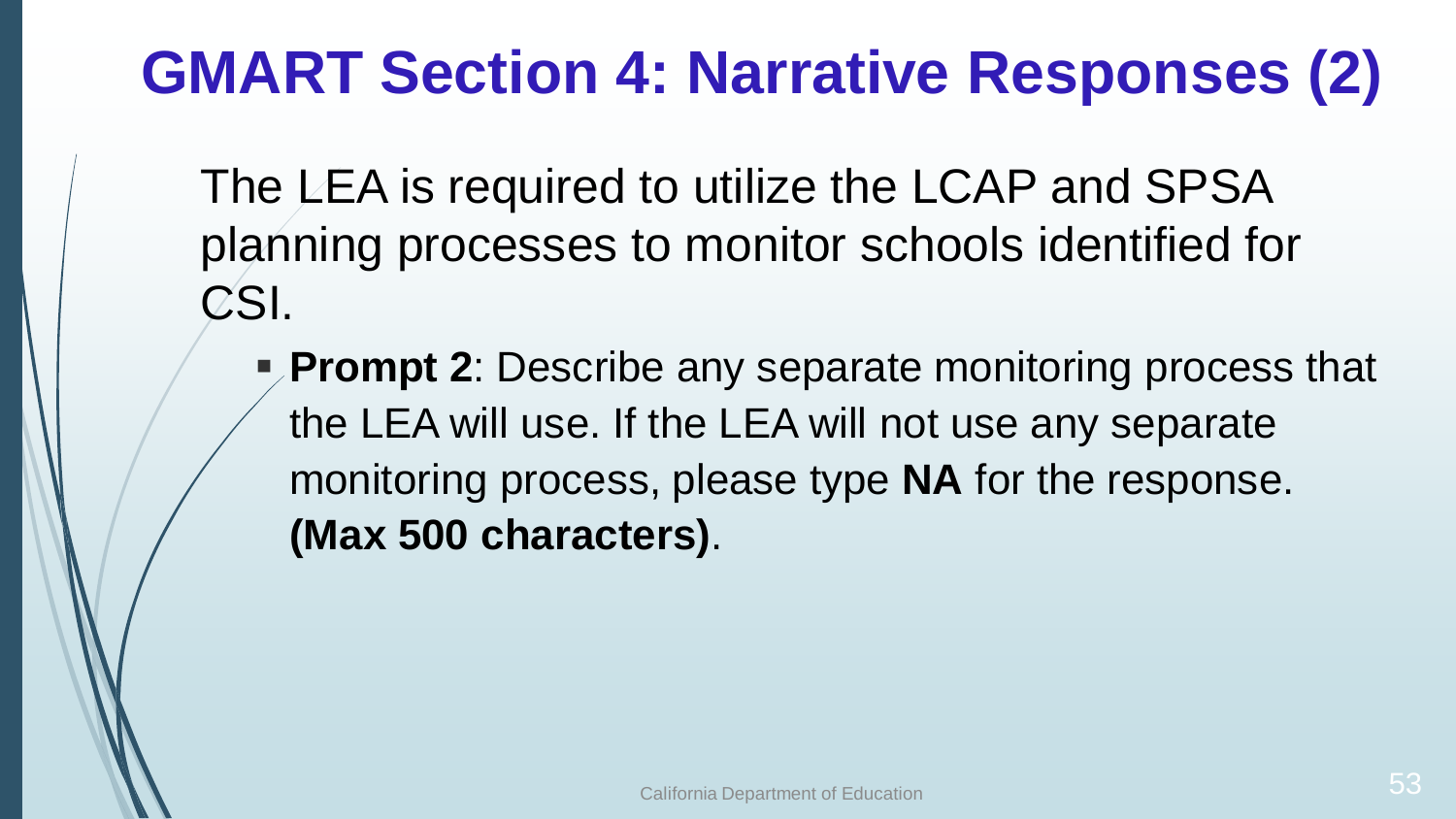#### **GMART Section 4: Narrative Responses (3)**

**Prompt 3: Describe how CSI funds will be used to** support the needs assessment and root cause analysis process to address the reasons for identification and to ensure that  $i$ nterventions/strategies/activities align to the goals, actions, and services in the LCAP. **(Max 1000 characters)**.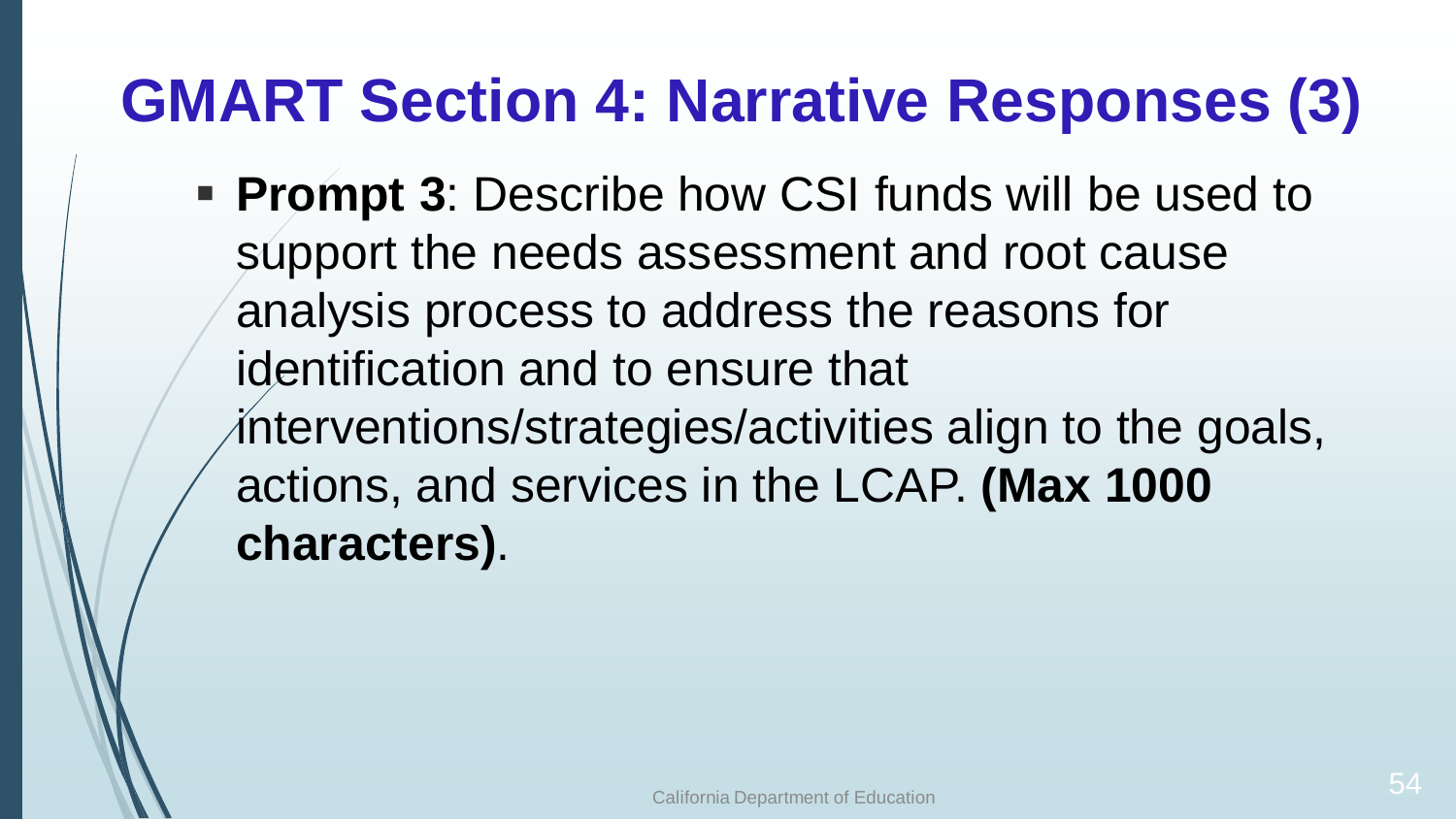#### **GMART Section 4: Narrative Responses (4)**

For the prompt below, external partners include any external service provider **other than the county office of education and other agencies within the state system of support that the LEA would partner with to develop and implement the CSI plan**.

**Prompt 4: Describe the LEA's rigorous review process to** recruit, screen, select, and evaluate any external service provider with whom the LEA will partner. If the LEA will not partner with any external service provider/s, please type **NA** for the response. **(Max 1000 characters)**.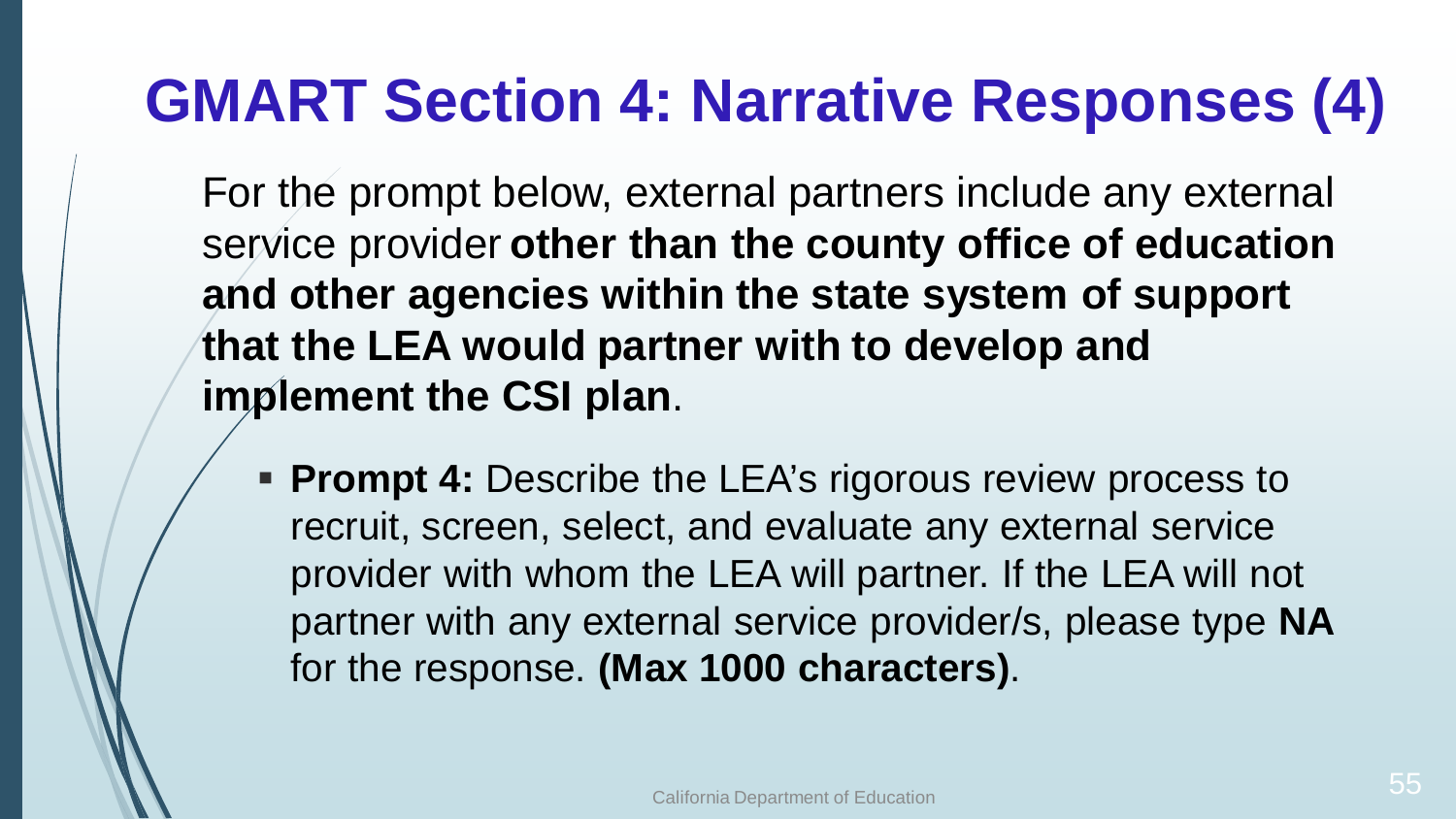## **GMART Section 5: 2020–21 CSI Preliminary Funding Plan (1)**

- $\blacktriangleright$  From the LEA's preliminary allocation under this grant, the LEA may distribute funds among the schools that meet the criteria for CSI on 2019 Dashboard.
- The total amount of distributed funds must match the LEA's Preliminary Allocation.
- The LEA will be required to adjust its Funding Plan when LEA allocation amounts are revised and determined to be final.
- **If an eligible school closed or plans closure, the LEA must contact the SISO for further instructions.**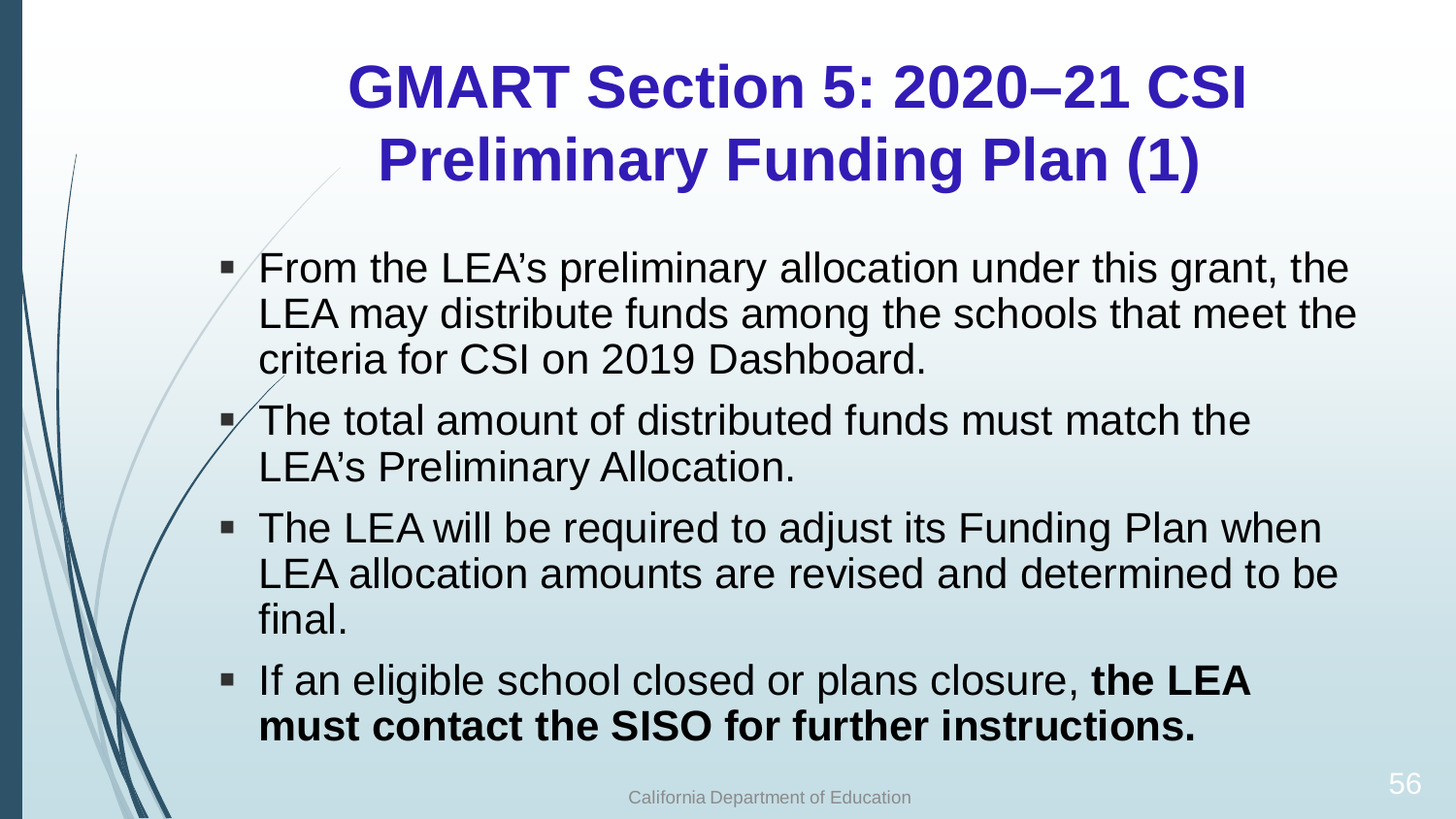## **GMART Section 5: 2020–21 CSI Preliminary Funding Plan (2)**

- Preliminary allocations are prepopulated into the GMART and provide the LEA with early funding amounts so that they can complete the application and begin planning.
- Additionally, FY 2020 preliminary allocations are posted to the CDE CSI web page at [https://www.cde.ca.gov/fg/fo/r16/csileafundingresults20.asp.](https://www.cde.ca.gov/fg/fo/r16/csileafundingresults20.asp)
- **Decall applications are submitted and approved, the CDE will** adjust LEA allocations and post final allocations to the CDE CSI web page noted in the link in the second bullet above.
	- **Some LEAs may decline funding which allows the CDE to distribute their allocations across those LEAs wishing to receive funding.**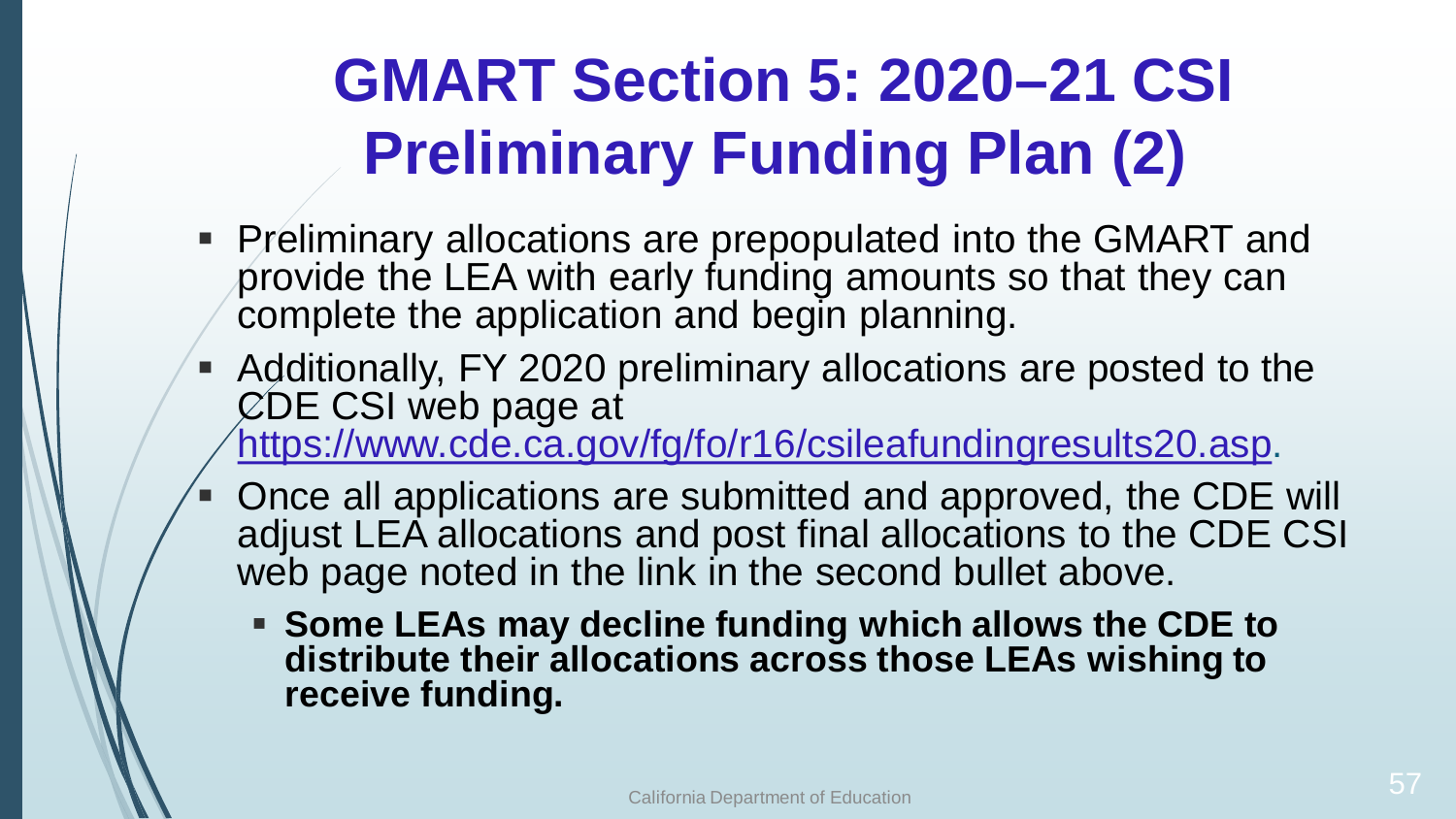## **GMART Section 5: 2020–21 CSI Preliminary Funding Plan (3)**

Section 5: 2020–21 Comprehensive Support and Improvement Preliminary **Funding Plan** 

| <b>LEA Name</b>   | <b>Preliminary FY 2020 LEA Allocation</b> |
|-------------------|-------------------------------------------|
| <b>Sample LEA</b> | \$ XXX,XXX                                |

The LEA must complete the required fields in the table below. From the LEA's preliminary allocation under this grant, the LEA may distribute funds among the schools that meet the criteria for CSI on the California School 2019 Dashboard. The total amount of distributed funds must match the LEA's preliminary allocation.

The LEA will be required to adjust its Funding Plan when LEA allocation amounts are revised and determined to be final.

**Instructions:** Please use the "Edit" button to enter data into the "Amount of Funds Distributed" field. Once data has been entered, us the "Update" button to save the data or the "Cancel" button to cancel the revision.

#### Reference Appendix (13) through (15) for alternative text version. California Department of Education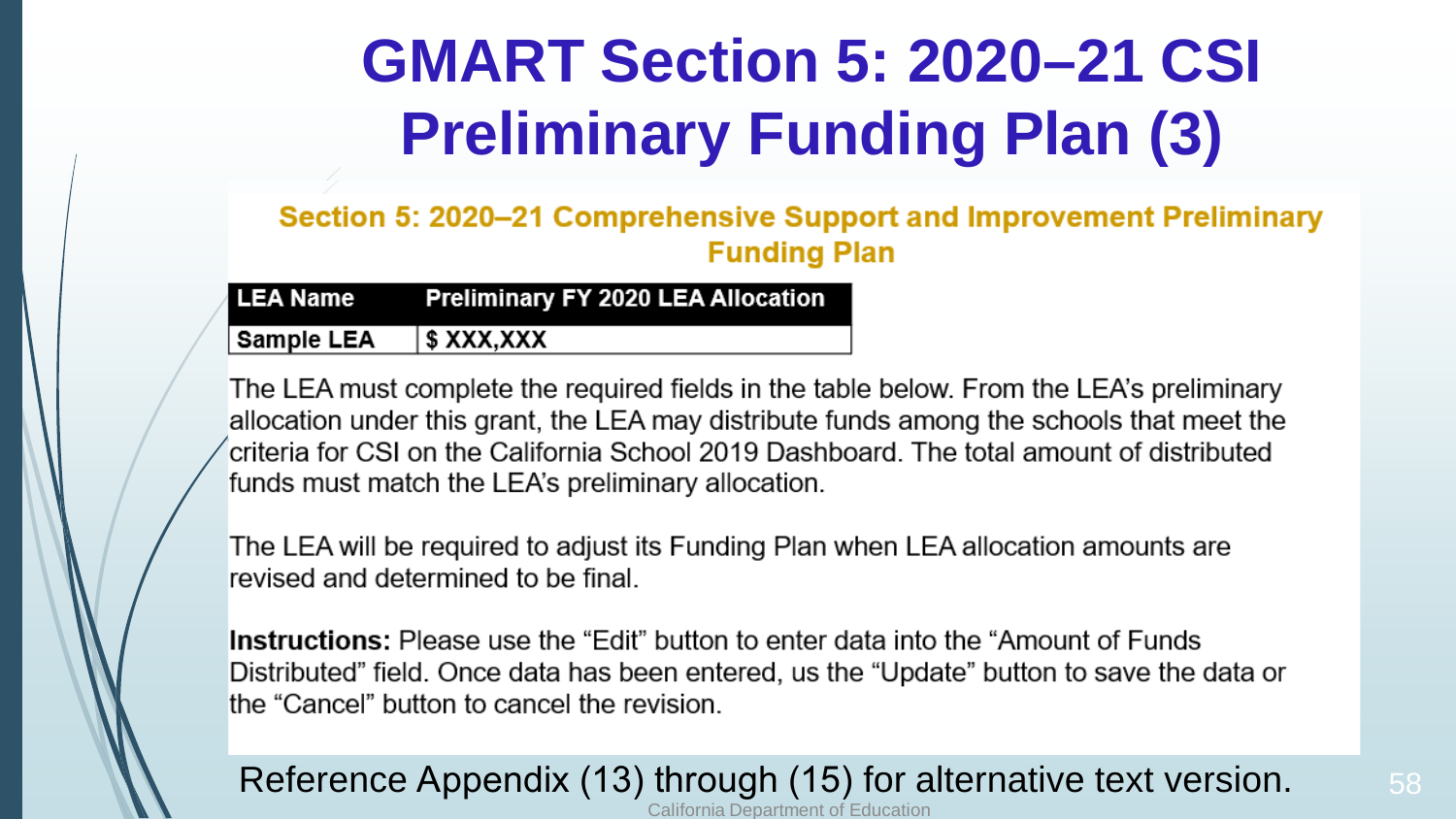## **GMART Section 5: 2020–21 CSI Preliminary Funding Plan (4)**

\*\*\* There is no data in this field.

| <b>LEA and School</b><br>Name(s) | <b>Preliminary FY</b><br>2020 Amount of<br><b>Funds</b> | <b>LEA Action</b> | <b>LEA and School</b><br>Name(s) | <b>Preliminary FY 2020</b><br><b>Amount of Funds</b><br><b>Distributed</b> | LEA Action              |
|----------------------------------|---------------------------------------------------------|-------------------|----------------------------------|----------------------------------------------------------------------------|-------------------------|
| Crescent USD                     | <b>Distributed</b><br>\$0.00                            |                   | Crescent USD                     | 100,000.00                                                                 | <b>Update</b>           |
| (District)                       |                                                         | Edit              | (District)<br>Sunrise High       | \$0.00                                                                     | <u> Cancel</u><br>Felit |
| Sunrise High                     | \$0.00                                                  | <b>Edit</b>       | School                           |                                                                            |                         |
| School                           |                                                         |                   | <b>Sunset Middle</b>             | \$0.00                                                                     | <b>Edit</b>             |
| Sunset Middle                    | \$0.00                                                  | <b>Edit</b>       | Moonlight                        | \$0.00                                                                     | <b>Edit</b>             |
| Moonlight                        | \$0.00                                                  | <b>Edit</b>       | Continuation                     |                                                                            |                         |
| Continuation                     |                                                         |                   | <b>Full Elementary</b>           | \$0.00                                                                     | <b>Edit</b>             |
| <b>Full Elementary</b>           | \$0.00                                                  | Edit              | <b>Total</b>                     | \$0.00                                                                     | n/a                     |
| <b>Total Distributed</b>         | \$0.00                                                  | ਨੋਚ               | <b>Distributed</b>               |                                                                            |                         |

#### Reference Appendix (16) through (19) for alternative text version.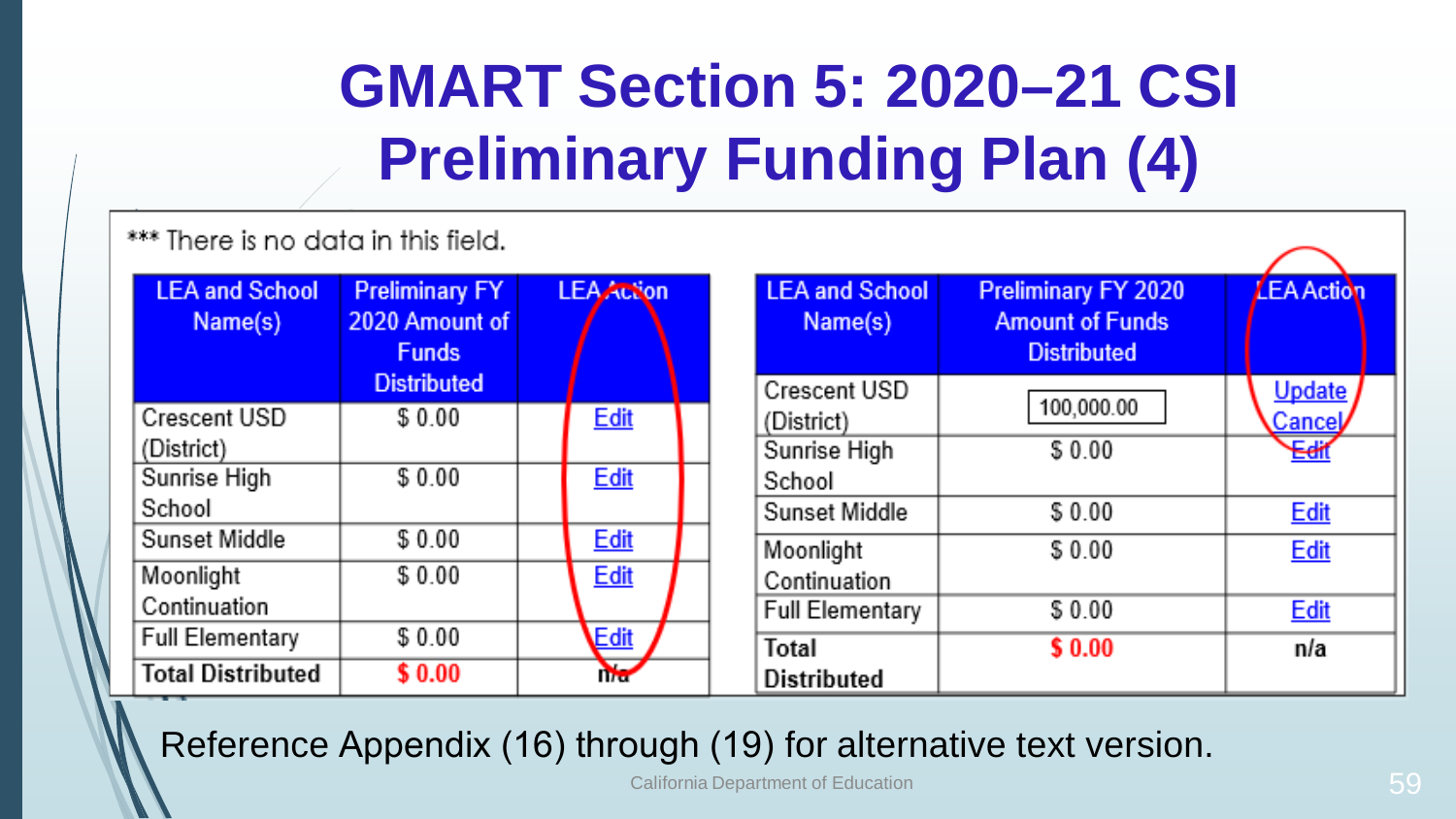### **GMART Section 6: Signatures (1)**

#### **Section 6: Signatures**

- $\Box$  As the duly authorized representative of the applicant, I have read all assurances, certifications, terms, and conditions associated with the 2020-21 Every Student Succeeds Act (ESSA) CSI LEA Application for Funding and CSI program requirements and I agree to comply with all requirements as a condition of funding.
- $\Box$  I certify that all applicable state and federal rules and regulations will be observed and that to the best of my knowledge, the information contained in this application is correct and complete.
- By signing this application electronically, I, the duly authorized representative of the applicant, agree that my electronic signature is the legally binding equivalent to my handwritten signature.

Reference Appendix (20) and (21) for alternative text version. California Department of Education 600 and 200 million control of California Department of Education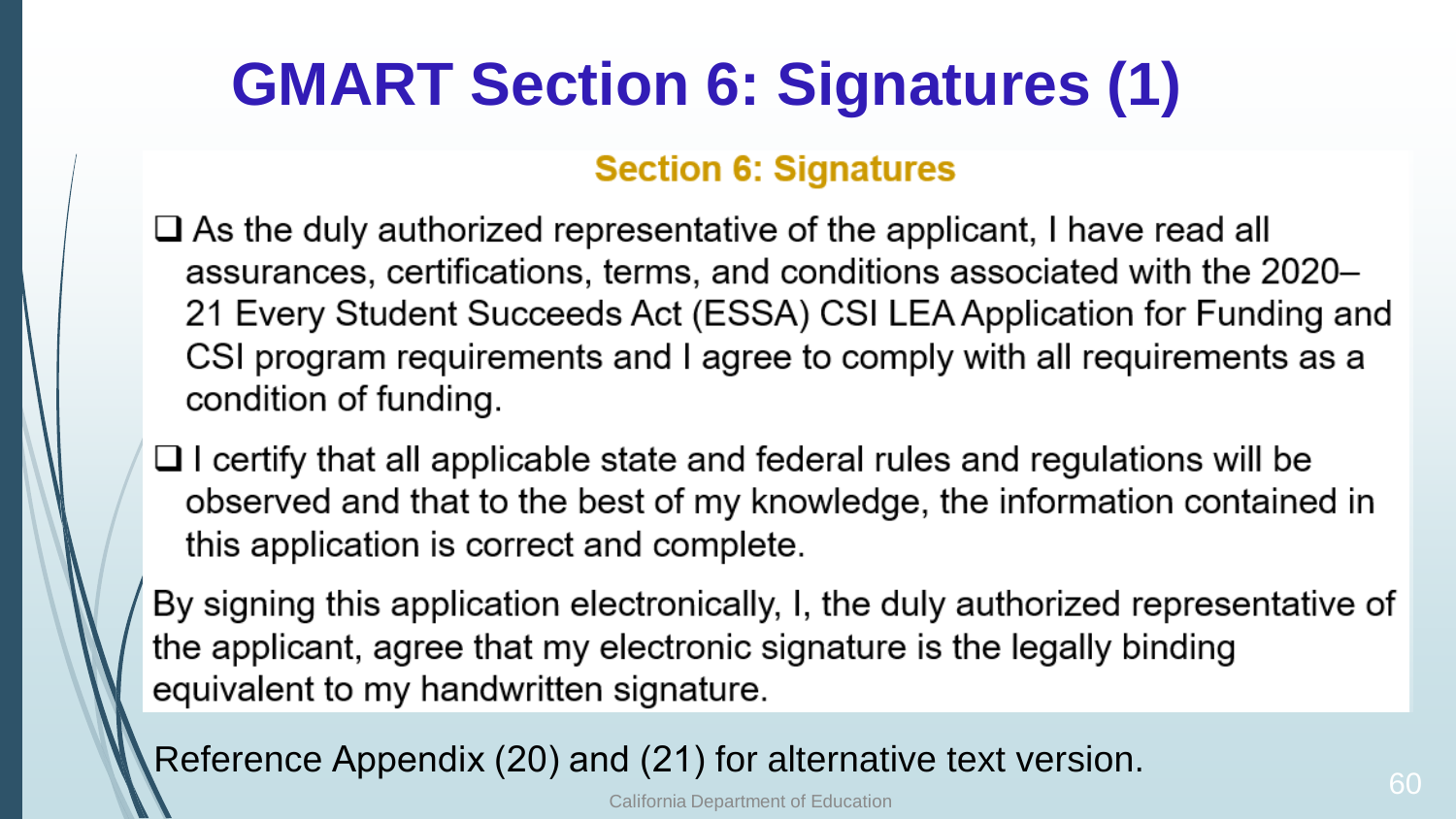### **GMART Section 6: Signatures (2)**

| <b>LEA Name:</b>            |  |
|-----------------------------|--|
| <b>First and Last Name:</b> |  |
| Title:                      |  |
| Date:                       |  |
| Email:                      |  |
| <b>Phone Number:</b>        |  |

Note: If the LEA wishes to revise its online application after submission, the LEA must resubmit the application prior to the application due date as specified in the Application and Funding Results Timeline.

The CDE is not able to modify the application information after submission. Incomplete or late applications may delay funding.

**Submit Application** 

Or

Save and Logoff

Reference Appendix (22) and (23) for alternative text version.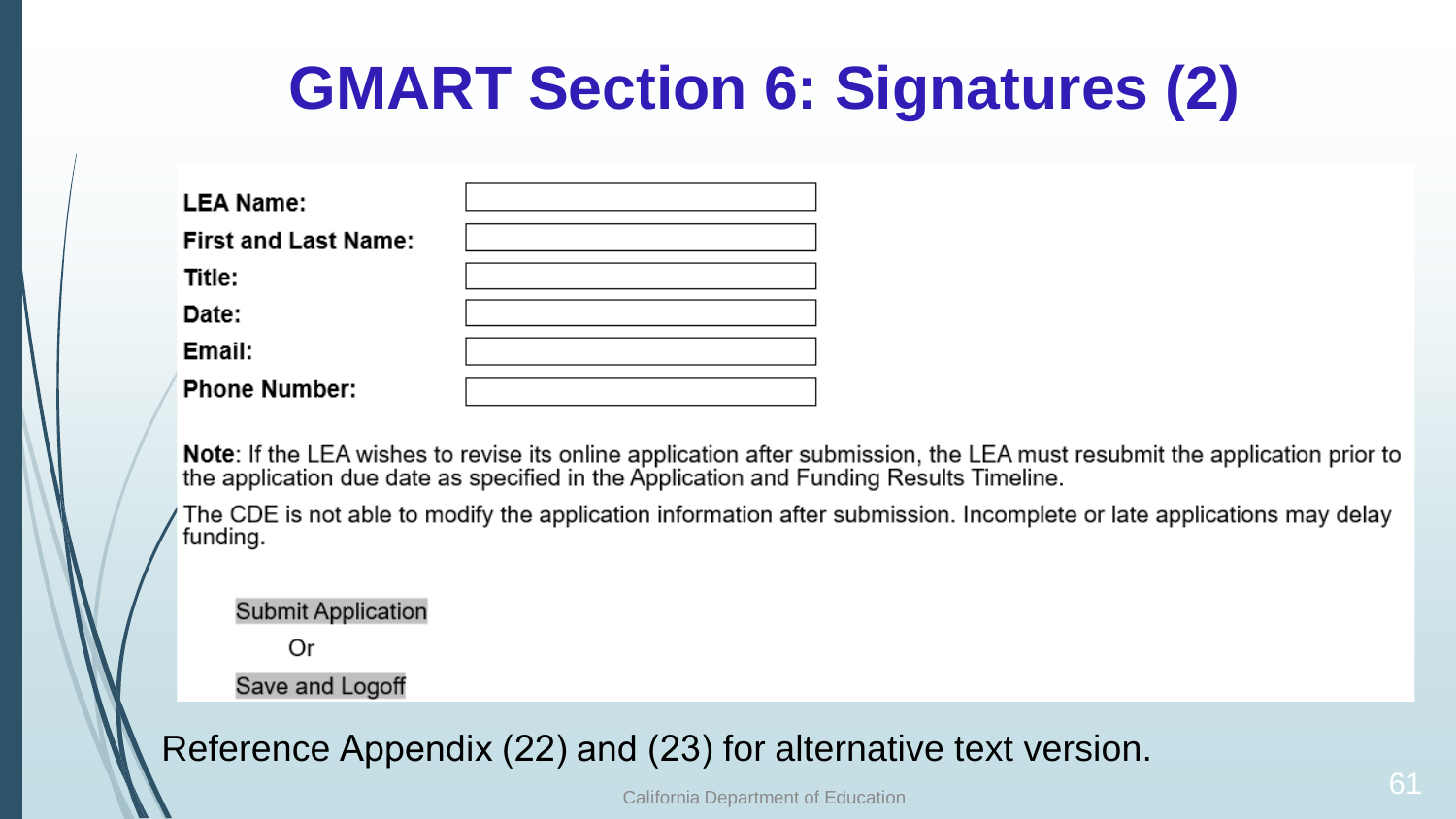### **GMART: Application Status Page**

#### **Application Status Application Status: Submitted**

The LEA should adhere to its record retention policies and print this application for record keeping.

**Print Submitted Application** 

Application Submission and Review History:

\*\*\* There is no data in this field.

| <b>Application</b><br><b>Version</b> | Application<br>∣ Status | Date and Time   Name |           | Notes |
|--------------------------------------|-------------------------|----------------------|-----------|-------|
|                                      | Submitted               | 01/15/21<br>10:23:31 | Abcd Efgh | ***   |
|                                      |                         |                      |           |       |

Reference Appendix (24) and (25) for alternative text version.

California Department of Education 62 and 200 million for the control of the control of  $62$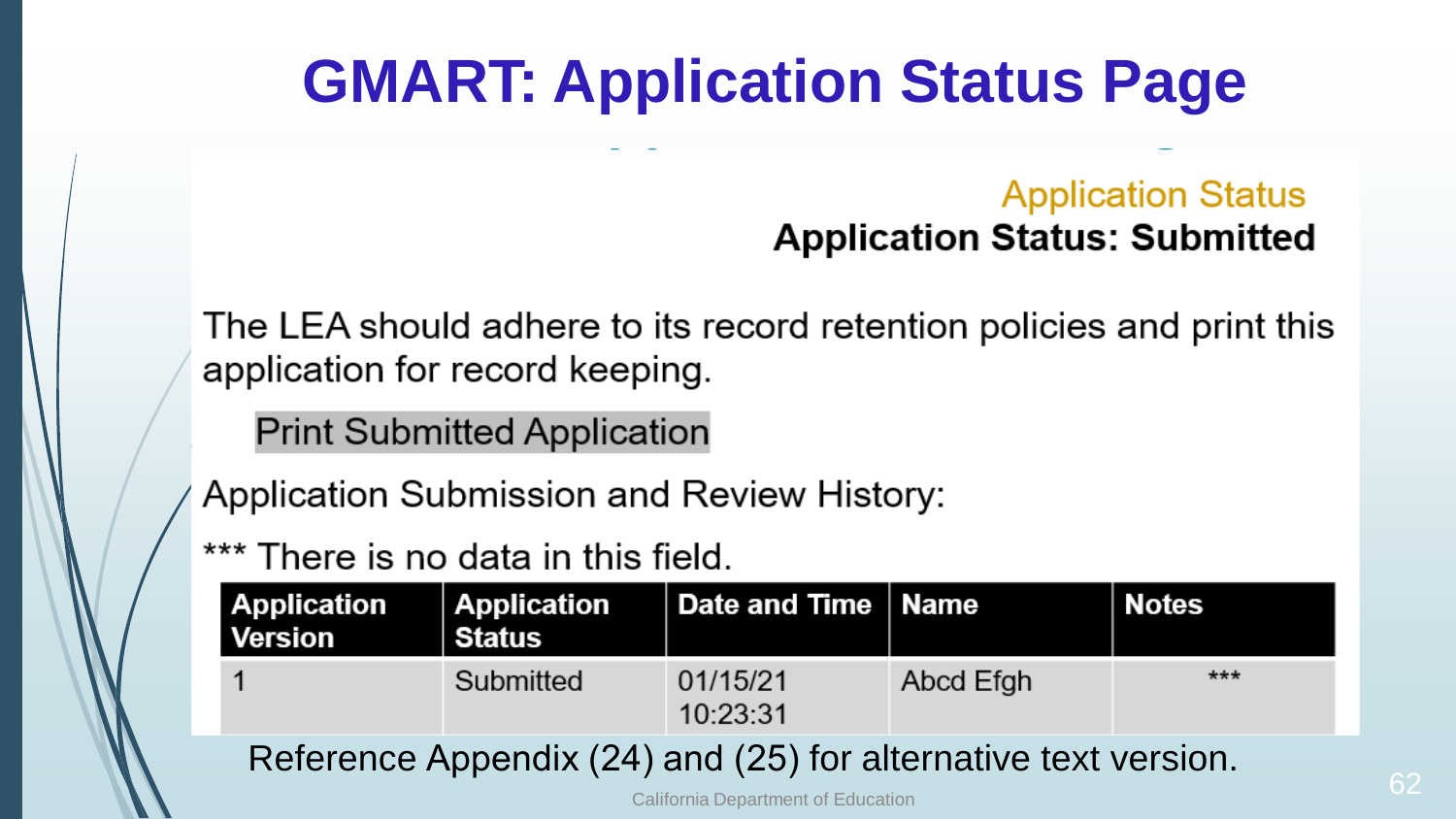#### **FY 2020 CSI Funds: 2020‒21 CSI Plan Development and Implementation Timeline**

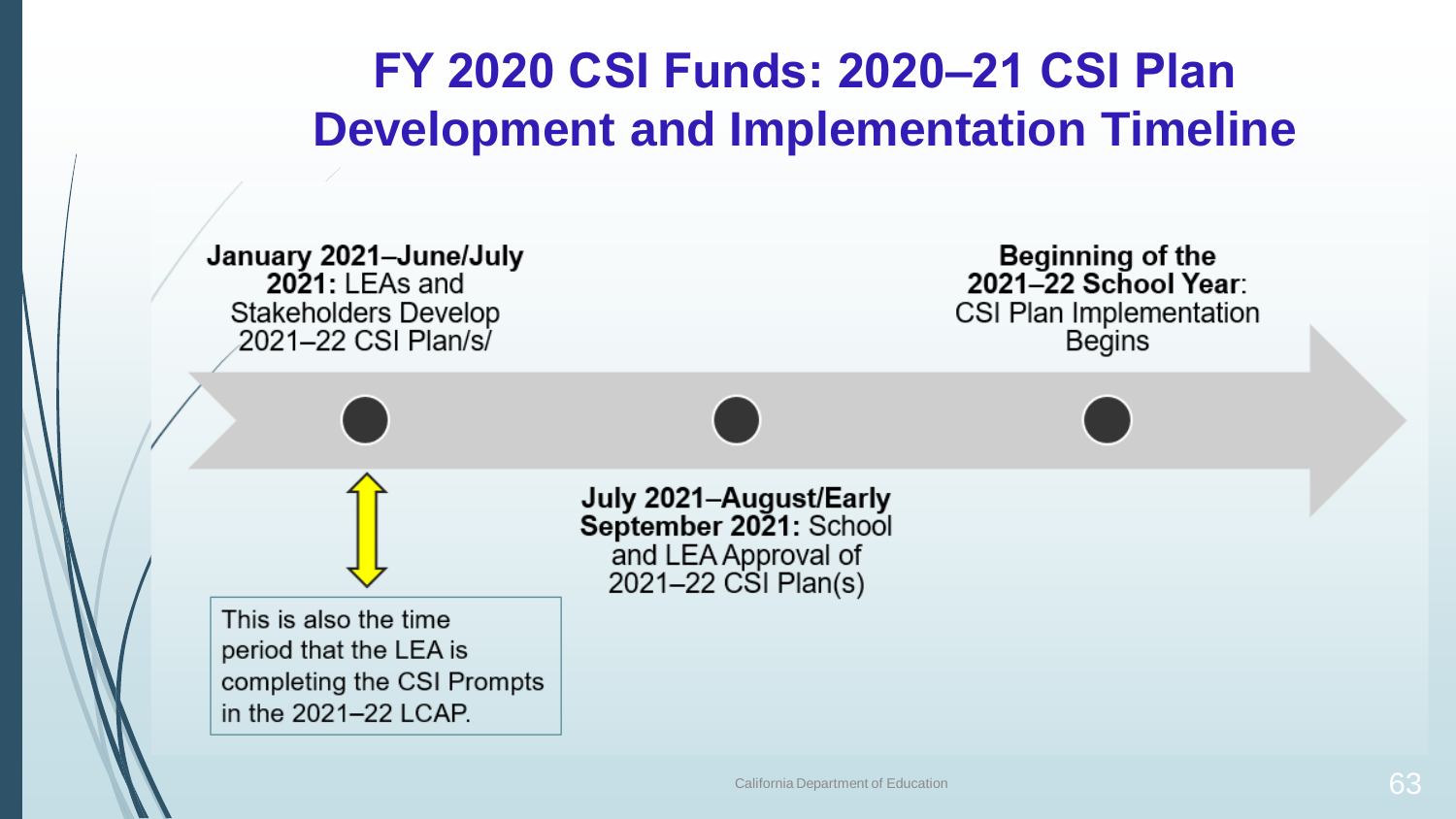## **Final Notes and Resources (1)**

- In order to receive FY 2020 ESSA, Section 1003 funds for CSI, each eligible LEA must complete and submit the 2020–21 ESSA CSI LEA Application for Funding to the CDE **no later than January 20, 2021, by 4 p.m.**
- FY 2020 ESSA, Section 1003 funds for CSI must be used to **develop and implement a CSI plan for each eligible school for the 2021–22 school year** (July 1, 2021, through September 30, 2022).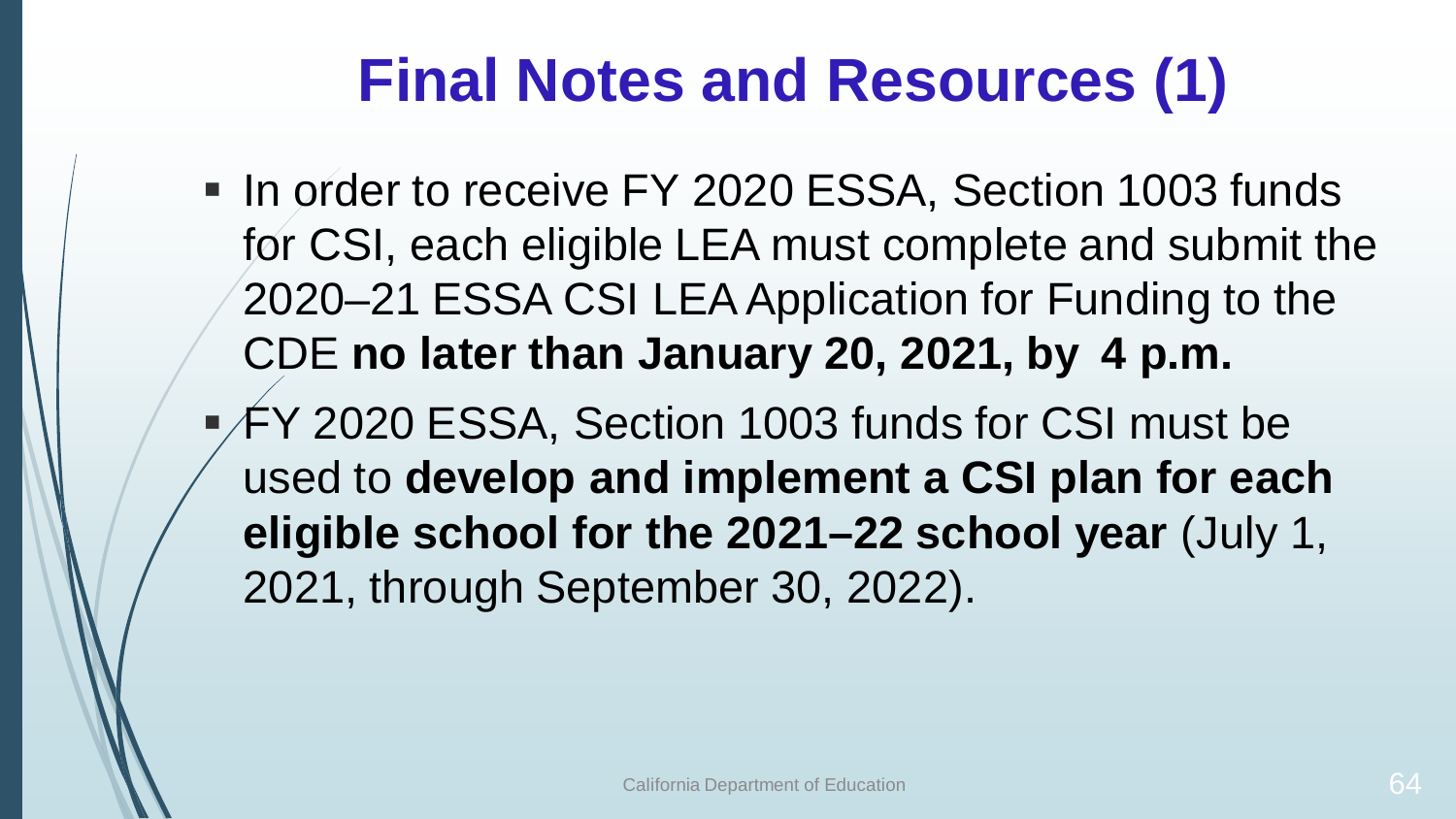## **Final Notes and Resources (2)**

- CSI program information, including eligibility, program requirements, funding, and technical assistance resources are available on the CDE CSI web page at <https://www.cde.ca.gov/sp/sw/t1/csi.asp>.
- Continuous Improvement Resources, including highly prioritized and curated improvement planning frameworks, needs assessments and root cause analysis tools, plan development and stakeholder engagement facilitator guides, project-focused budgeting, etc., are also located on the CDE CSI web page at<https://www.cde.ca.gov/sp/sw/t1/csi.asp>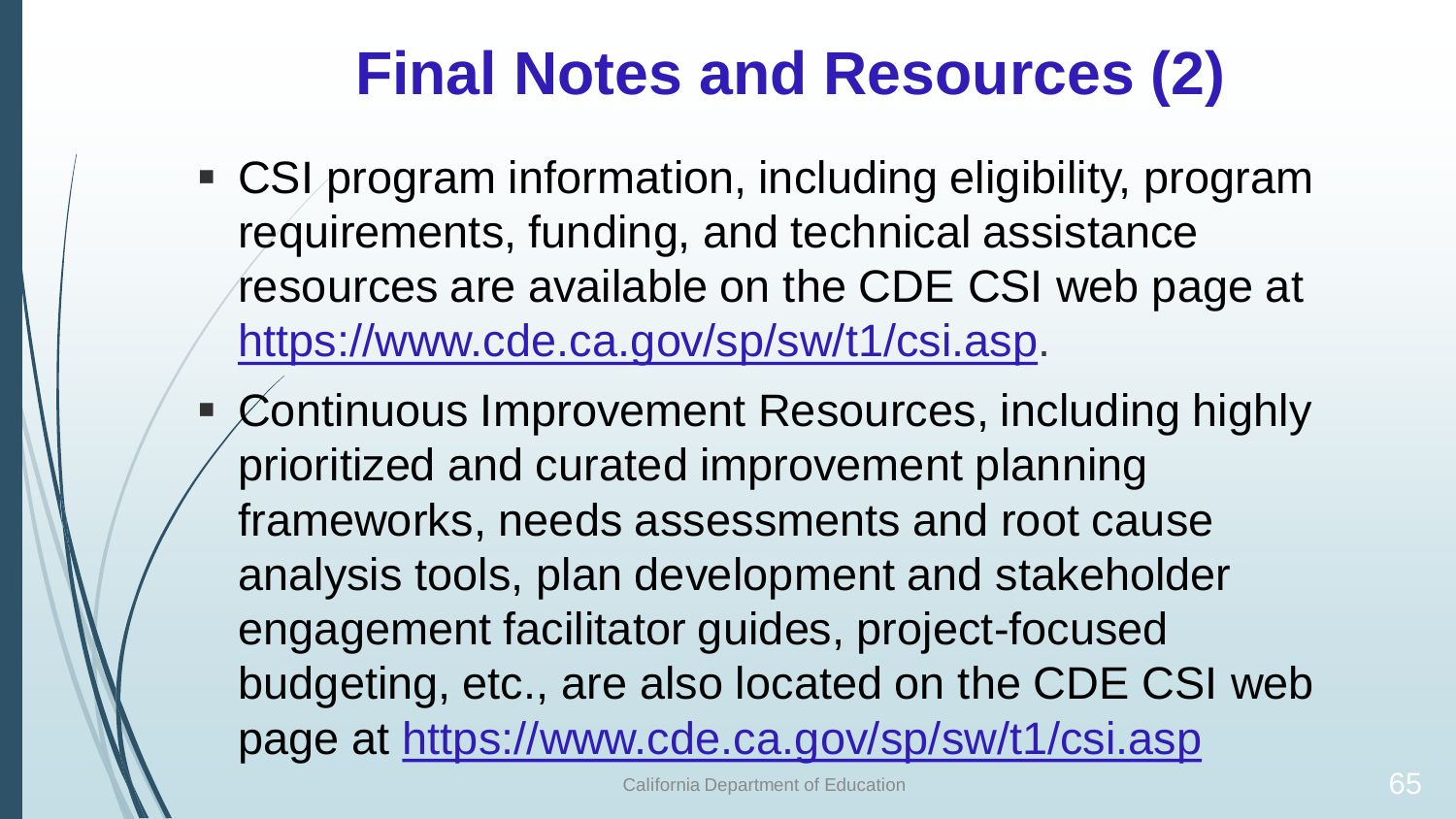

## If you have a question, please enter it in the Q & A window.

**School Improvement and Support Office**  (916) 319-0833 [SISO@cde.ca.gov](mailto:SISO@cde.ca.gov)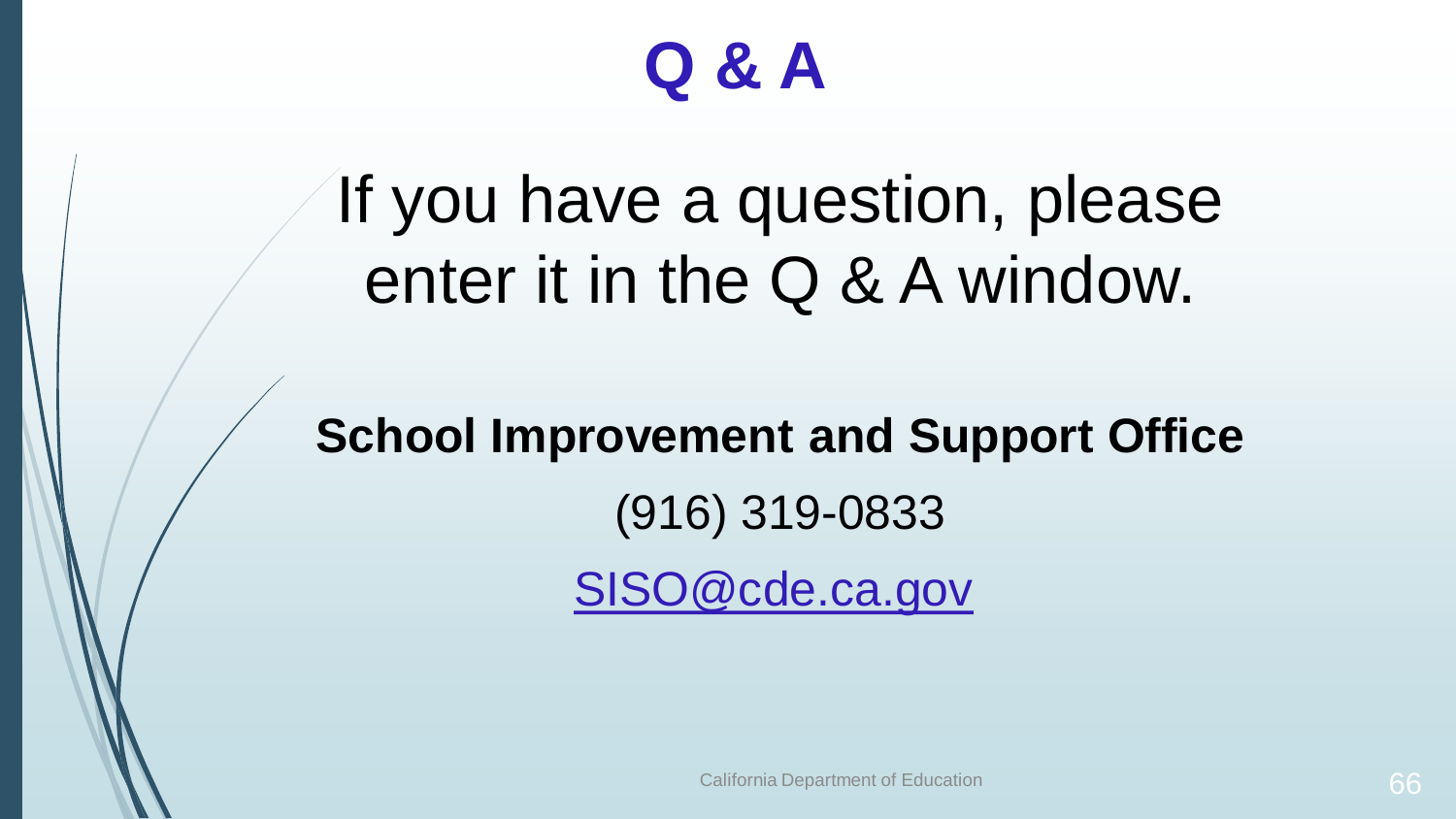# **Appendix (1)**

- Grant Management And Reporting Tool (GMART).
- **Logon (This is the logon page).**
- There is a text box for the LEA to enter its Username.
- **There is a text box for the LEA to enter its** Password.
- There is a "Logon" button for the LEA to select when logging on to the GMART platform.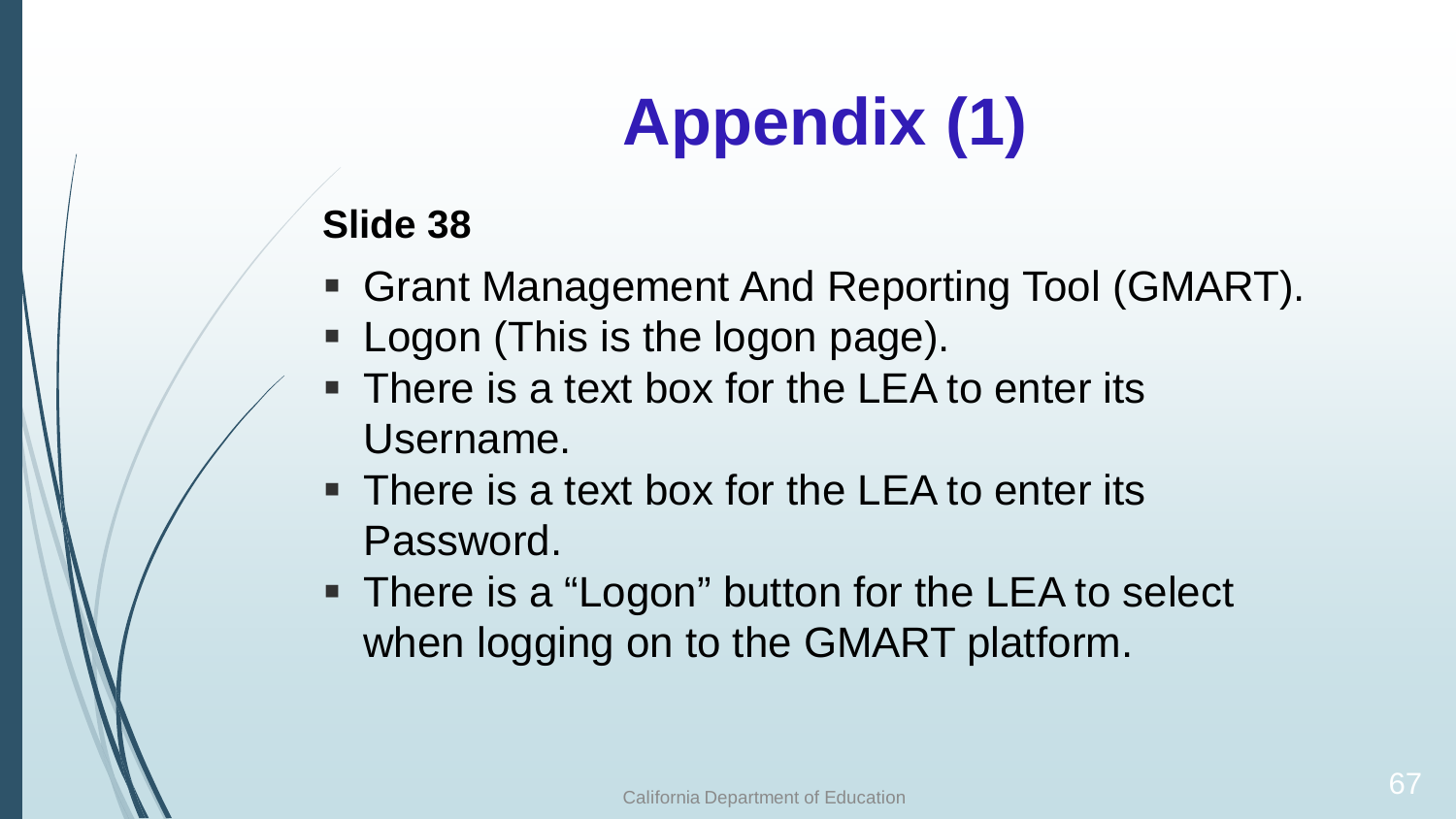# **Appendix (2)**

- Grant Management And Reporting Tool (GMART).
- **Select Grant (This is the page that allows the LEA to access)** the 2020–21 Every Student Succeeds Act Comprehensive Support and Improvement Local Educational Agency AFF).
- Logoff (This is the hyperlink that must be used if the applicant decides to log off).
- **Please select the link below to begin or continue with your** application.
- 2020–21 Every Student Succeeds Act Comprehensive Support and Improvement Local Educational Agency AFF (This is the hyperlink that must be selected in order to access the application).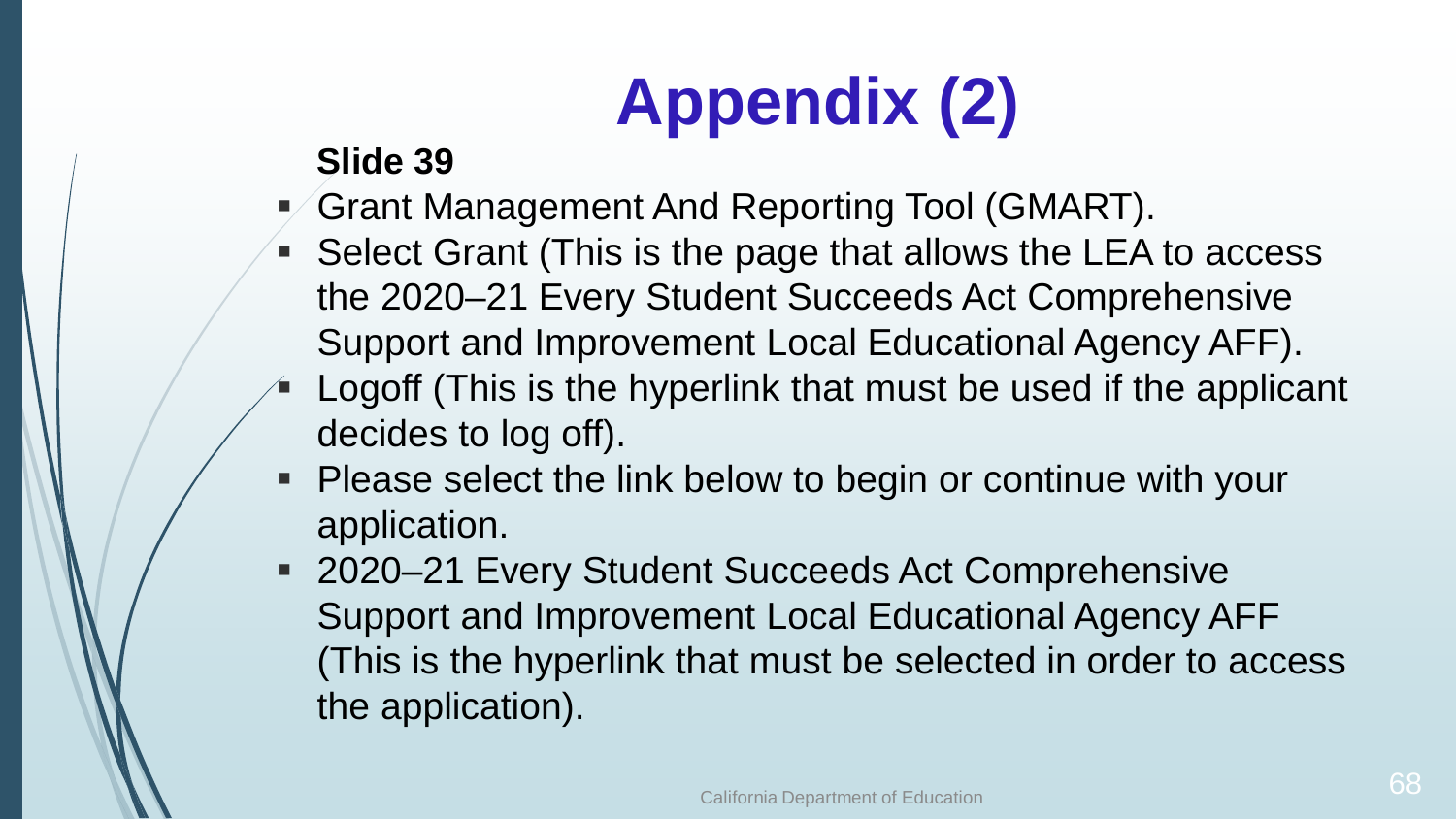# **Appendix (3)**

- Grant Management And Reporting Tool (GMART).
- **The heading details the menu options: GMART** Home, Application Overview, Sec 1-Intent to Apply, Sec 2-Assurances, Sec 3-LEA Information, Sec 4- Narrative Responses, Sec 5-Funding Plan, Sec 6- Signatures, Application Status, and CDE Contact Info.
- **Logoff (This is the hyperlink that must be used if the** applicant decides to log off).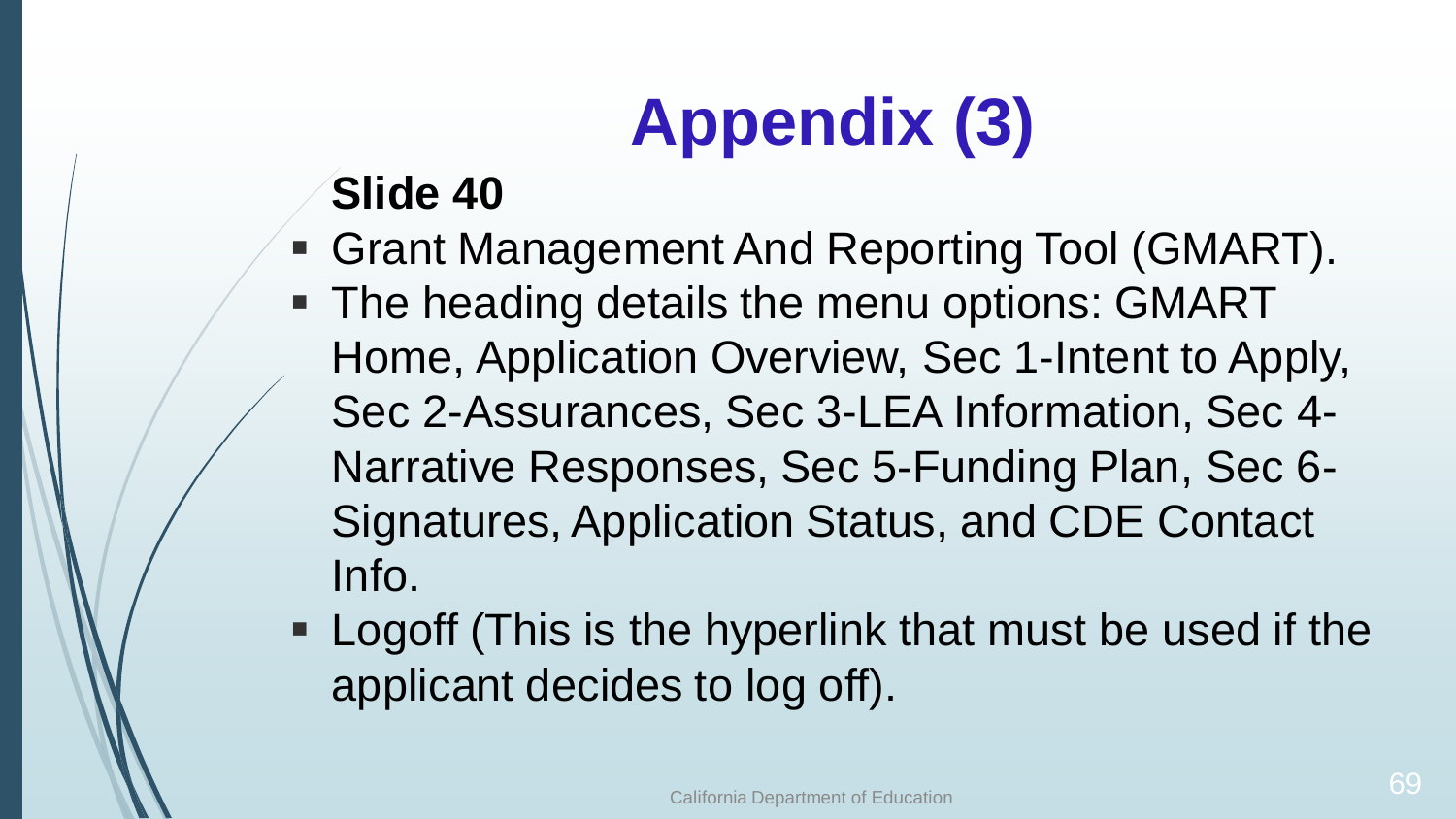# **Appendix (4)**

#### **Slide 40 continued**

- 2020–21 Every Student Succeeds Act Comprehensive Support and Improvement Local Educational Agency AFF (title of the AFF).
- **Due January 21, 2021.**
- Application Status: Not Submitted.
- **Application Overview (title of the section that the** LEA has currently accessed).
- **Note: Each section of this application must be** completed before advancing to subsequent sections.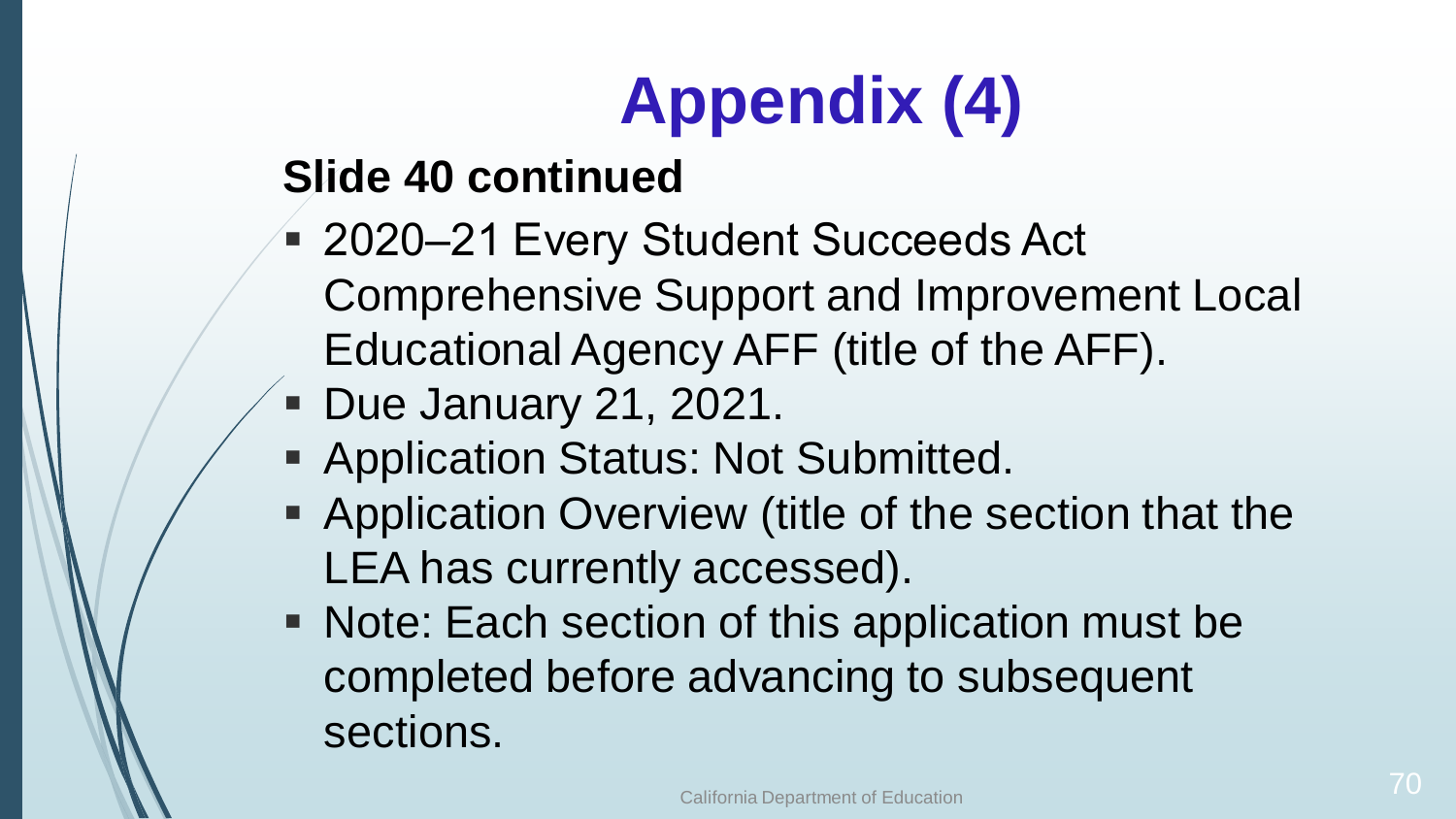# **Appendix (5)**

- **I** have read above information, and would like to continue to Section 1 of the application.
- **There are two buttons with the following options:** the LEA may select the "Save and Continue to Section 1" button or the "Save and Logoff" button.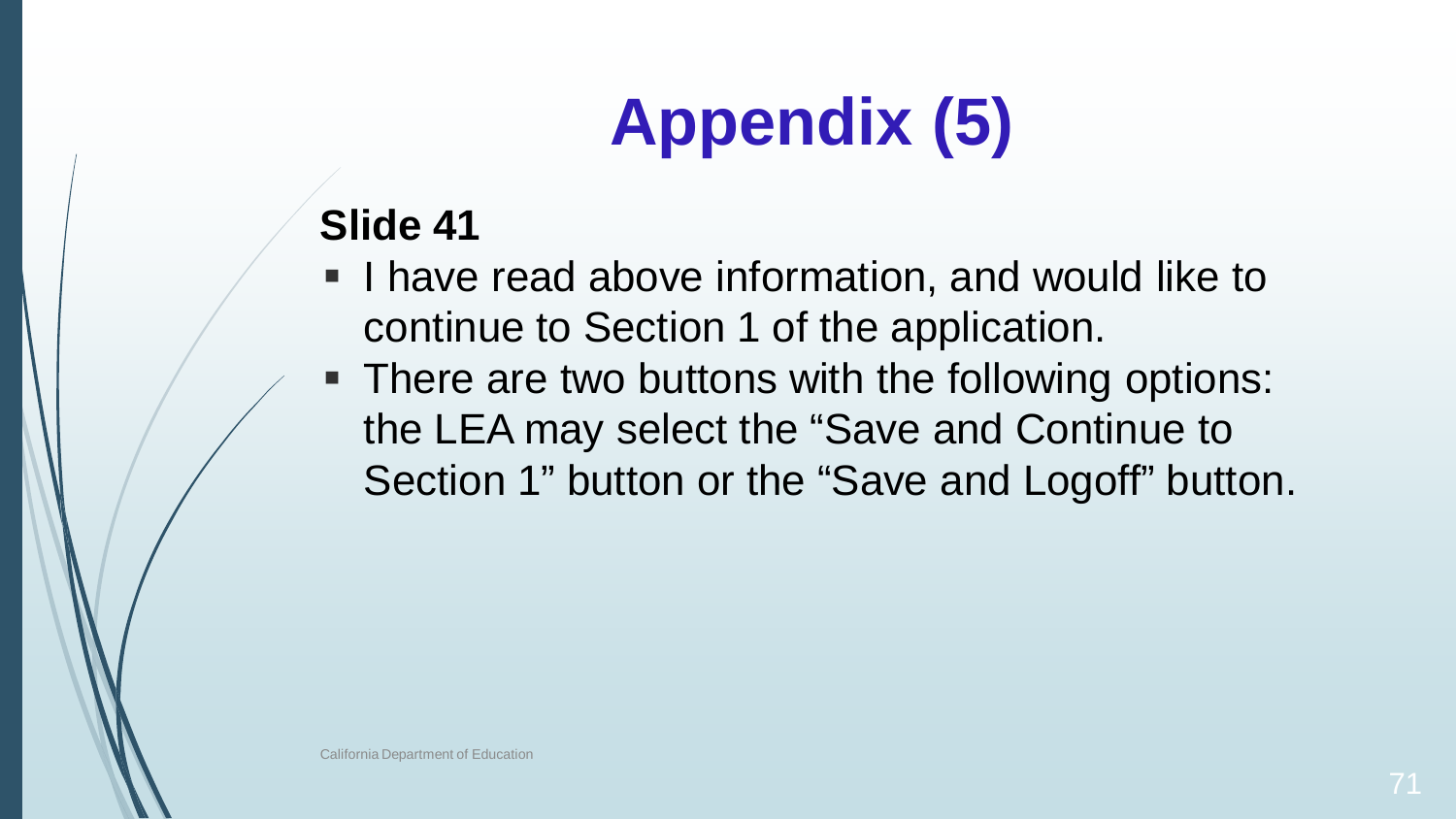## **Appendix (6)**

#### **Slide 48**

Section 2: General Assurances, Certifications, Terms, and Conditions (3)

- 8. Ensure that FY 2020 ESSA, Section 1003 funds are spent as indicated in this application, and agree that funds will be used only to provide support to the school/s meeting the criteria for CSI, including locally developing, implementing, monitoring, evaluating, and approving plans for the school to improve student outcomes.
- I have read the above information and would like to proceed to Section 3, The LEA Applicant Information.
- **There are two buttons with the following options: the LEA may** select the "Save and Continue to Section 3" button or the "Save and Logoff" button.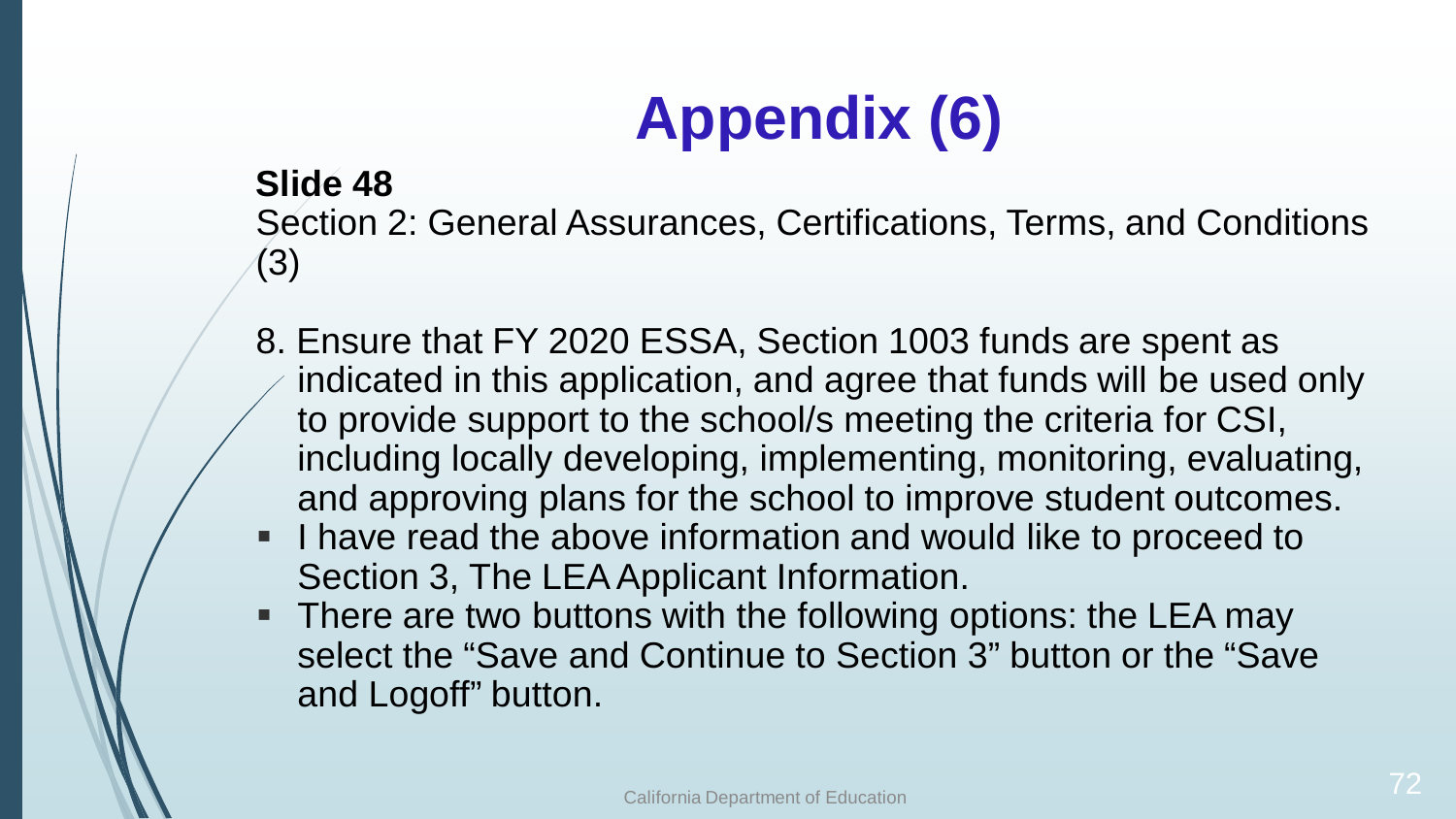# **Appendix (7)**

### **Slide 50**

Section 3: LEA Information (2)

- SAMPLE Unified School District (County: SAMPLE)
- **LEA Address:**
- **Preliminary FY 2020 LEA Allocation: \$\$\$**
- County/District Code 00 00000
- **NCES: XXXXXXX DUNS: XXXXXXXXX**
- Please verify if the Local Educational Agency (LEA) Applicant Information listed above is accurate then check the appropriate box below. Applicant Information can be verified on the California School Directory web page located at<https://www.cde.ca.gov/schooldirectory/>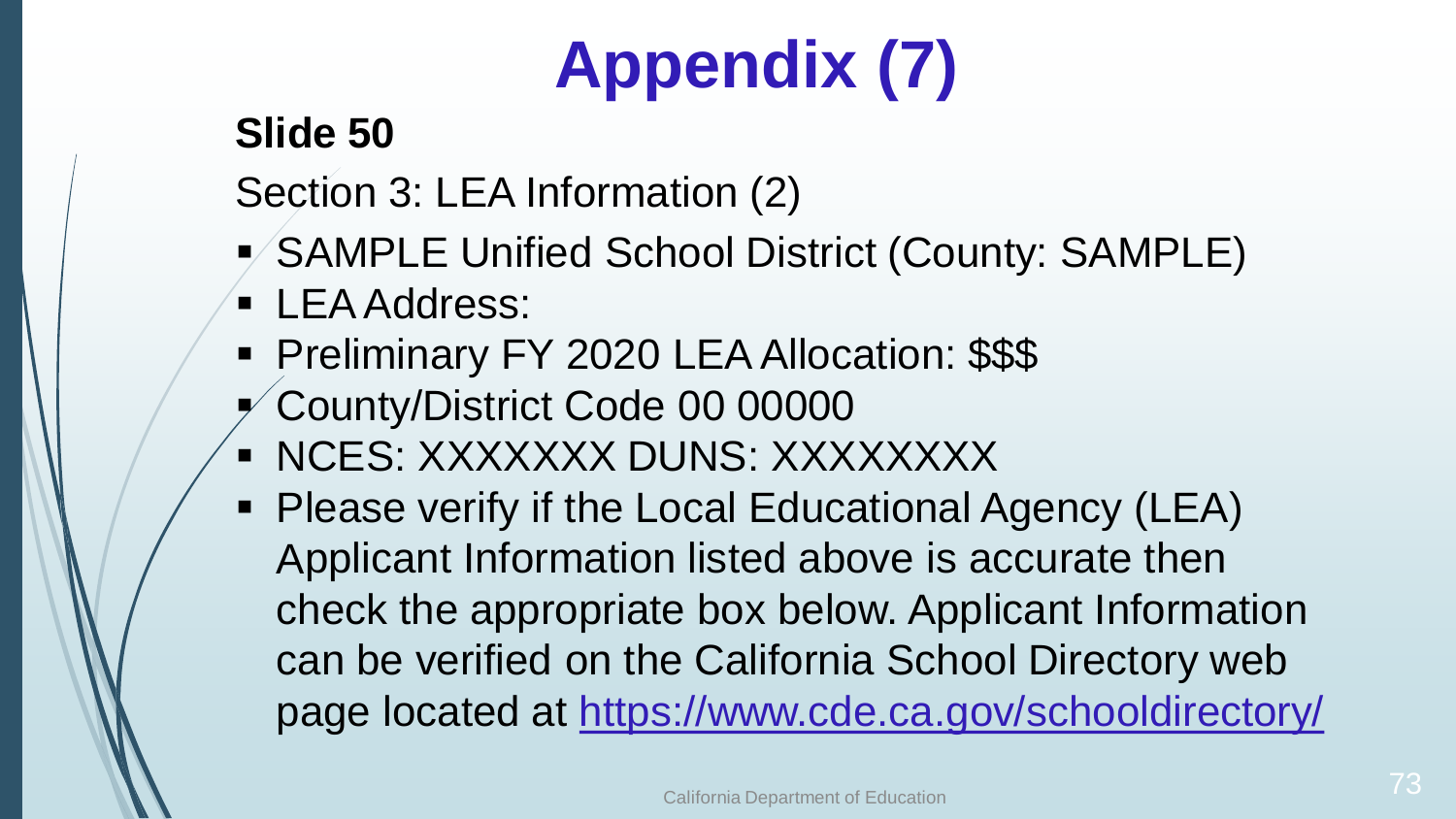# **Appendix (8)**

### **Slide 50 continued**

- The Preliminary Fiscal Year (FY) 2020 LEA Allocation can be verified on the CDE CSI LEA Fiscal Information web page at [https://www.cde.ca.gov/sp/sw/t1/csileafiscalinfo.asp.](https://www.cde.ca.gov/sp/sw/t1/csileafiscalinfo.asp)
- **EXALEAS can verify their Data Universal Numbering** System (DUNS) number through the Online Public Update for Schools web page located at [https://www3.cde.ca.gov/opuscds/default.aspx.](https://www3.cde.ca.gov/opuscds/default.aspx)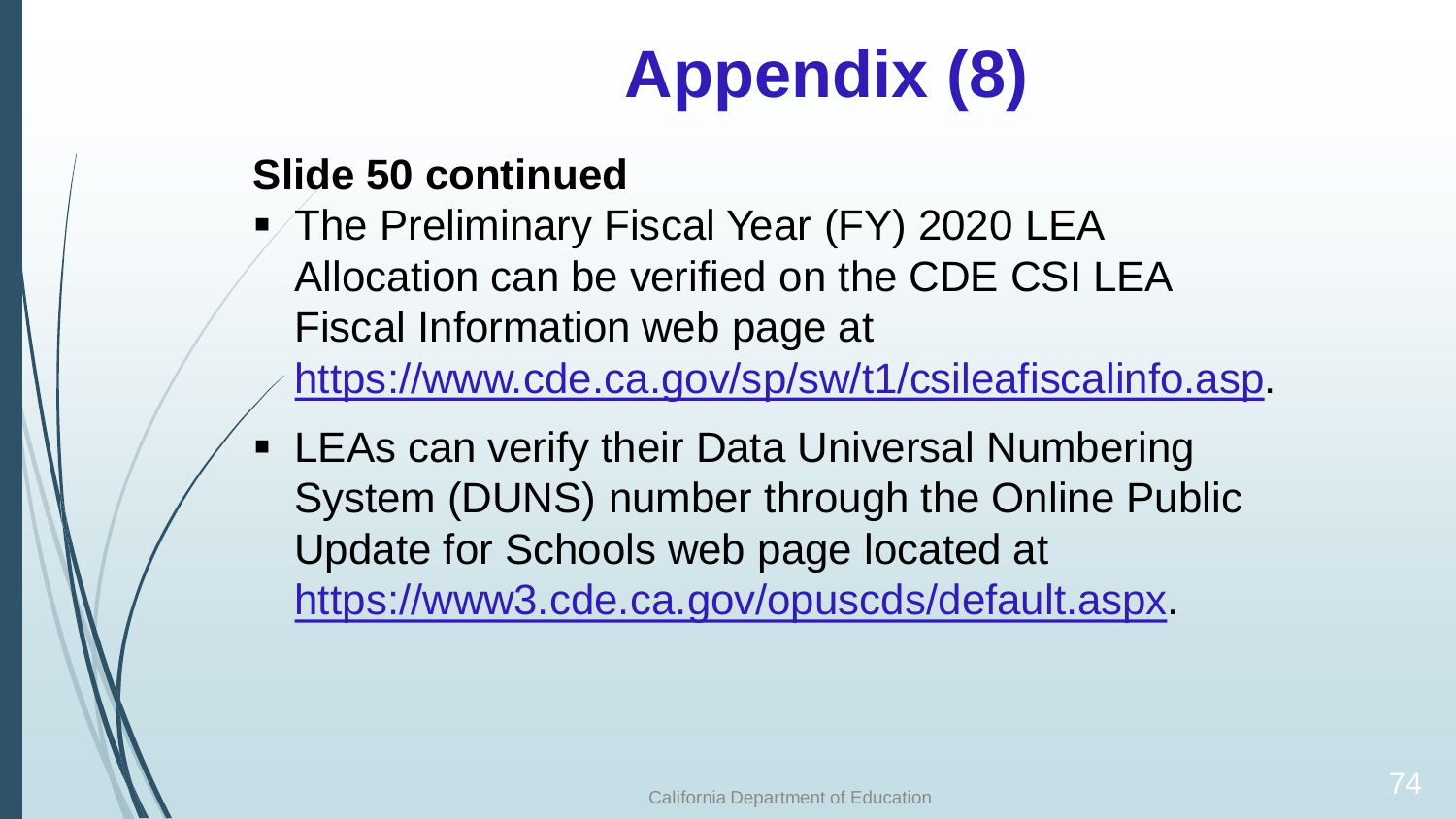# **Appendix (9)**

### **Slide 50 continued**

- The LEA Applicant Information is accurate.
- The LEA Applicant Information is inaccurate. Do not submit this application. Please use the "Save and Logoff" button and contact the School Improvement and Support Office at (916) 319- 0833 or [SISO@cde.ca.gov](mailto:SISO@cde.ca.gov) for assistance.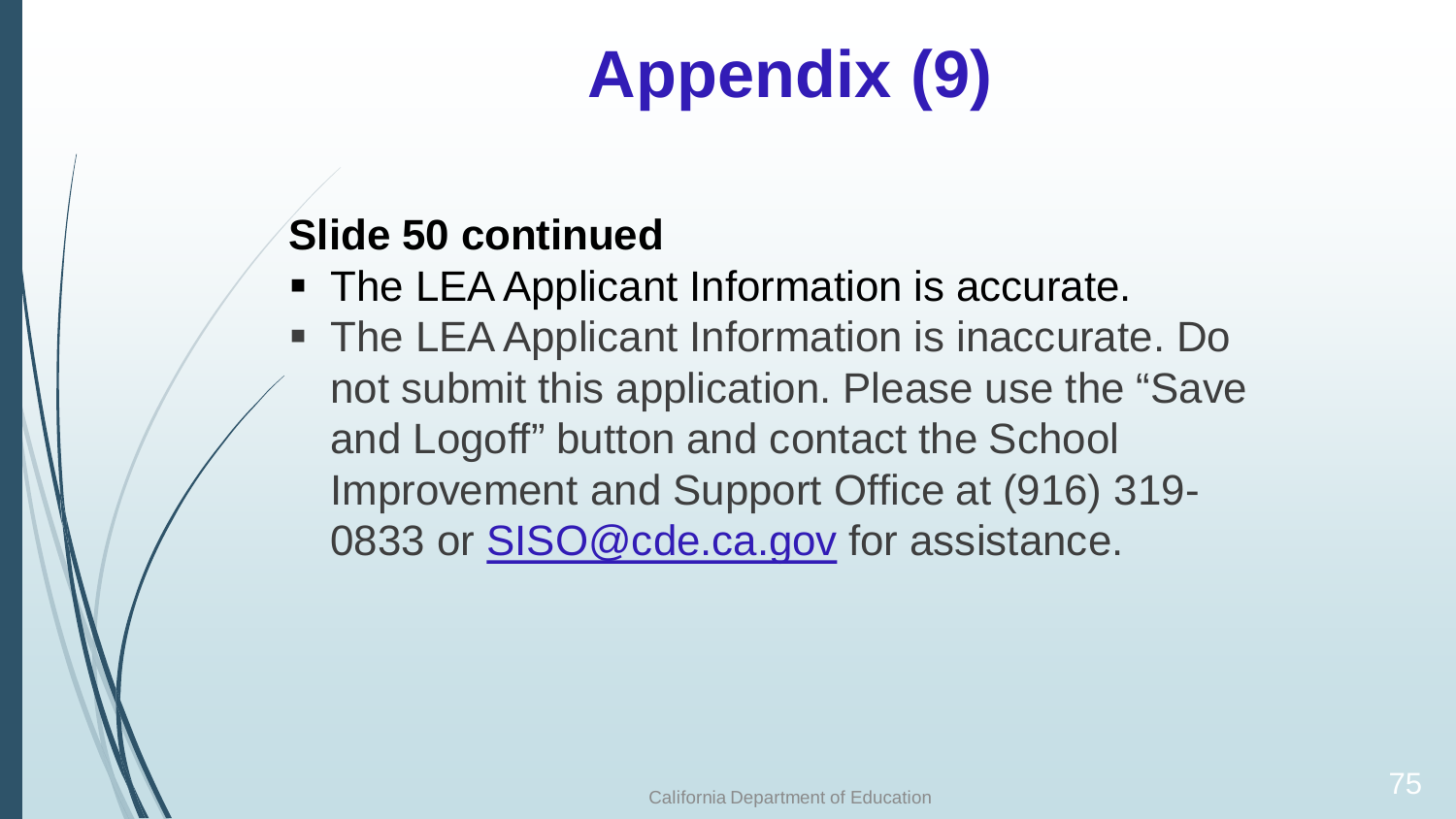# **Appendix (10)**

### **Slide 51**

Section 3: LEA Information (3)

- **There are two buttons with the following options: the LEA** may select the "Edit Contact Information" button or the "Cancel" button.
- Please provide the required First and Last names and contact information for the Primary and Secondary Grant Coordinators and the Fiscal Coordinator. If the LEA only has a Primary Grant Coordinator, please duplicate that information for the Secondary Grant Coordinator.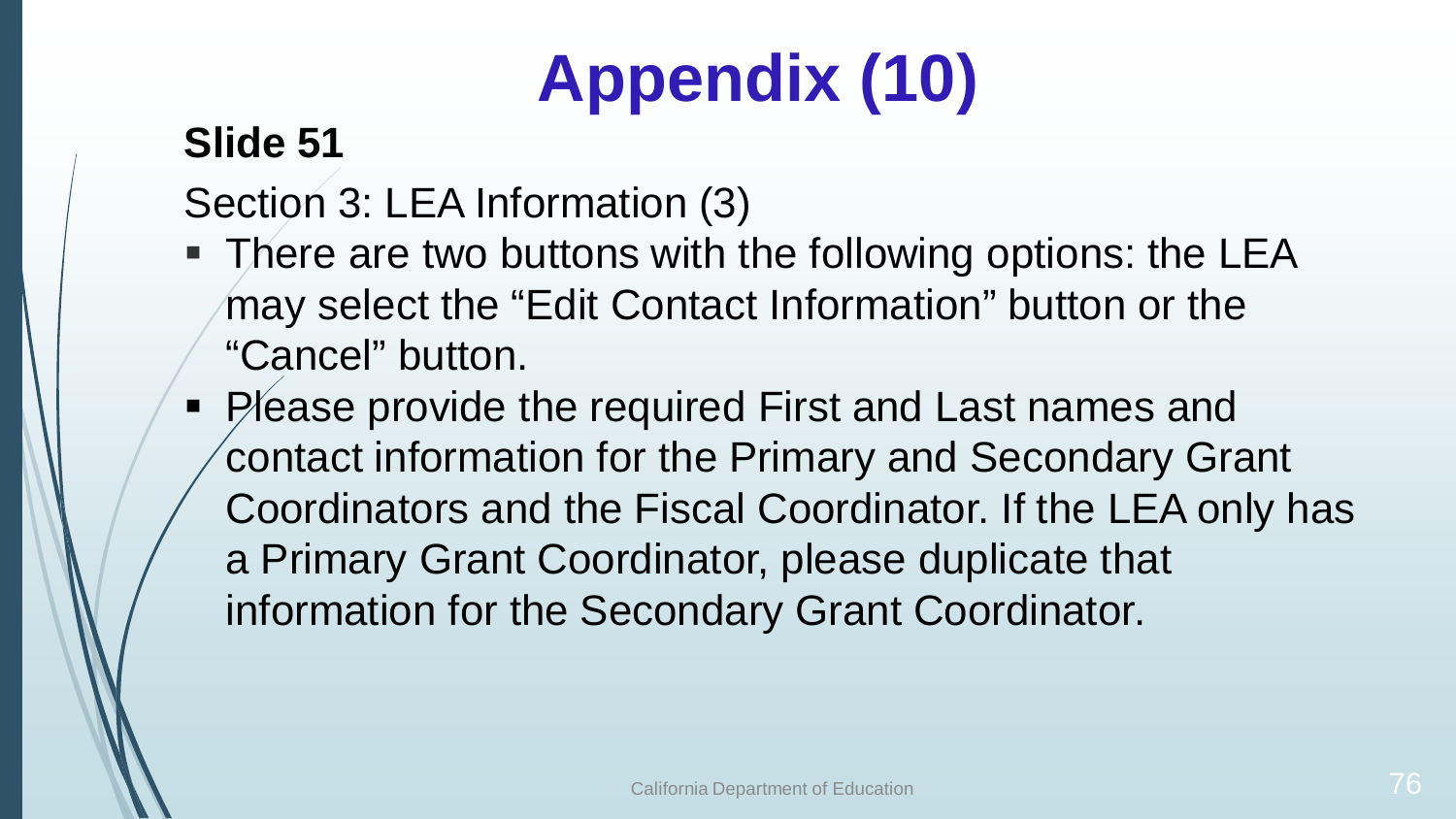# **Appendix (11)**

### **Slide 51 continued**

- **Primary Grant Coordinator Secondary Grant**
- First and Last Name:
- Title:
- Phone:
- $E$ **Ext:**
- E-mail:
- Fax:

**Coordinator** 

- First and Last Name:
- **Title:**
- Phone:
- $E$ **Ext:**
- E-mail:
- $\blacksquare$  Fax: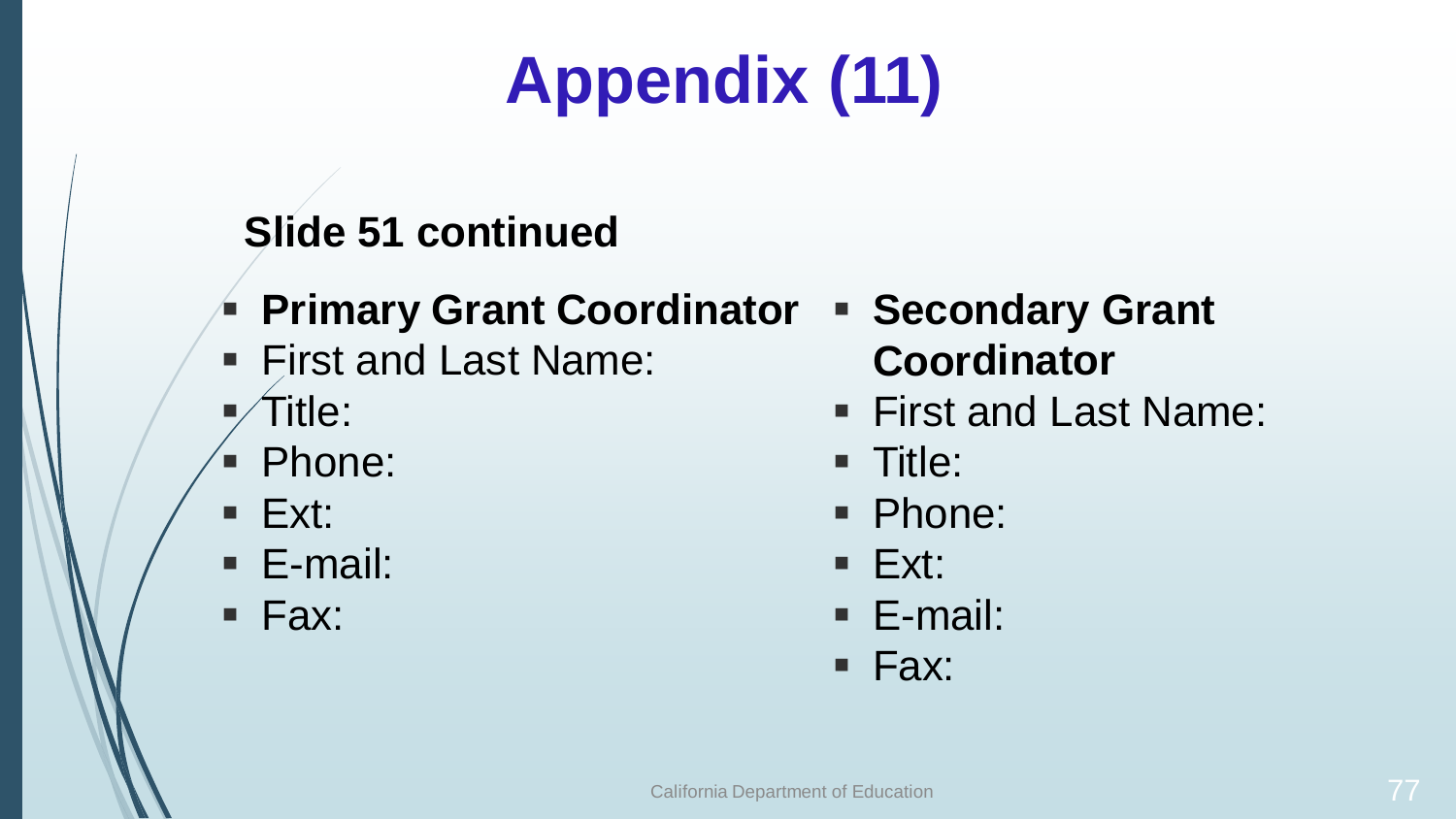# **Appendix (12)**

### **Slide 51 continued**

- **Fiscal Coordinator**
- First and Last Name:
- **Title:**
- **Phone:**
- $\blacksquare$  Ext:
- E-mail:
- Fax: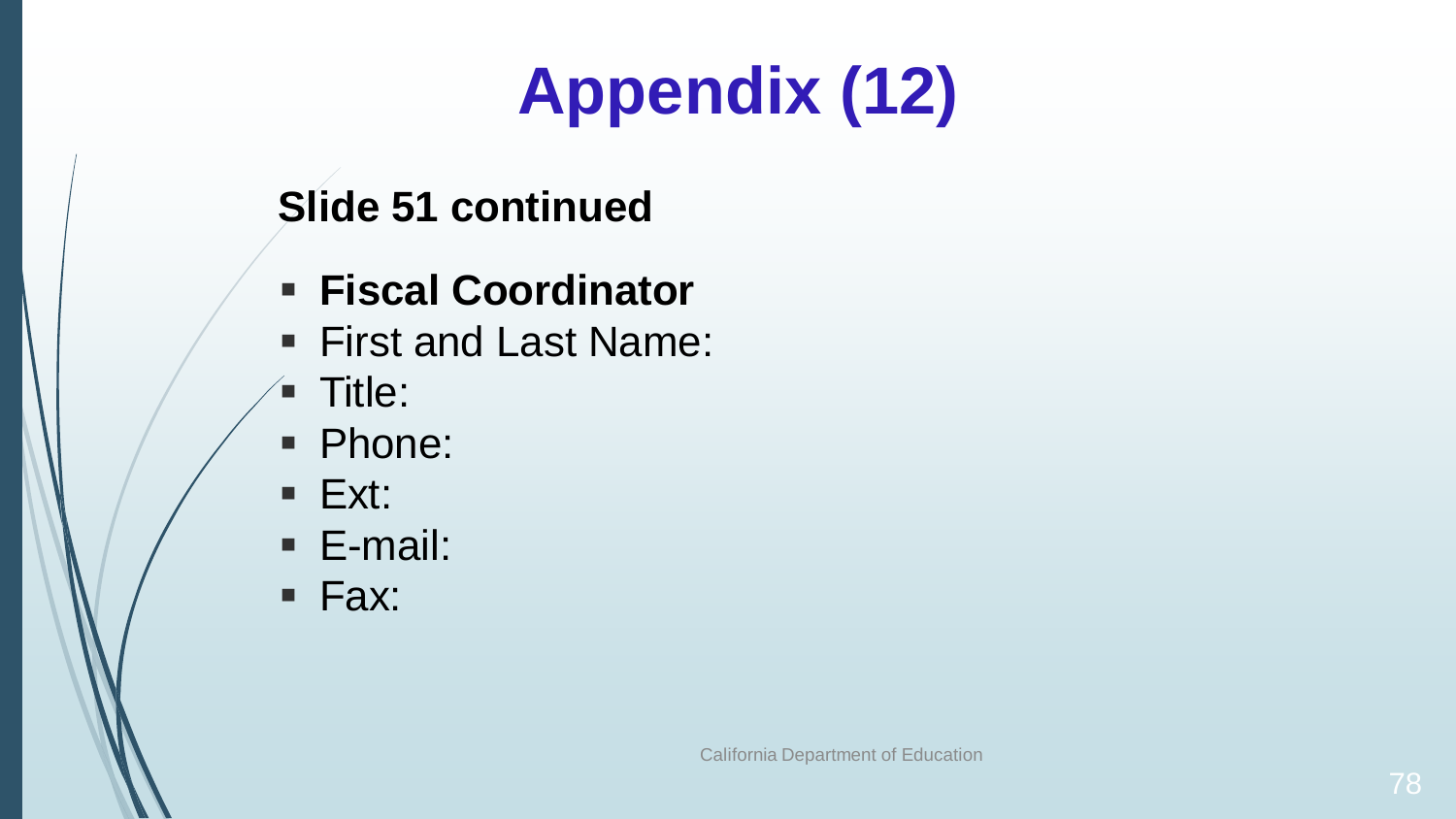# **Appendix (13)**

### **Slide 58**

Section 5: 2020–21 Comprehensive Support and Improvement Preliminary Funding Plan (3)

- A table is shown with the following header rows:
- **LEA Name**
- **Preliminary FY 2020 LEA Allocation**
- The table data row shows:
- Sample LEA
- \$XXX,XXX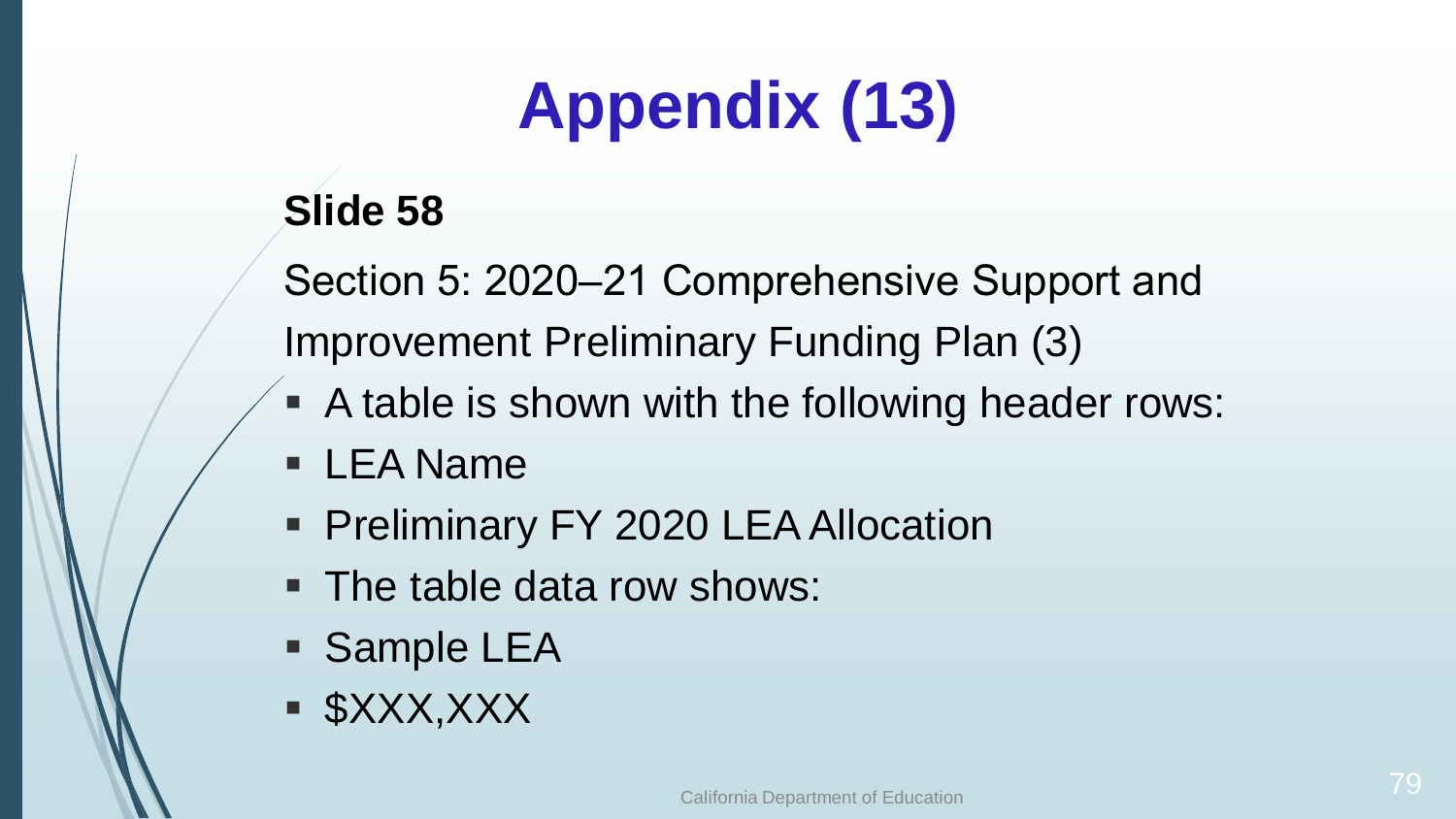# **Appendix (14)**

### **Slide 58 continued**

• The LEA must complete the required fields in the table below. From the LEA's preliminary allocation under this grant, the LEA may distribute funds among the schools that meet the criteria for CSI on the California School 2019 Dashboard. The total amount of distributed funds must match the LEA's preliminary allocation.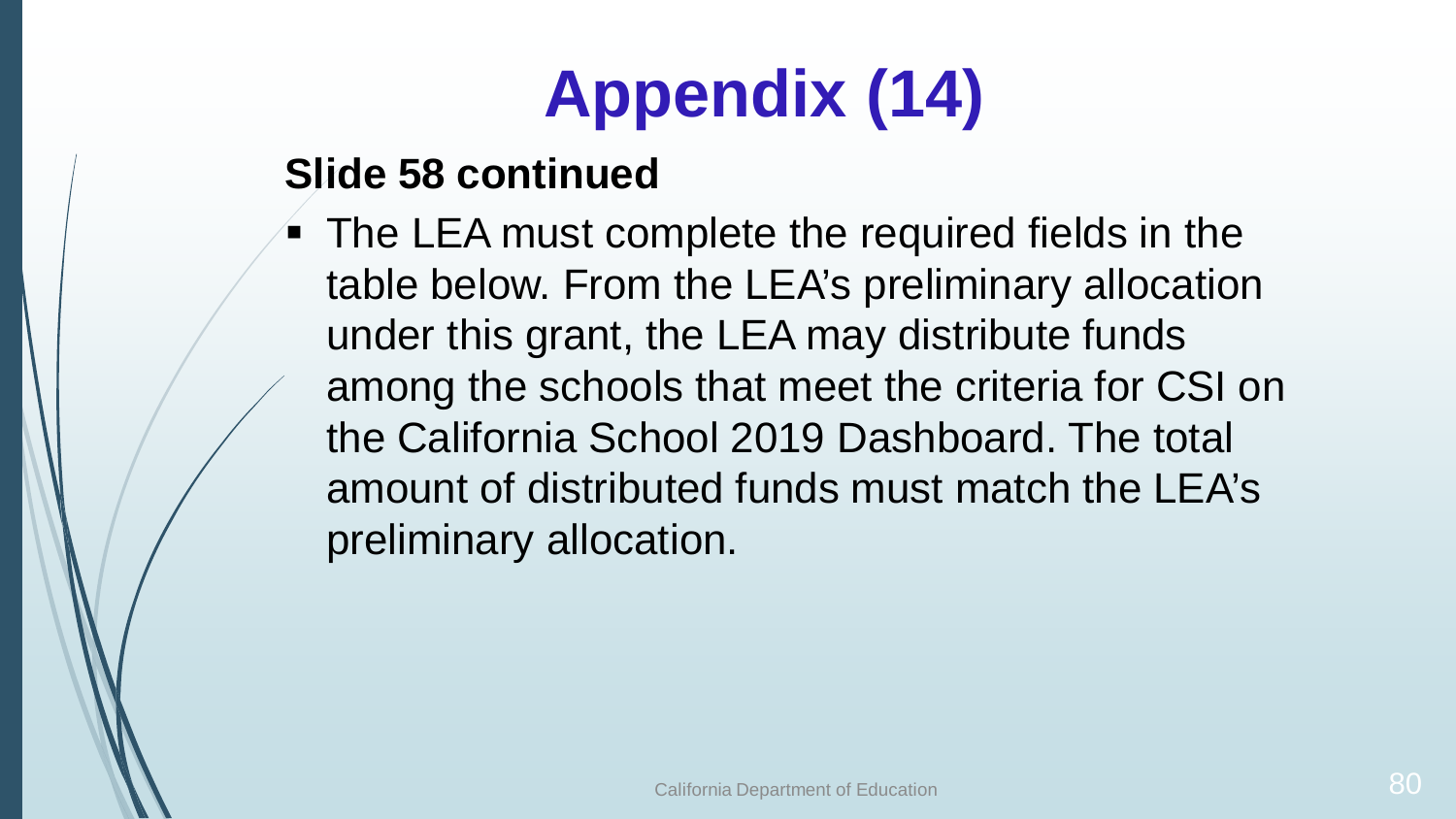# **Appendix (15)**

### **Slide 58 continued**

- The LEA will be required to adjust its Funding Plan when LEA allocation amounts are revised and determined to be final.
- **EXTERGHEET IN Instructions: Please use the "Edit" button to** enter data into the "Amount of Funds Distributed" field. Once data has been entered, us the "Update" button to save the data or the "Cancel" button to cancel the revision.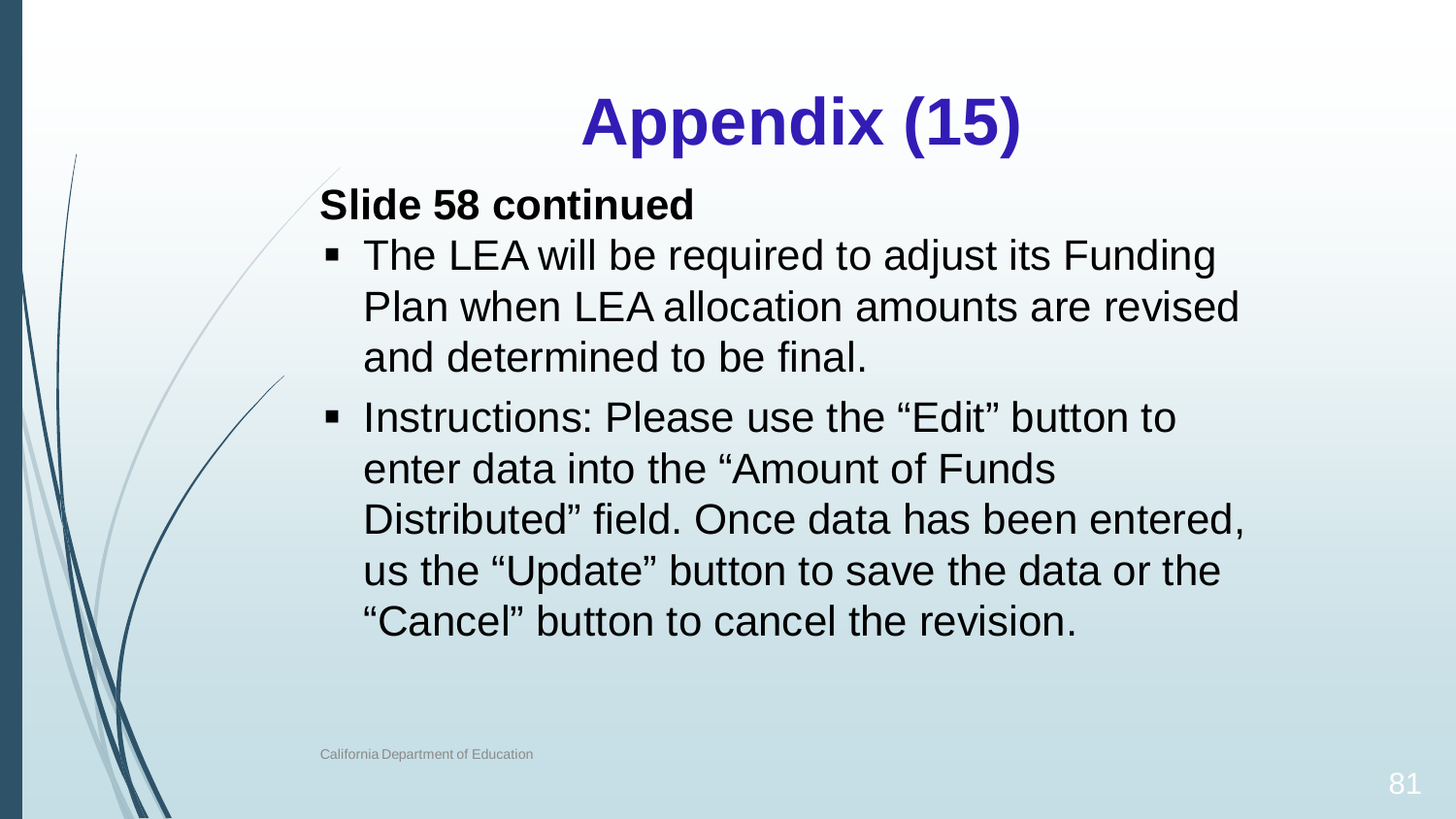# **Appendix (16)**

#### **Slide 59**

Section 5: 2020–21 Comprehensive Support and Improvement Preliminary Funding Plan (4)

- A table is shown with the following header rows:
- LEA and School Names
- **Preliminary FY 2020 Amount of Funds Distributed**
- LEA Action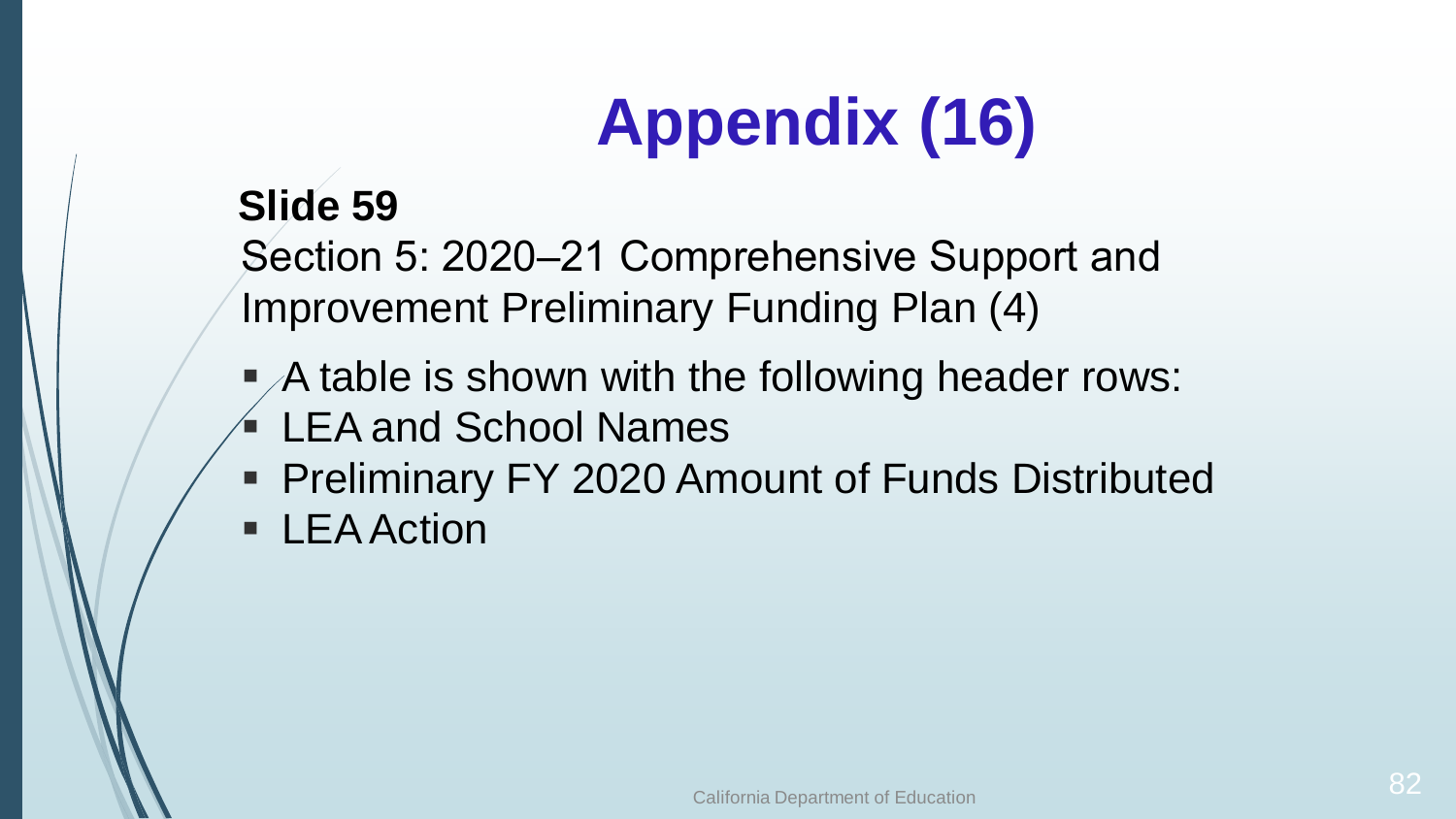# **Appendix (17)**

#### **Slide 59 continued**

- The table data row shows the following:
- Crescent USD (District), 0.00, Edit
- Sunrise High School, 0.00, Edit
- Sunset Middle , 0.00, Edit
- **Moonlight Continuation, 0.00, Edit**
- Full Elementary, 0.00, Edit
- **Total Distributed, 0.00, n/a**

The LEA Action column allows the user to edit the table. The "Edit" hyperlinks are circled for emphasis.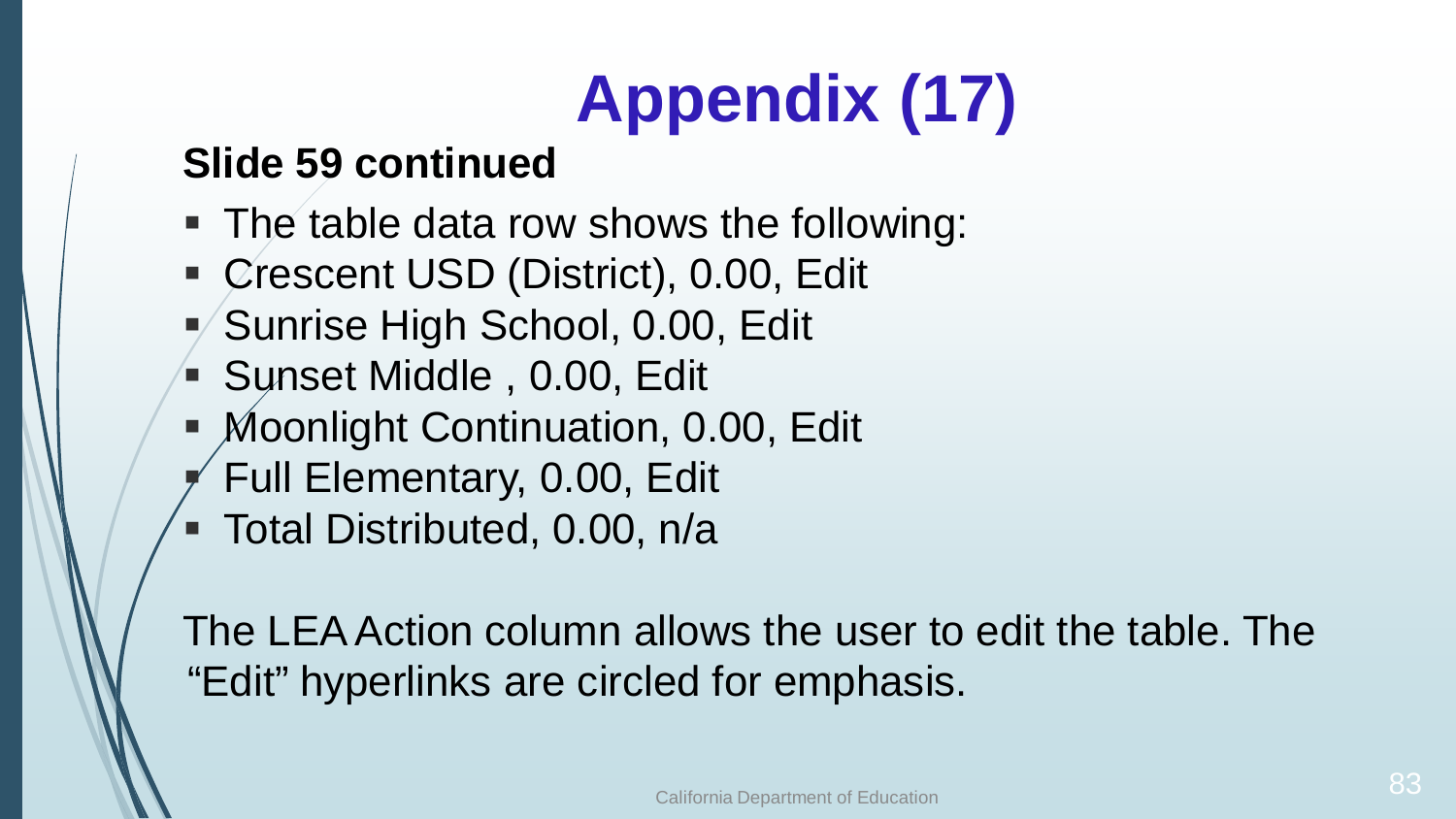## **Appendix (18)**

### **Slide 59 continued**

- Another table is shown to demonstrate the action after the "Edit" hyperlink is selected from the previous table.
- The table contains the following header rows:
	- LEA and School Names
	- **Preliminary FY 2020 Amount of Funds Distributed**
	- LEA Action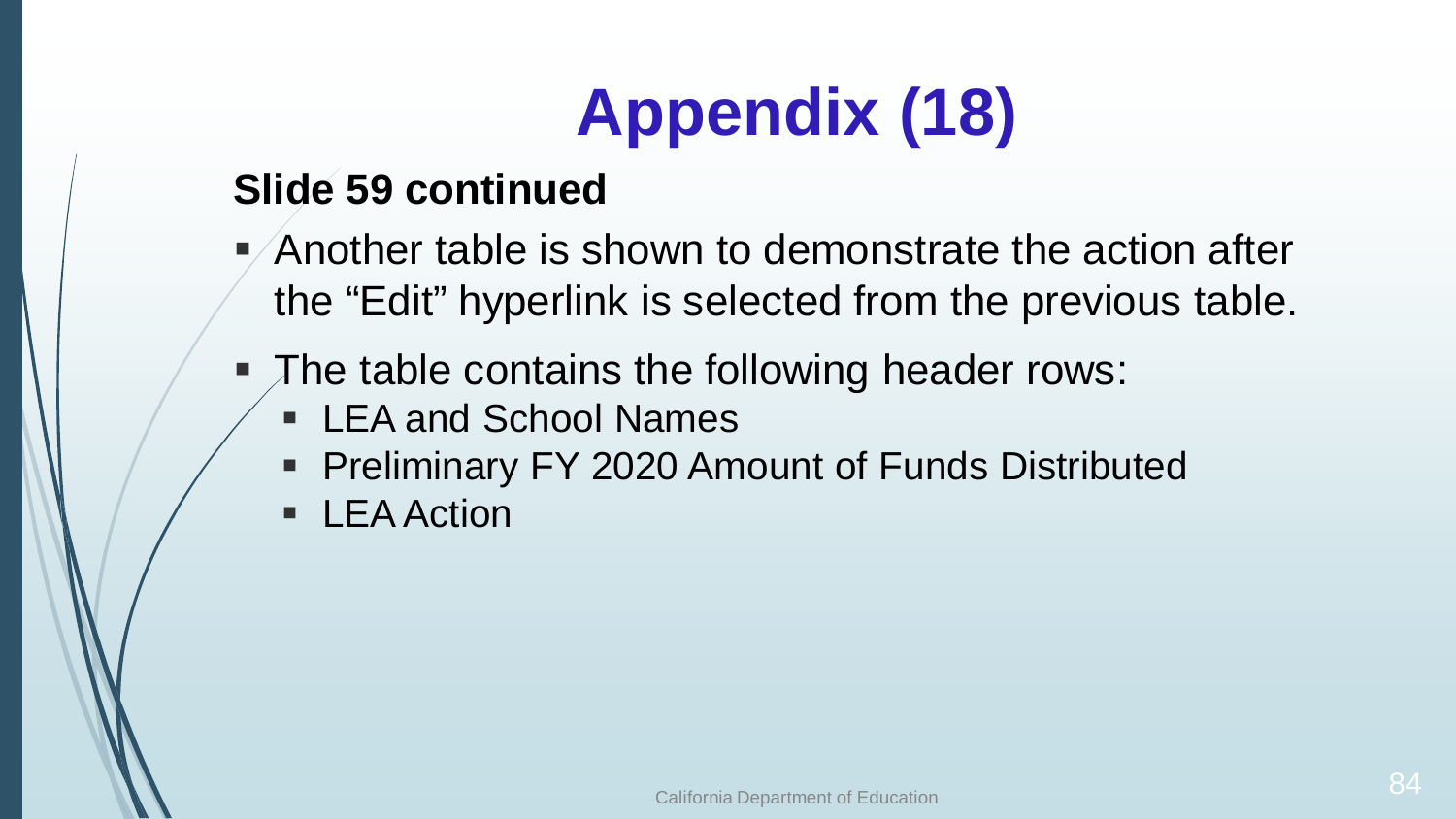# **Appendix (19)**

### **Slide 59 continued**

The table data rows show the following:

- Crescent USD (District), \$ 100,000.00, Update, Cancel
- Sunrise High School, 0.00, Edit
- Sunset Middle , 0.00, Edit
- Moonlight Continuation, 0.00, Edit
- Full Elementary, 0.00, Edit
- **Total Distributed, 0.00, n/a**

In the first data row, the Update and Cancel options are circled to emphasize the action available after selecting the Edit option.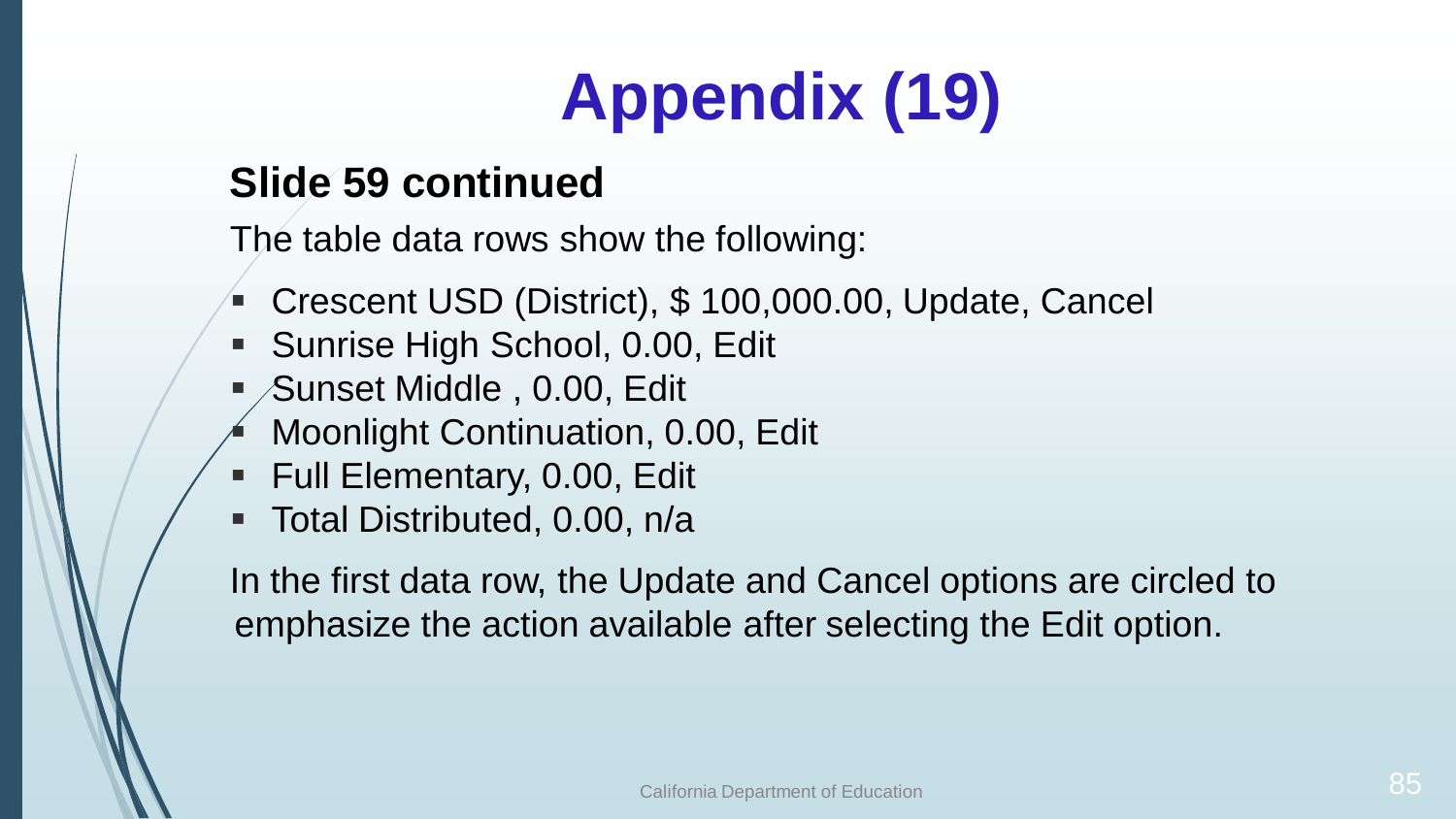# **Appendix (20)**

### **Slide 60**

- Section 6: Signatures (1)
- $\blacktriangleright$  As the duly authorized representative of the applicant, I have read all assurances, certifications, terms, and conditions associated with the 2020–21 ESSA CSI LEA AFF and CSI program requirements; and I agree to comply with all requirements as a condition of funding.
- **I** certify that all applicable state and federal rules and regulations will be observed and that to the best of my knowledge, the information contained in this application is correct and complete.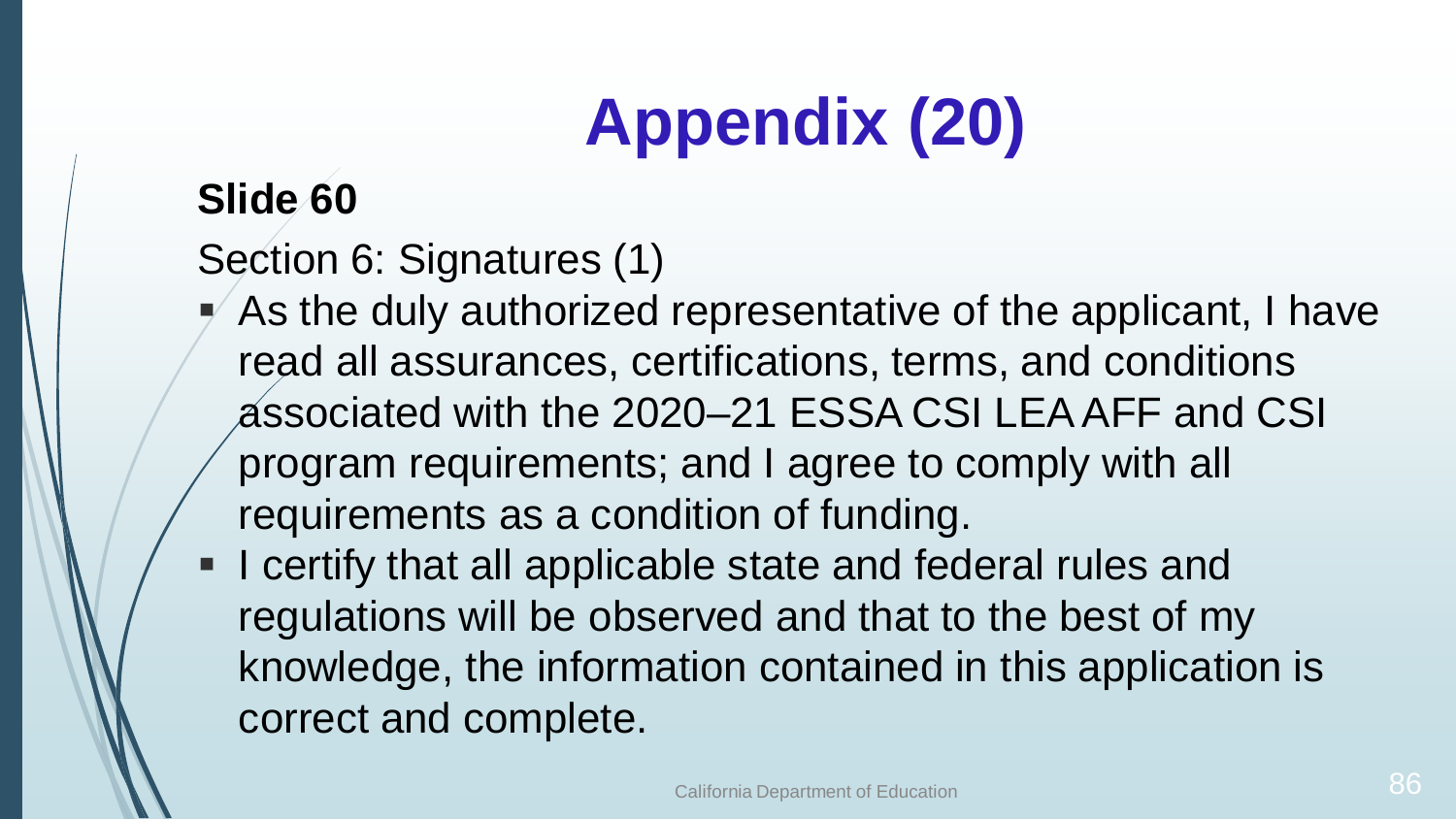# **Appendix (21)**

### **Slide 60 continued**

 By signing this application electronically, I, the duly authorized representative of the applicant, agree that my electronic signature is the legally binding equivalent to my handwritten signature.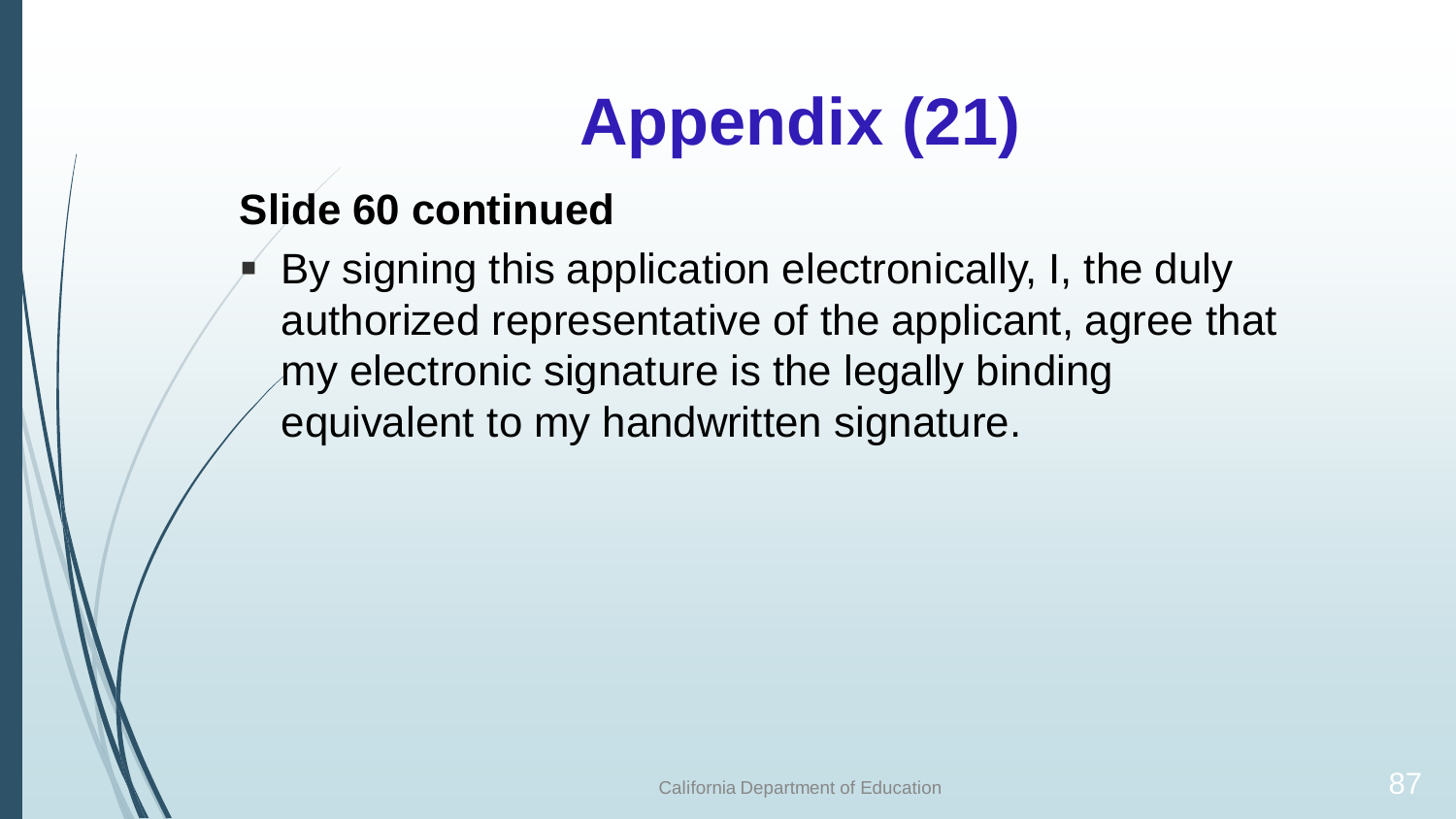# **Appendix (22)**

### **Slide 61**

Section 6: Signatures (2)

- **The LEA is required to enter the following** information for a signature:
	- LEA Name
	- First and Last Name
	- Title
	- **Date**
	- **Email**
	- Phone Number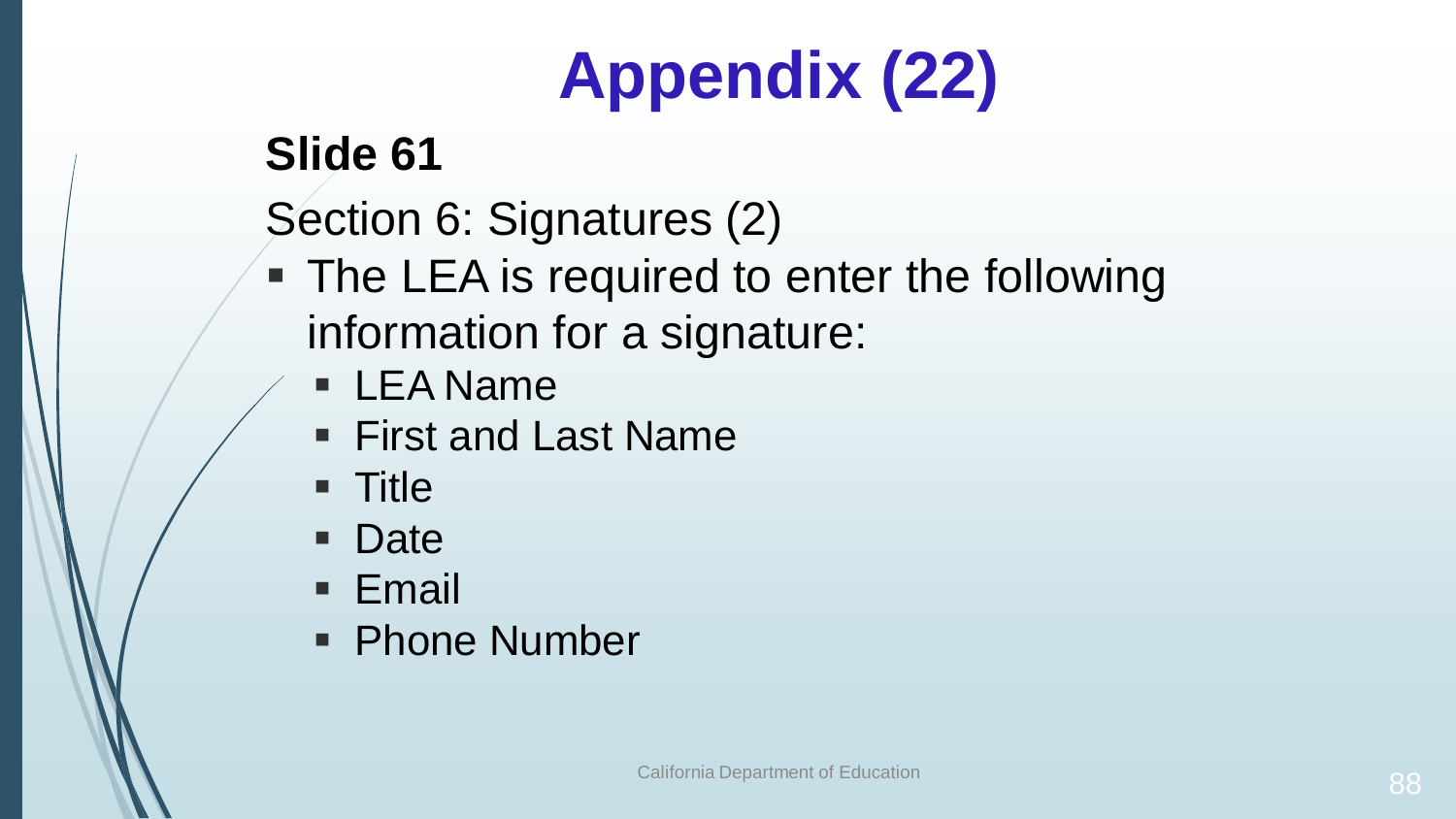# **Appendix (23)**

### **Slide 61 continued**

- **Note**: If the LEA wishes to revise its online application after submission, the LEA must resubmit the application prior to the application due date as specified in the Application and Funding Results Timeline.
- The CDE is not able to modify the application information after submission. Incomplete or late applications may delay funding.
- **There are two buttons with the following options: the** LEA may select the "Submit Application" button or the "Save and Logoff" button.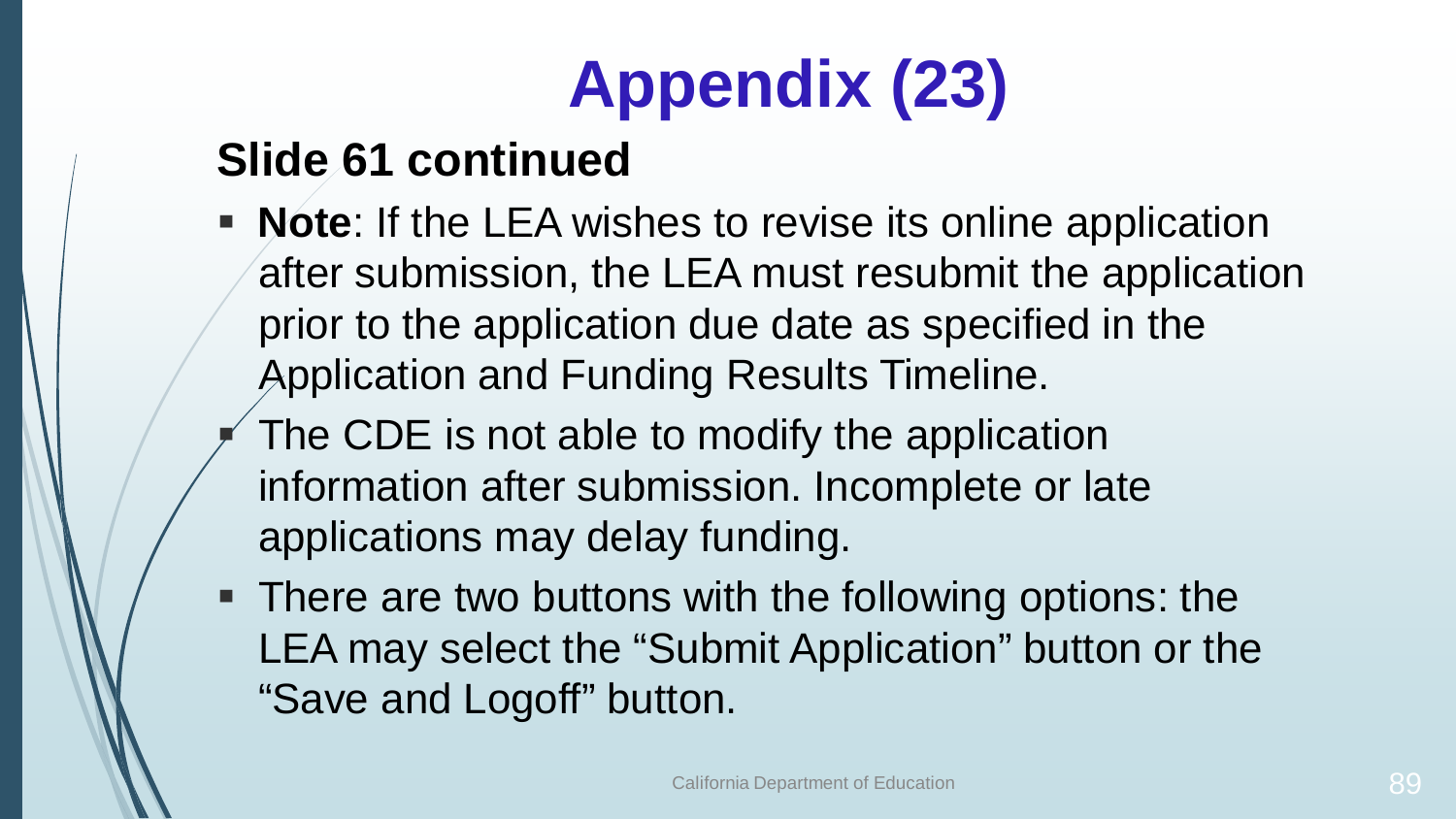# **Appendix (24)**

### **Slide 62** GMART: Application Status Page

- **Application Status**
- **Application Status: Submitted**
- The LEA should adhere to its record retention policies and print this application for record keeping.
- There is a "Print Submitted Application" button.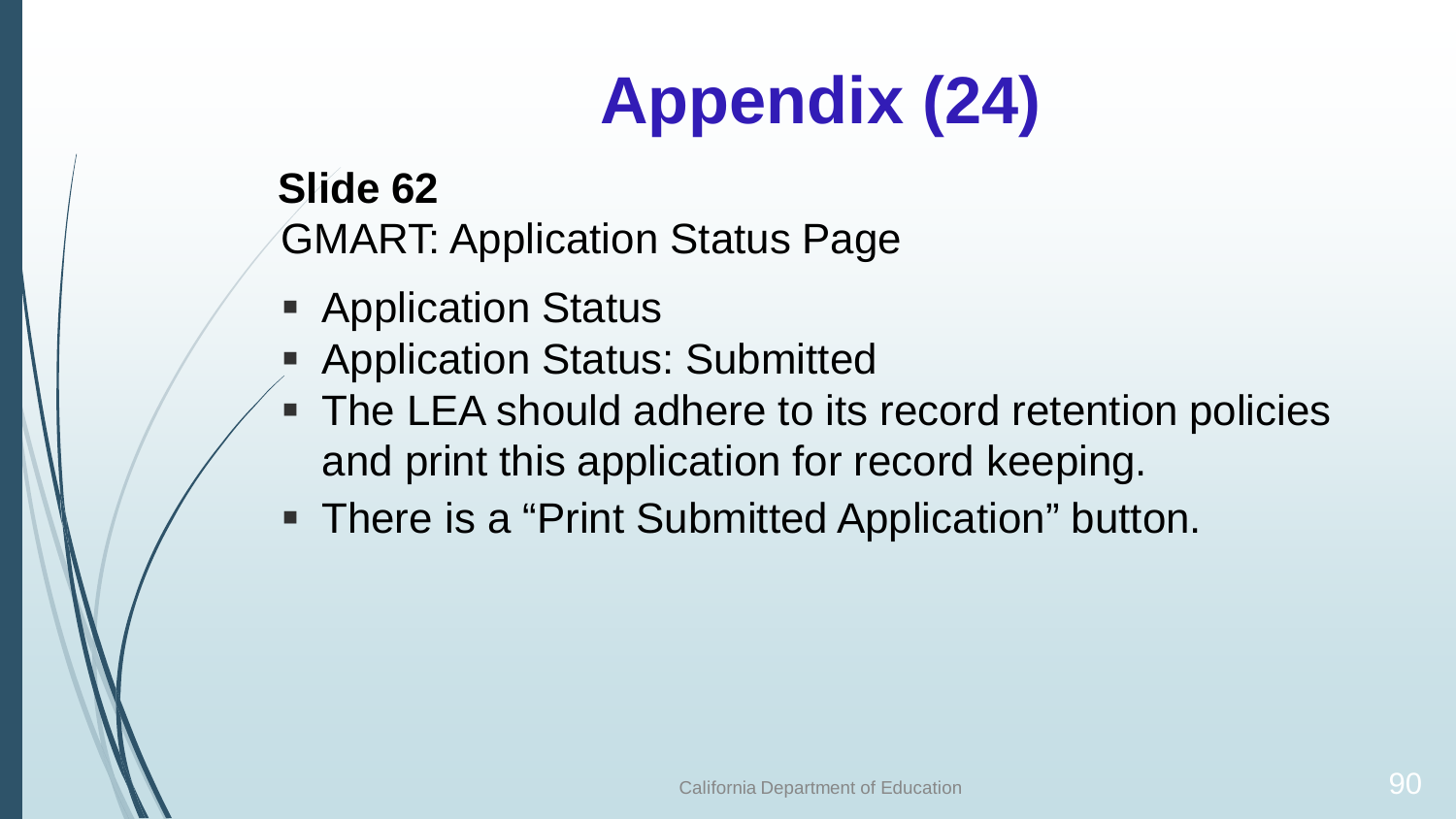# **Appendix (25)**

### **Slide 62 continued**

- Application Submission and Review History:
- **\*\*\*** There is no data in this field.
- The table header row shows the following:
- **Application Version**
- **Application Status**
- Date and Time
- Name
- **Notes**
- The table data row shows the following:
- $-1$
- **Submitted**
- $-1/15/2110:23:31$  AM
- Abcd Efgh
- \*\*\*